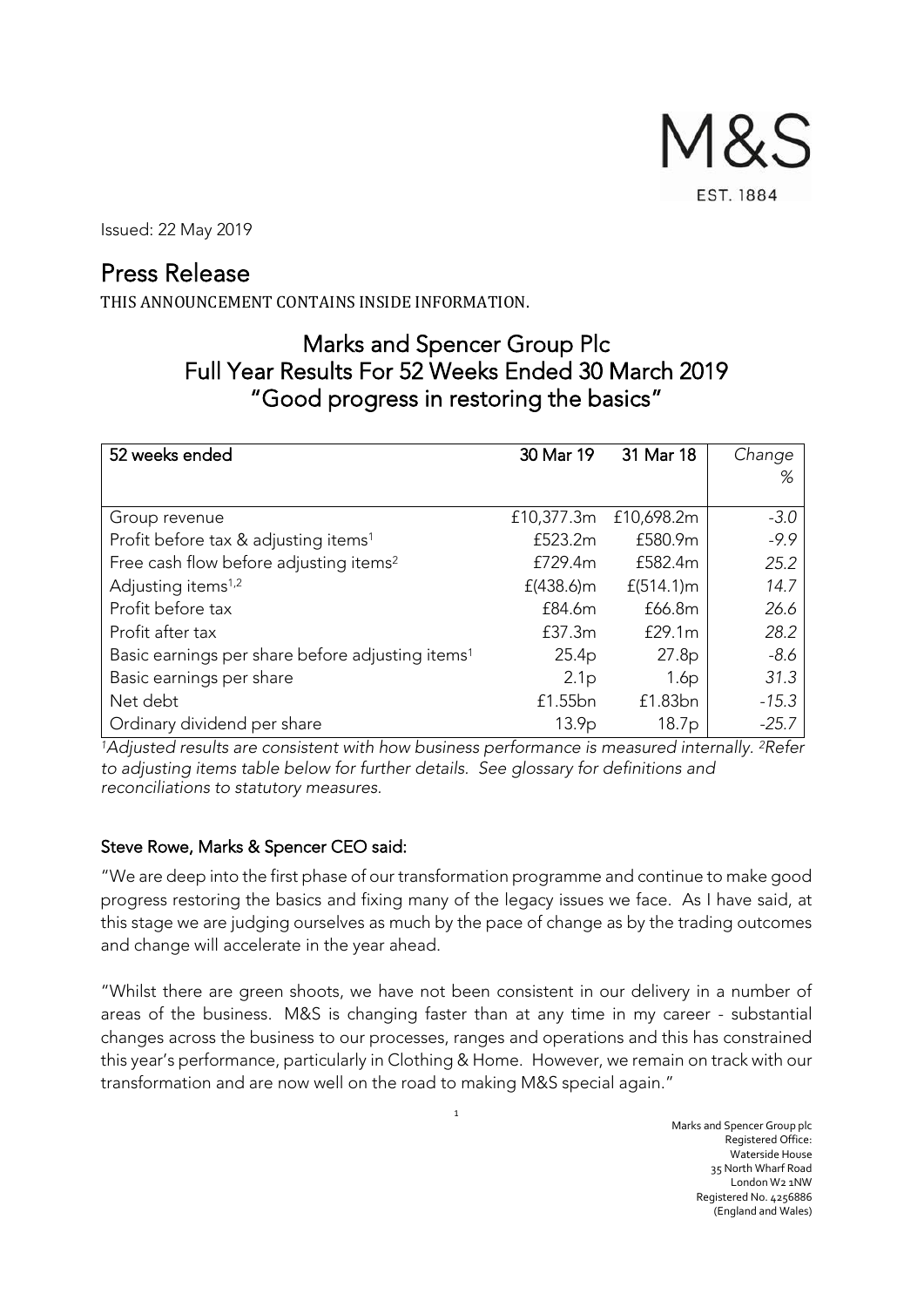# Transformation - good progress

- Accountable businesses established with substantial changes in leadership
- Food business on track with Q4 like-for-like revenue of 0.4% and volume growth of c.1.8% adjusted for Easter timing. Transition to trusted value and wider appeal underway
- Underlying progress in Clothing in changing 'shape of buy', sizing, customer focus and style plus 14% reduction in stock into sale
- Improving the basics of dotcom, download speeds, fulfilment; 22% of UK Clothing & Home revenue now online compared with 19% last year
- UK store portfolio reshaping progressing with 26 full-line stores closed and 48 new store openings in the year. Programme expanded and larger store redevelopment planning initiated
- Good progress on cost savings delivering c.£100m, in addition to the operating costs of stores which have closed
- Transformational Joint Venture ("JV") with Ocado announced; a strategically compelling route to unlock profitable growth for M&S Food
- Proactive steps taken to strengthen and secure the balance sheet for future growth; final dividend for 2018/19 of 7.1 pence
- Announced terms of a 1 for 5 Rights Issue at 185 pence per New Ordinary Share to raise gross proceeds of approximately £601.3m

# Financial performance held back by operating challenges

- Profit before tax & adjusting items down 9.9% driven by headwinds on sales, partly offset by the operating costs transformation programme
- Adjusting items of £438.6m, including £222.1m reflecting the costs of acceleration and extension of our UK store closure programme
- UK Food revenue down 0.6%, with like-for-like revenue down 2.3% (1.5% adjusted for Easter) with improving underlying trend in Q4. Gross margin down 15bps as investment in trusted value was largely offset by reduced promotional spend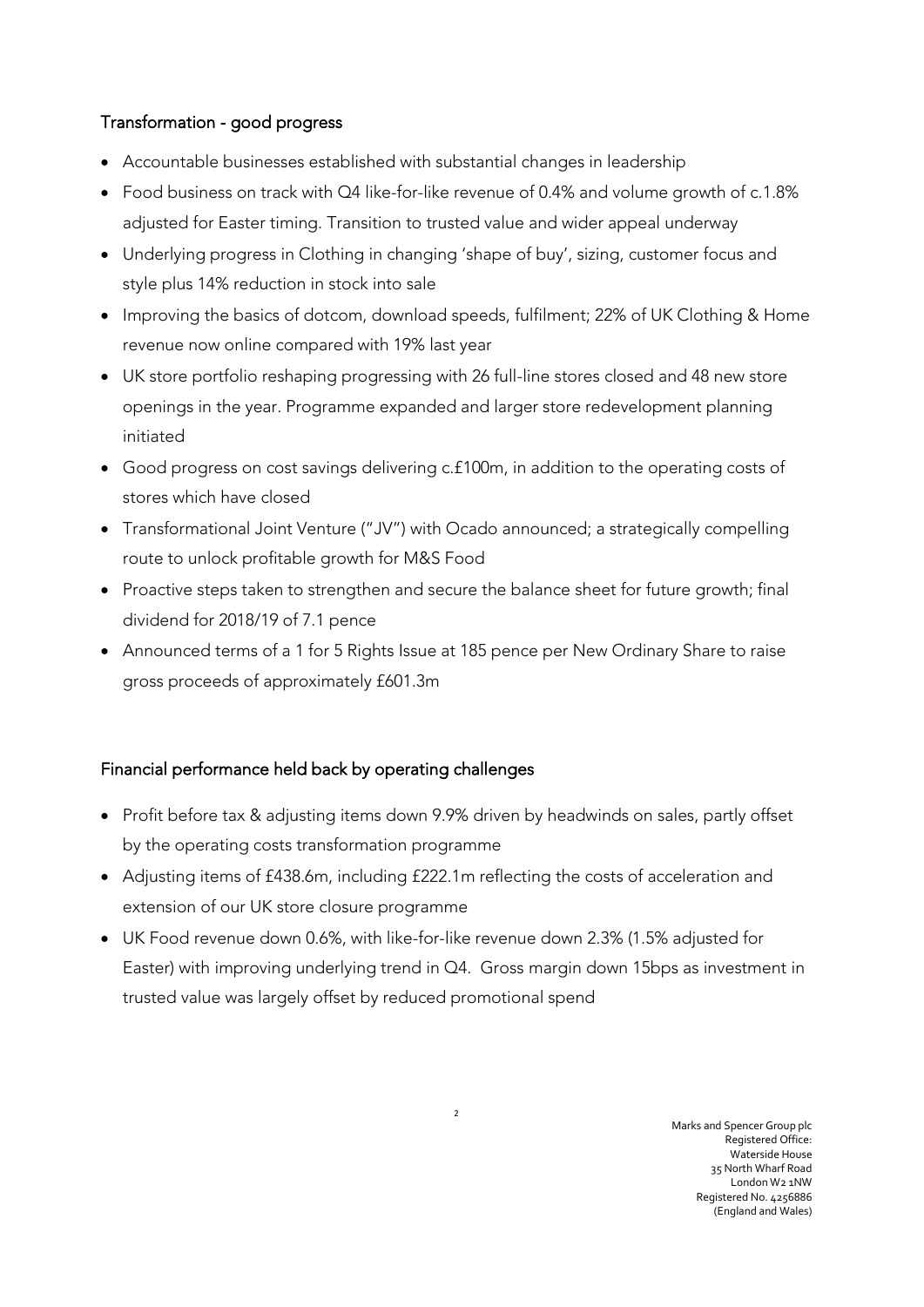- UK Clothing & Home revenue down 3.6%, impacted by store closures, with like-for-like revenue down 1.6%. Gross margin up 20bps driven by 14% lower stock into sale. Encouraging signs of progress in Q3, particularly online, constrained by weak availability in Q4 as we sold out of a number of fast selling lines
- Net debt reduced to £1.5bn, as a result of working capital inflow and tight capital expenditure

# Restoring the Basics

The objective of our transformation programme is to create a profitable, growing family of businesses under the M&S brand within three to five years, bound together not only by a common consumer brand but also by shared sites, employment values, technology and customer data. The first phase of the transformation programme is about restoring the basics; getting the organisation and infrastructure of the business fit for the future.

## Protecting the magic and modernising the rest in Food

The Food business is showing good signs of progress in arresting the decline in like-for-like revenue. UK Food revenue declined 0.6%, with like-for-like revenue down 2.3% reflecting the adverse impact of Easter timing in both Q1 and Q4. Adjusted for Easter timing, FY 18/19 likefor-like revenue declined 1.5% with an improving trend in the second half of the year, and likefor-like revenue and volume growth in Q4.

Our Food brand remains very strong and our strategy is to protect the magic which is based on our unique quality, freshness, and innovation credentials whilst reshaping our store estate, infrastructure, operating systems, cost management and supply relationships. The Ocado JV is a natural partner for the brand and combined with our Food transformation plan, opens up the possibility of substantially increasing our grocery market share in the medium term.

Phase 1 fixing the basics of this plan is about addressing the basic operating weaknesses in the business and broadening our appeal to attract a wider range of customers and be relevant to more shopping occasions.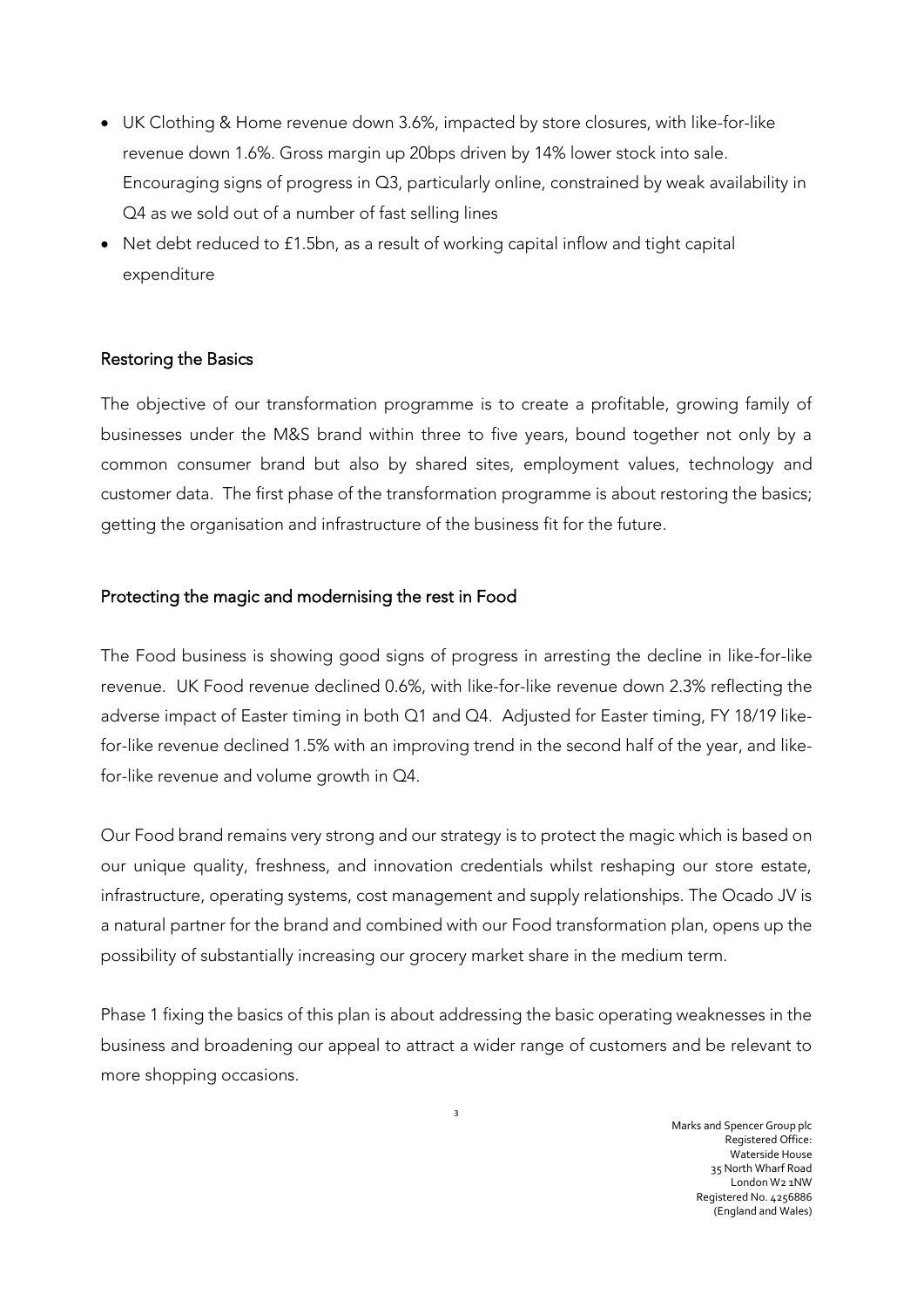Good progress has been made in restoring trust in our value at relatively little cost to margin. We have nearly halved our dependence on the short-term promotions and complex multi-buy offers, reducing promotional participation by over 10 percentage points as a percentage of sales by the year end, without significant loss of customers. This enabled us to invest in everyday prices including reductions in over 400 lines, narrowing our price differential to the lowest it has been for some years.

We have strengthened the communication of value in stores and we began to see encouraging transaction and volume trends in Q4. In the current year a series of workstreams designed to simplify supply relationships, reduce costs and increase the pace of innovation will support our work to build trusted value.

Our food waste levels remain amongst the highest in the industry and availability has not significantly improved. However, process changes in trial stores known as Project Fuse are illustrating the very significant financial opportunity in these areas.

Similarly, an improved working relationship with GIST, our logistics partner, has demonstrated the substantial opportunity in modernising and better integrating the supply chain.

# Reshaping the ranges and customer profile in Clothing & Home

UK Clothing & Home revenue declined 3.6%, partly due to our store closure programme, with like-for-like revenue down 1.6%. UK Clothing & Home online revenue grew 9.8%, with clothing growth ahead of the online market. Encouraging progress in Q3 was constrained by weak availability in Q4 as we sold out of fast selling lines and experienced supply issues.

Our range remained too wide in FY 18/19 with the volume of options in our range splintering our buying scale and making our shops challenging to navigate. Our size ratios have been historically misaligned with the profile of the contemporary family age customer we aim to appeal to. However, where we have made progress in pruning options and introducing slimmer fits and more mid sizes, the customer response has been very strong. For instance, our new denim launch produced an initial 20% sales uplift and our sales of £15 women's jeggings were up 30% over the campaign period.

4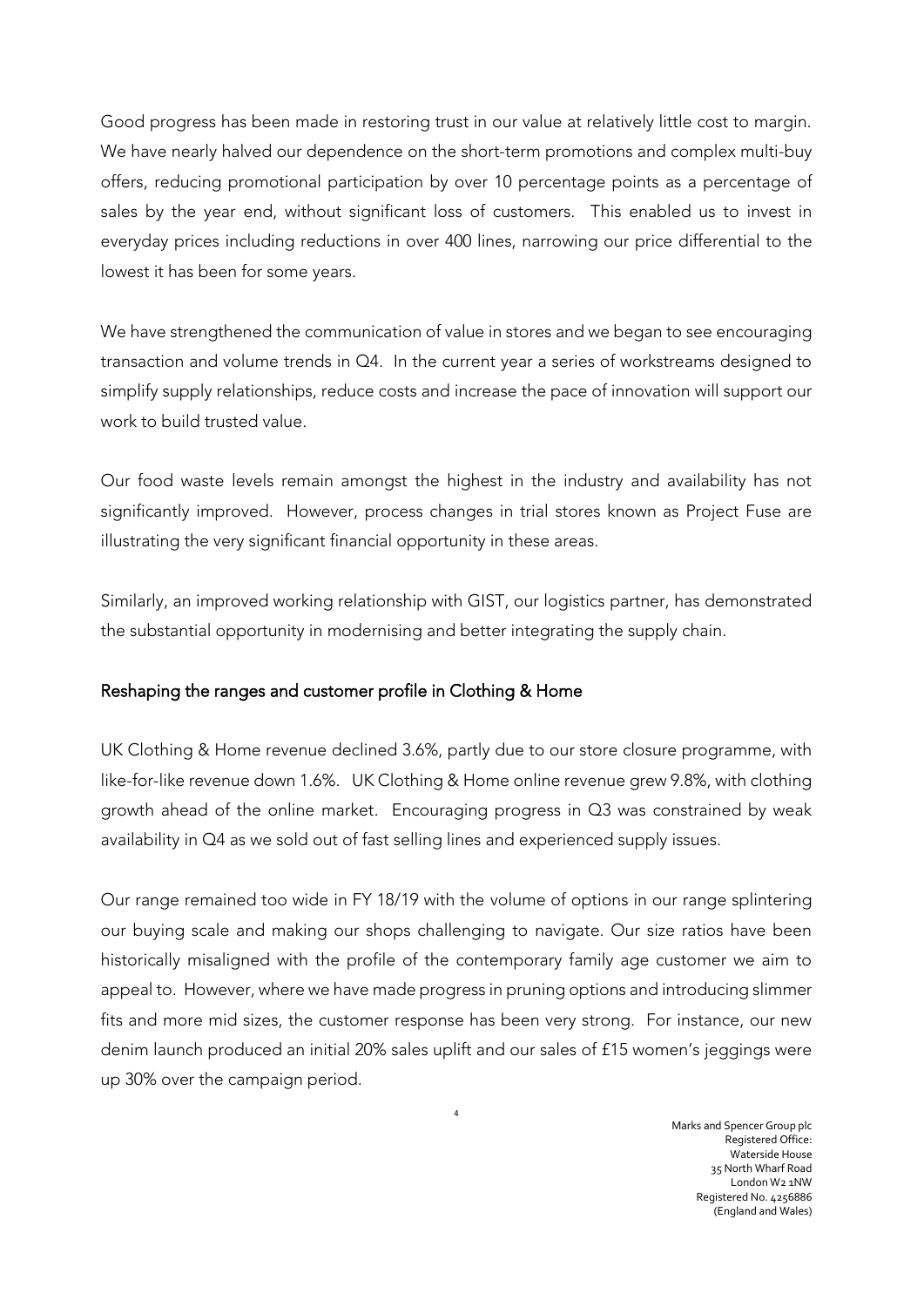Creating a new range architecture in a business with weak processes, a slow supply chain and where buyers are building their confidence has proven challenging, and our sales both in store and online have been frustrated by poor availability in Q4. Although we made good progress reducing overall stock levels, with stock cover down almost three weeks and stock into sale down 14% across the year, many popular lines have sold out prematurely because of the failure to increase the depth of buy and the slowness of the stock flow.

Despite these teething problems the customer response to the initial changes has been very encouraging. In the year ahead, we expect to deliver a more marked reduction in options and range duplication, with a substantial increase in the number of '£1m+' lines for Autumn, a significant improvement in size ratios, further focus on style and fashion and additional investment in value. This will be reinforced by the update of the sub brand strategy, including the re-launch of the Per Una range where the initial customer reaction to early changes we have made has been positive.

With the new range architecture, we will aim to shift to a 'first price, right price' trading philosophy, and further reduce the percentage of Clothing & Home sold at discount which remains too high.

Our new range architecture and presentation will be combined with a rationalised, more contemporary in store environment. Around one third of our full-line stores were opened before WWII and three quarters are older than 25 years. Progress on renewing the stores has been limited to date although we have moved a lot of internal walls and sight barriers. A renewal brand format and a modernisation will be piloted in the year ahead.

We have reduced the complexity of our logistics network, closing four distribution centres and warehouses and opening a national distribution centre in Welham Green, which is now ramping up its boxed storage capacity. Along with foods we are rolling out the first phase of our Fuse programme, deploying new tools which will help us remove excess stock trapped in stores where it does not sell, and holding it centrally, improving availability and making our stores easier to shop. We are still at the early stages of modernising our supply chain network, technology and process and this remains a priority.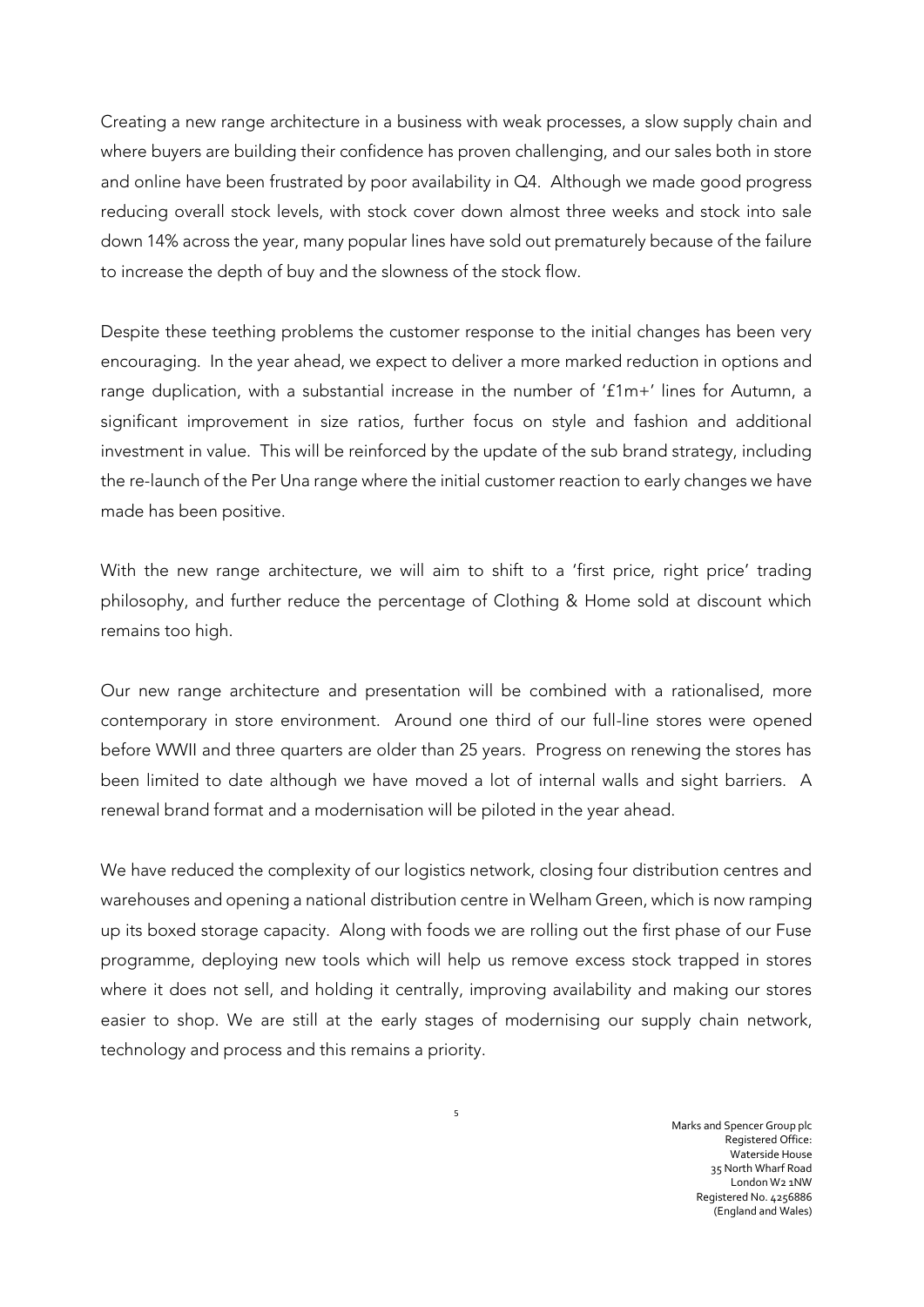### Transforming our leadership and accountability

Over the past two years we have built a substantially new leadership team, bringing fresh perspective, energy and challenge to a business held back by deeply entrenched cultural norms. Our ambition is to intensify cultural and behavioural change throughout M&S, driving the business to act 'bigger, bolder, faster'. We are creating clear and accountable businesses supported by common values, shared infrastructure and customer data and have continued the streamlining of corporate functions. The Clothing & Home and Food businesses now have endto-end functional accountability, enabling more efficient and effective decision making.

Critically we are taking steps to bring back the voice of the stores. Over the years a business that was famously product and store led has developed a 'Head Office knows best' mentality, remote from the customer. In our new organisation we are ensuring that the role of the store is central to all our activity, whether that be active engagement in range decisions for the first time or store managers leading the trading feedback calls which are attended by all commercial executives. Store managers will now have visibility of their own P&Ls, and Food managers are given the granular information to act on their own waste. M&S has an extraordinary workforce of loyal colleagues and our aim is to be the most involving workplace in large scale UK retail.

### Becoming a digital first retailer across M&S

In our digital operations, we began to address the basics of our website which has helped to deliver UK Clothing & Home online growth of 9.8% in FY 18/19, improving our online clothing market share by 0.3 percentage points. During Q3, when we had strong seasonal demand, growth was well into double digits.

Improvements in site speed, a redesigned homepage, enhanced product imagery, a simpler check-out and an improved delivery proposition have collectively contributed to over nine percent improvement in the conversion of website traffic to customer purchases. We are top quartile amongst our peers on page loadspeed. Navigation and personalisation on-site, as well as product marketing remain a significant opportunity.

6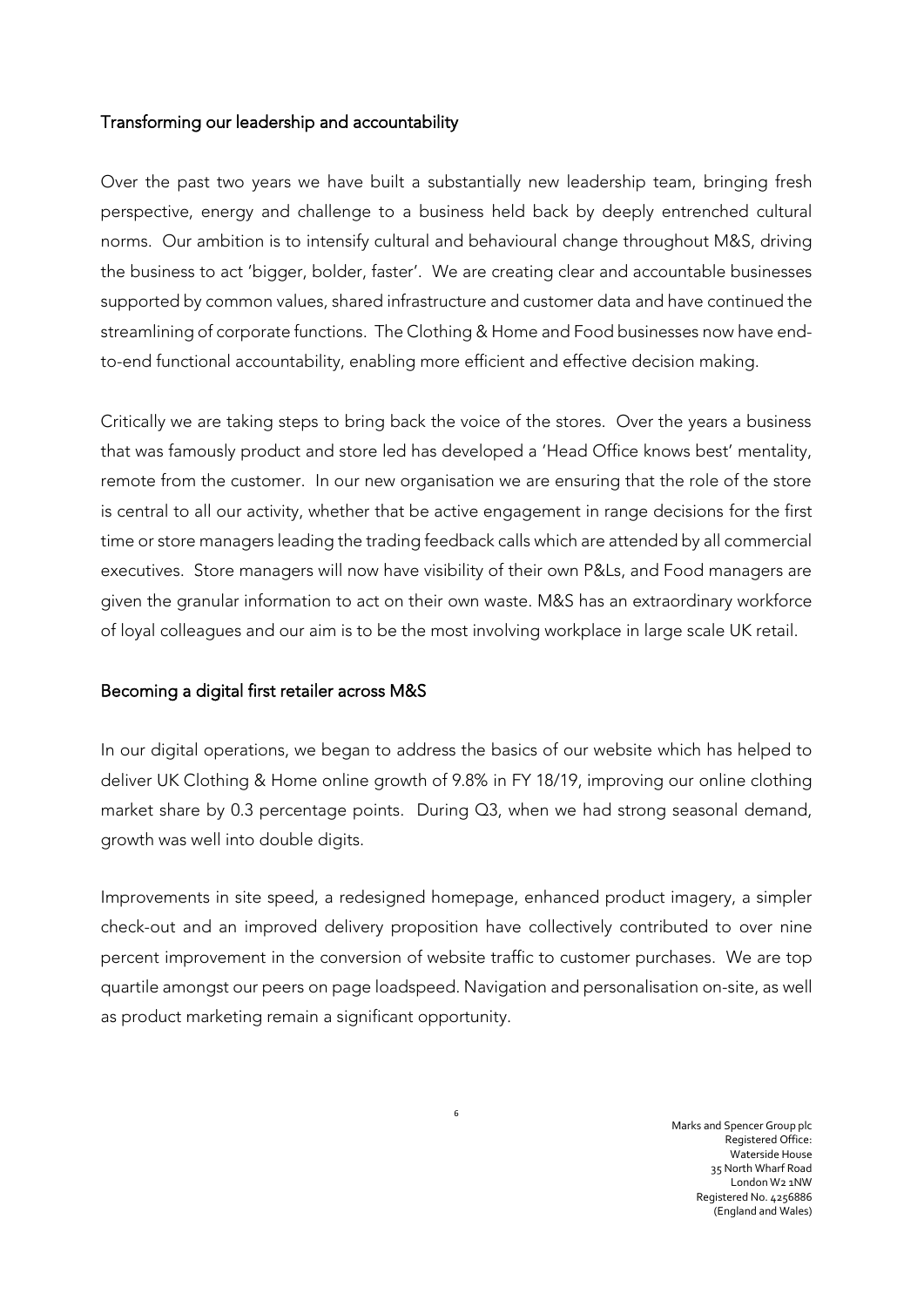Castle Donington had its best peak performance since it opened with significant improvements in most key metrics including a later delivery cut off, following targeted investment to remedy problems with its reliability, efficiency and capacity. We are investing c. £9m in further process improvements to meet our growth plans for this year. However, we expect that the need for an additional fulfilment centre has been successfully deferred for another two to three years.

M&S in store technology and systems have been historically underinvested and require improvement. Already we have started to address this problem, giving all store managers tablet computers to release office bound time for the shop floor. The successful Honeywell hand held terminal programme has been extended. In the year ahead, we will roll out new applications and accelerate our self-checkout programme to reduce constant queuing issues. Our in store WiFi will be upgraded with the objective of delivering a universal 'high speed anywhere' capability for our customers and store colleagues.

M&S has the potential to have one of the strongest and most valuable customer data 'lakes' in the UK with the combination of Sparks, Online, the M&S credit card and Ocado. However, our customer data bases are currently disconnected and ineffective. Our Sparks loyalty programme needs substantial improvement and in the next year it will be repositioned, revamped and relaunched.

We have made good progress restoring the basics of our technology organisation, transitioning to a partnership with TCS, migrating our online platform to the cloud and rolling out new warehouse management software to enable the decommissioning of obsolete systems and the old mainframe base, which will deliver annualised savings of over £30m.

Our long-term partnerships with Microsoft, Decoded, Founders Factory and True Capital will also help give M&S the opportunity to access the best of digital innovation and entrepreneurial ideas and to become a data-driven and digitally enabled workforce.

7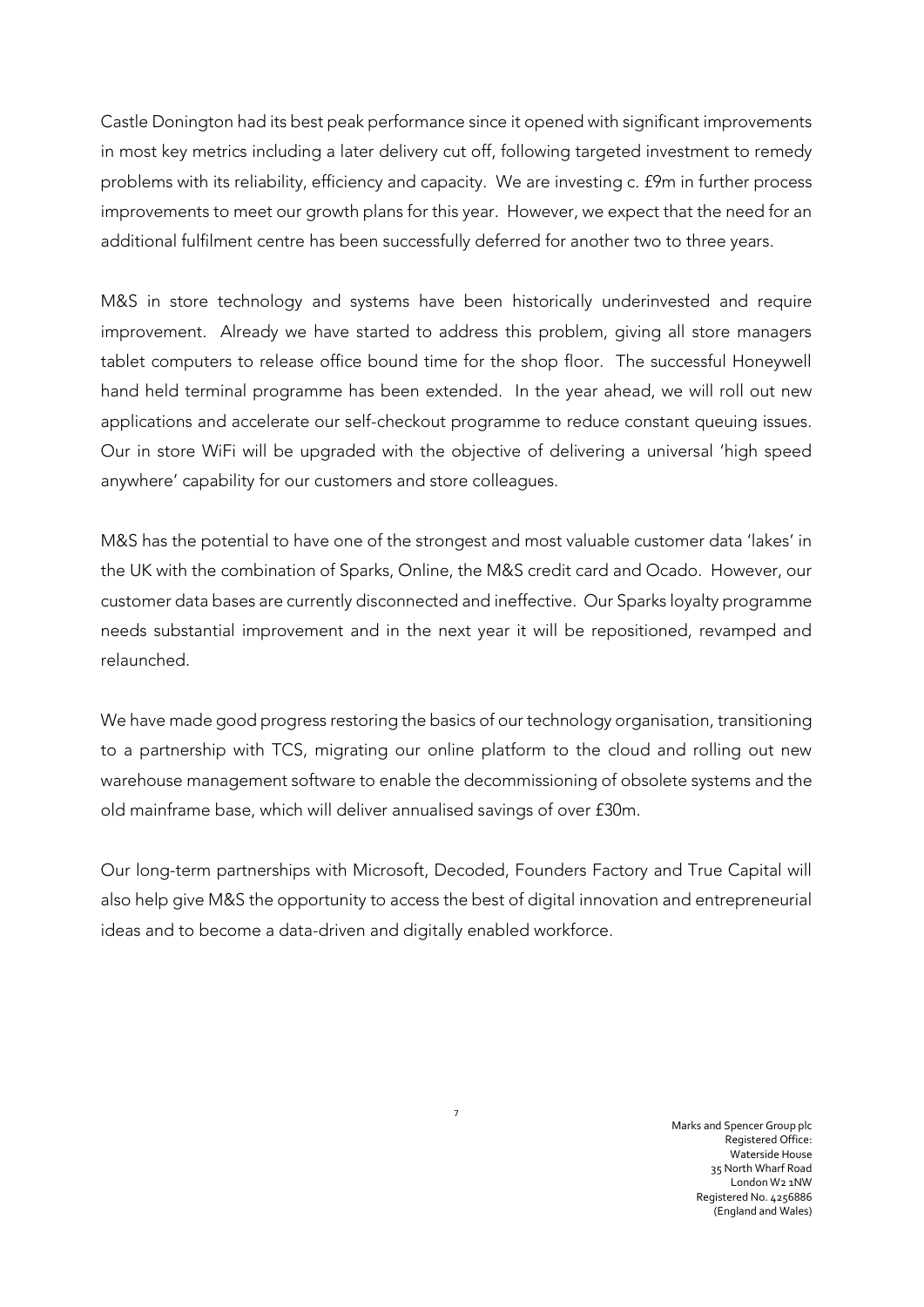# Creating a high-quality store portfolio fit for the future

Our store estate is older than that of our competitors with a number of legacy issues. We are making good progress and have closed 35 full-line stores as part of our programme as at 30 March 2019, with sales transfer rates to nearby stores remaining above 20%. We have updated our plan for the future shape of our total store estate. Reshaping the store portfolio means tackling the legacy issues, but also opening new full-line stores as well as Food stores where we can exploit current weak retail demand to secure excellent sites for relocations. As part of our Food strategy we are concentrating on higher volume stores with good access and car parking to enable our customers to shop more of our range. Therefore, some of the low volume, higher cost Simply Food stores, mostly on short-leases will also be progressively relocated or rationalised.

Although we anticipate further net reductions in overall retail space, and we currently expect to close a further c.85 full-line stores and c. 25 Simply Food stores in addition to the 35 full-line stores closed at FY18/19, our strategy is as much about right sizing, relocating and new openings as it is about closures. As such we anticipate our owned store base is likely to remain broadly level.

As indicated at the half year we believe there is significant opportunity for rental cost reductions as we are reviewing our existing leaseholds.

We have also begun a programme of development feasibility to unlock value from the large old town centre stores with surplus space. We have appointed a new Property Development Director and expect to initiate a number of redevelopments in the year ahead.

# Cost savings of at least £350m by 2020/21

Last year we set out firm targets for cost savings as part of the first phase of transformation. We have made good progress in the year, delivering savings of c.£100m, in addition to the operating costs of stores which have closed and are on the way to creating a leaner, more efficient cost base for the business.

8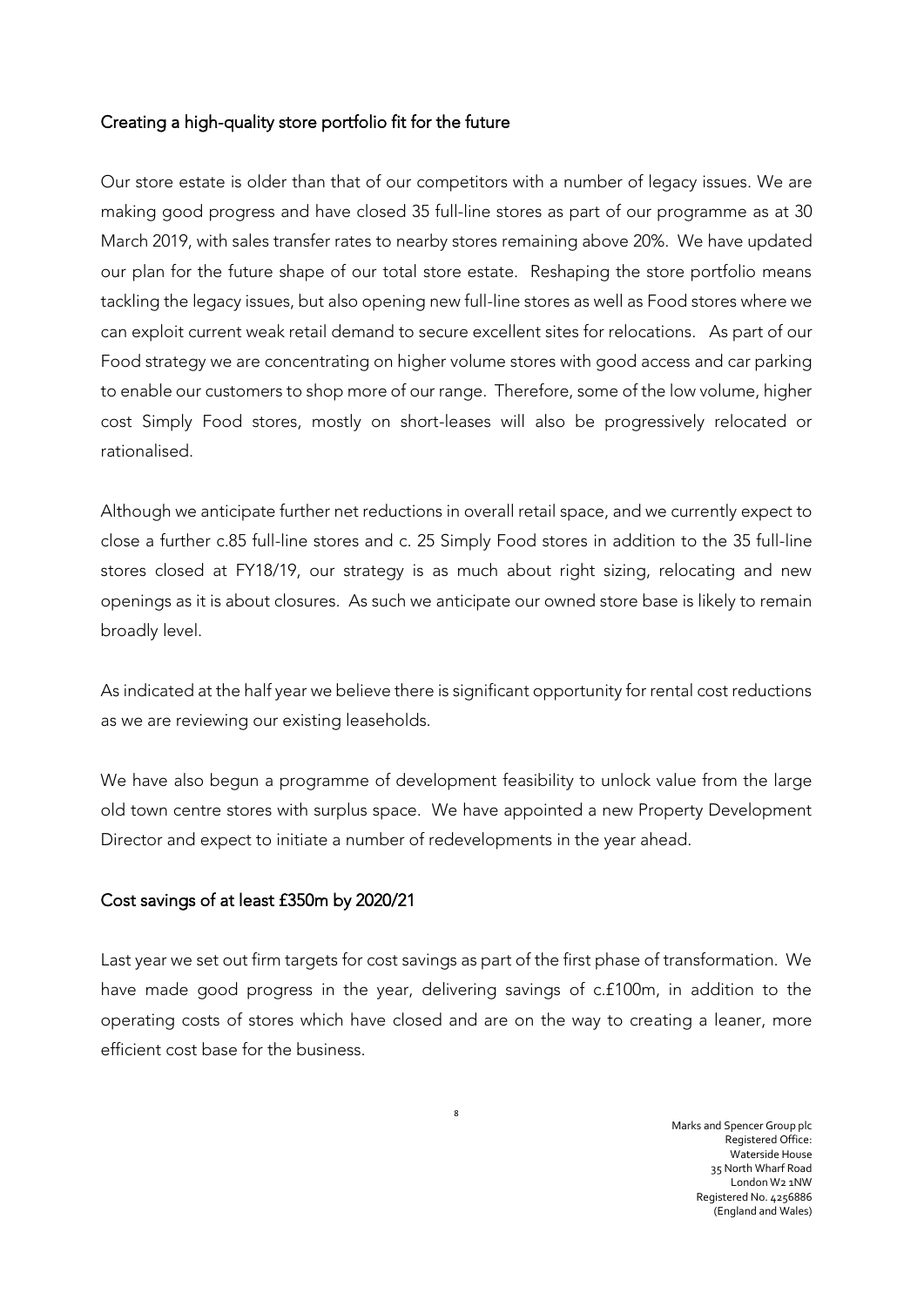Savings in 2018/19 derived from areas including the retail management restructure, the IT transformation plan, property costs, depreciation and central costs which enabled the business to offset inflation, new space and channel shift with the result that FY UK operating costs declined by 1.2%.

As we change the culture of the business we are clear that challenging costs will become a core part of our philosophy. In 2019/20 we anticipate ongoing savings from the annualisation of current year initiatives and additional benefits in areas including a new contract for store maintenance and in central costs, which should result in a further decline in total UK operating costs.

### Rebuilding profitable growth in International

International revenue decreased by 13.4% at constant currency driven by the closure of stores in loss making exit markets, and the sale of our business in Hong Kong to a franchise partner in December 2017. Excluding Hong Kong and exit markets, revenue grew by 1.1%.

The International business was already fully embarked on rationalisation and repositioning prior to the transformation programme and further good progress has been made. Our objective is to create a much more competitive localised incarnation of M&S in those selected markets where we can attain a sustainable market share. During the year, we have implemented the 'market right pricing' programme across markets in Clothing & Home. The programme's cumulative performance since implementation has been encouraging with sales up 8% and volumes up 20%, following a net 10% reduction in selling prices. This performance is helping to build confidence with our partners to reinvest into the business. In the year we opened 37 stores and modernised a further 56.

As we aim to build a scalable business internationally, we continue to localise our ranges for the market. This included a substantial increase to around 15% of locally designed clothing ranges, including an increase in our growing Indian joint venture which now has 77 stores. In addition, we launched our first ever Halal meat range in the UAE and also launched six country specific websites. We also re-platformed the website for our business in the Republic of Ireland.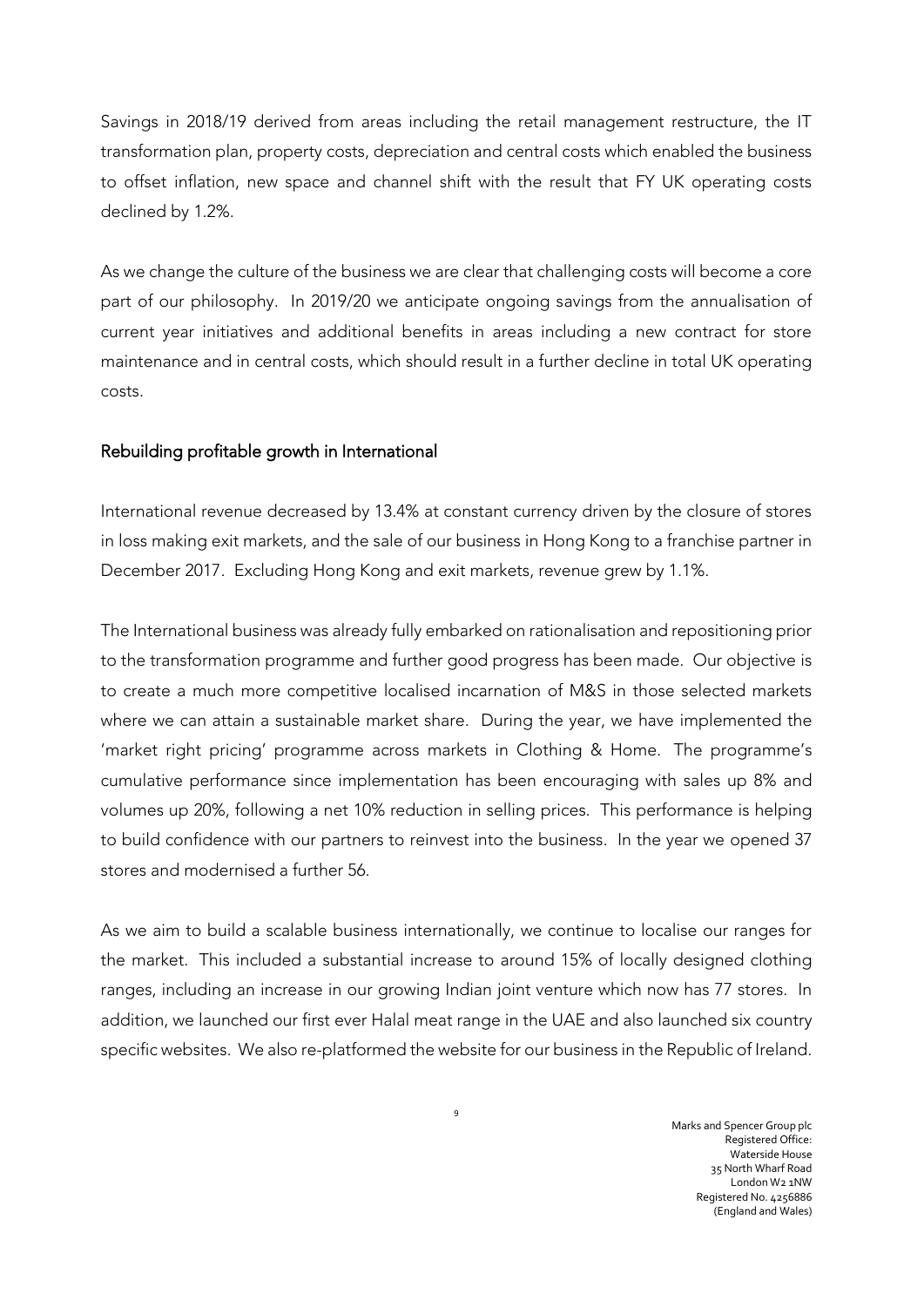### Joint Venture with Ocado

In February 2019, we announced the creation of a new 50/50 JV with Ocado Group Plc ("Ocado"), the UK's leading pure play digital grocer, that will transform online grocery shopping for UK consumers. Under the JV, M&S is acquiring a 50% share of Ocado's UK retail business, which will be supported by Ocado Smart Platform technology, for an initial consideration of £562.5m and deferred consideration of up to £187.5m, plus interest. The Ocado JV is expected to be recognised by M&S as an associate applying the equity method of accounting, reflecting the significant influence that M&S will have over the entity.

The JV combines the strength of M&S's brand and its leading food quality and innovation with Ocado's unique and proprietary technology to create an unrivalled online offer for customers. In bringing the best together, the JV will benefit existing and new customers, colleagues and suppliers.

The JV will trade as Ocado.com but benefit from access to M&S's brand, products and customer database from September 2020 at the latest, following the termination of the current Waitrose sourcing agreement and migration of JV sourcing to M&S.

We anticipate synergies for M&S of at least £70m by the third full financial year following completion through increased buying scale, harmonised buying terms on branded products and improved efficiencies on new product development. We expect some churn in customers as the JV transitions from the previous sourcing arrangements, however following the 'frictional' transition we plan to accelerate growth in the JV. There is a significant opportunity to reduce customer acquisition costs in the JV by marketing directly to our customer data base and the c. 12 million M&S food customers who account already for around one third of online grocery spend, albeit mostly with our competitors.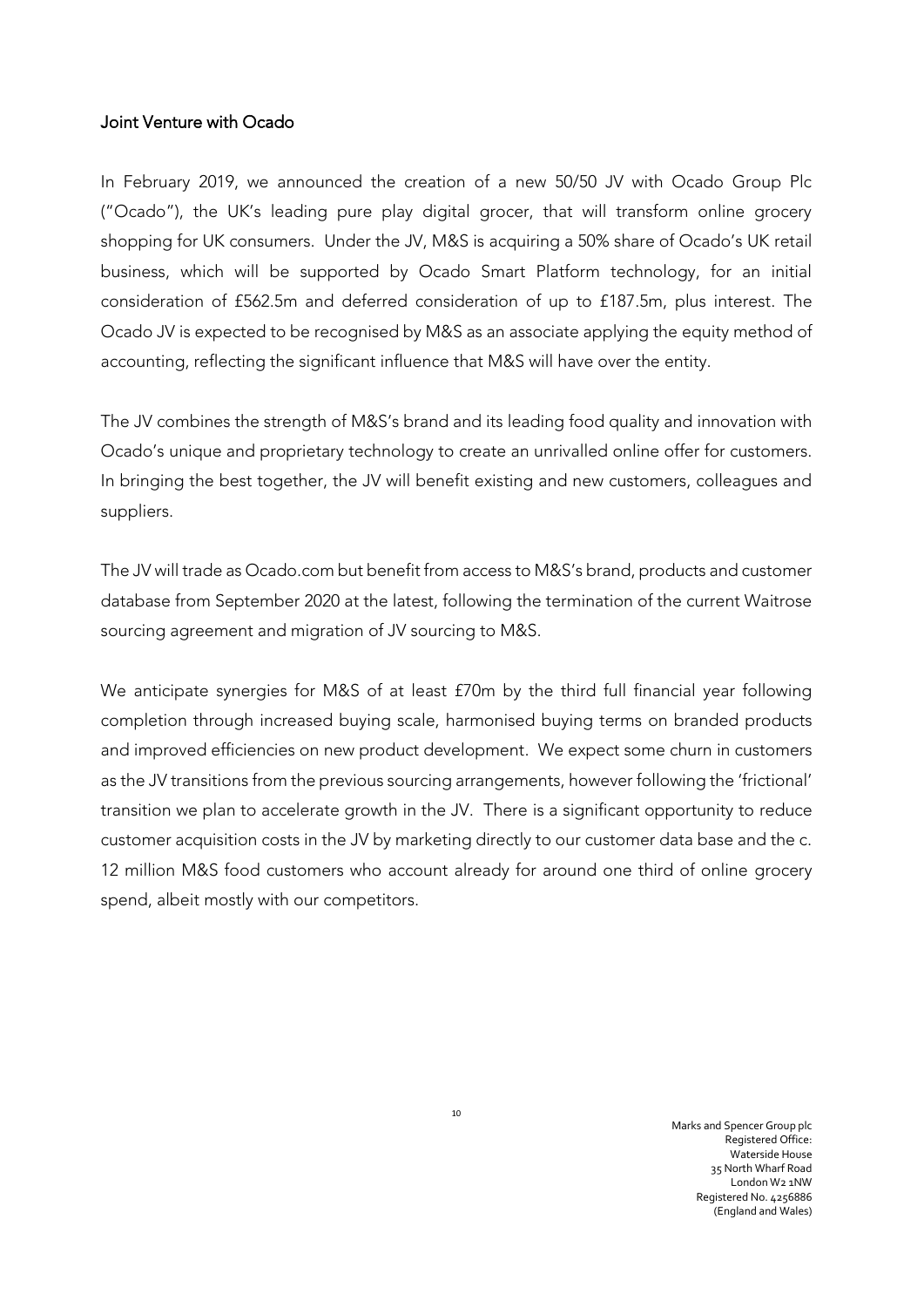## Balance sheet and transaction financing

The Board believes that, given the high operating risk the business faces, it is important to maintain a strong balance sheet and cashflow, to provide security and underpin the changes we need to make. In the next four years, in addition to the investment in our proposed JV, we have substantial debt repayments due on our bond financing and a significant pension obligation to fund. Further, in uncertain times our strong preference is to limit dependence on bank debt financing.

Therefore, having considered carefully other options, we believe it is appropriate to finance the JV by means of a Rights Issue and to reduce the Group's annual dividend payment to a sustainable level, which we aim to grow in line with earnings over time.

# Details of the Rights Issue

On 27 February 2019 we announced the creation of a new 50/50 JV with Ocado. It was announced that the transaction would be primarily equity financed by a rights issue.

Today we announce the terms of the fully underwritten rights issue which is intended to raise gross proceeds of approximately £601.3 million.

The Rights Issue will result in the issue of 325.0 million new ordinary shares representing approximately 20.0% of the existing issued share capital of the Company and 16.7% of the enlarged issued share capital following completion of the Rights Issue. The Rights Issue will be on the following basis:

1 for 5 Rights Issue at 185 pence per New Ordinary Share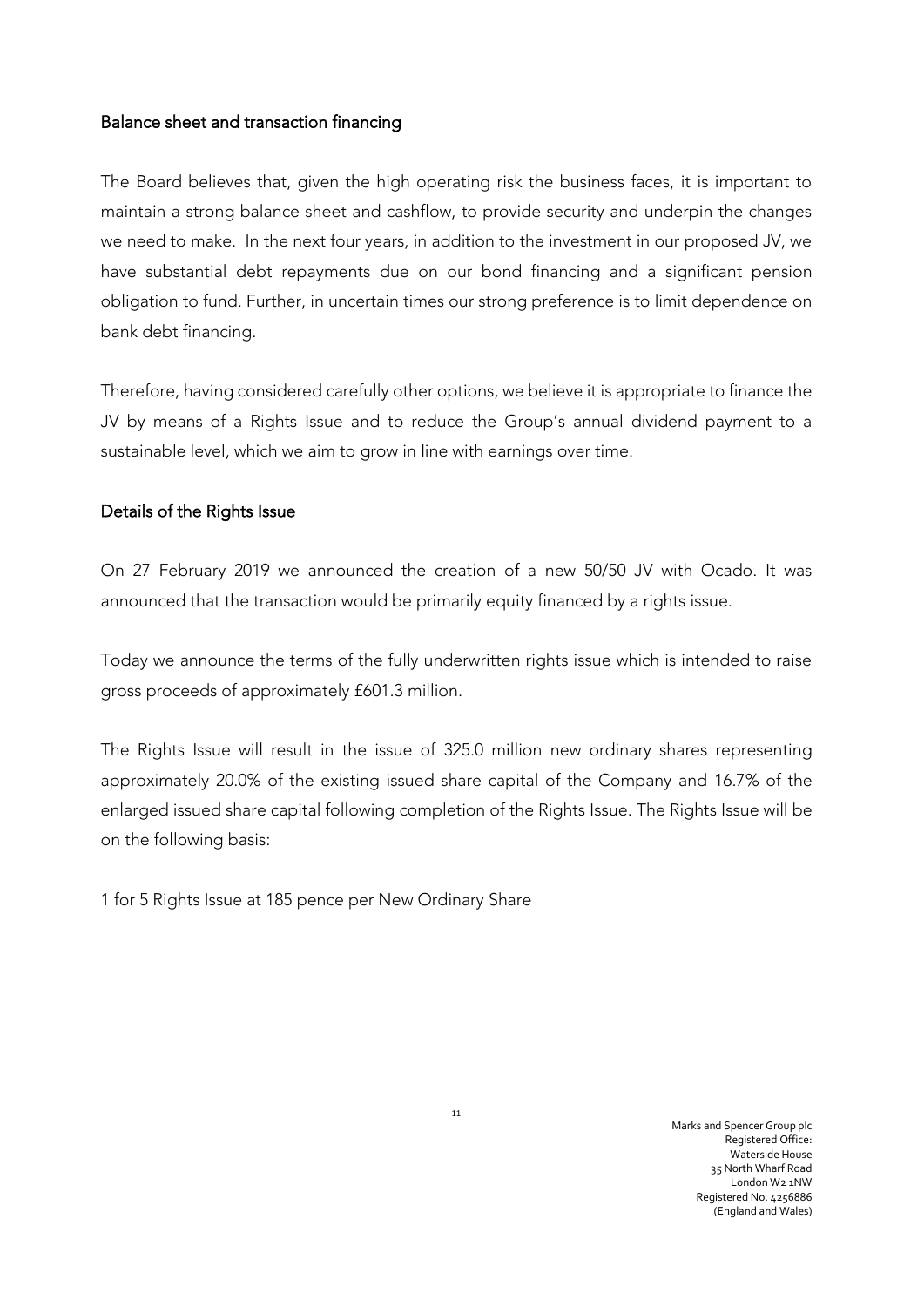The rights issue price of 185 pence per New Ordinary Share represents a discount of approximately 31.8 per cent. to the closing middle-market price of 271.2 pence per existing ordinary share, or a discount of approximately 30.0 per cent. to the closing middle-market price of 264.1 pence per existing ordinary share when adjusted to reflect the ordinary shares becoming ex-dividend during the Rights Issue offer period, in each case on 21 May 2019 (being the latest business day before the announcement of the terms of the Rights Issue). Additionally, it represents a discount of approximately 28.0 per cent. to the theoretical ex-rights price of 256.8 pence per New Ordinary Share, or a discount of approximately 26.3 per cent. to the theoretical ex-rights price of 250.9 pence per existing ordinary share when adjusted to reflect the ordinary shares becoming ex-dividend during the Rights Issue offer period, both on 21 May 2019 (being the latest business day before the announcement of the terms of the Rights Issue).

It is anticipated that the Rights Issue will formally launch on or around 24 May 2019, subject to and following the approval of the Prospectus by the FCA. At this time further details of the Rights Issue will be provided to shareholders.

## Full year guidance 2019/20

We remain in the difficult early stages of our transformation programme and while we expect some improvement in trading in each of our major businesses in the year ahead, progress is likely to be second half weighted. Trading in the first seven weeks of the financial year is in line with Board expectations, although the pattern of trade remains volatile in the context of weather and events. All guidance is shown before the effects of IFRS 16. For further detail on IFRS 16 please see Note 1 to the financial statements.

- In Food, we expect net store closures to reduce sales by c.1% as the accelerated store closure programme is not fully offset by new Simply Food and full-line stores. We anticipate gross margin to be -25bps to +25bps, as we balance further investment in trusted value with our cost reduction programme
- In Clothing & Home, we expect net store closures to reduce sales by c.3%. We anticipate gross margin to be -25bps to +25bps, with further investment in trusted value
- We expect UK operating costs to decrease by up to 1%, largely as a result of continued cost efficiencies, store closures and lower depreciation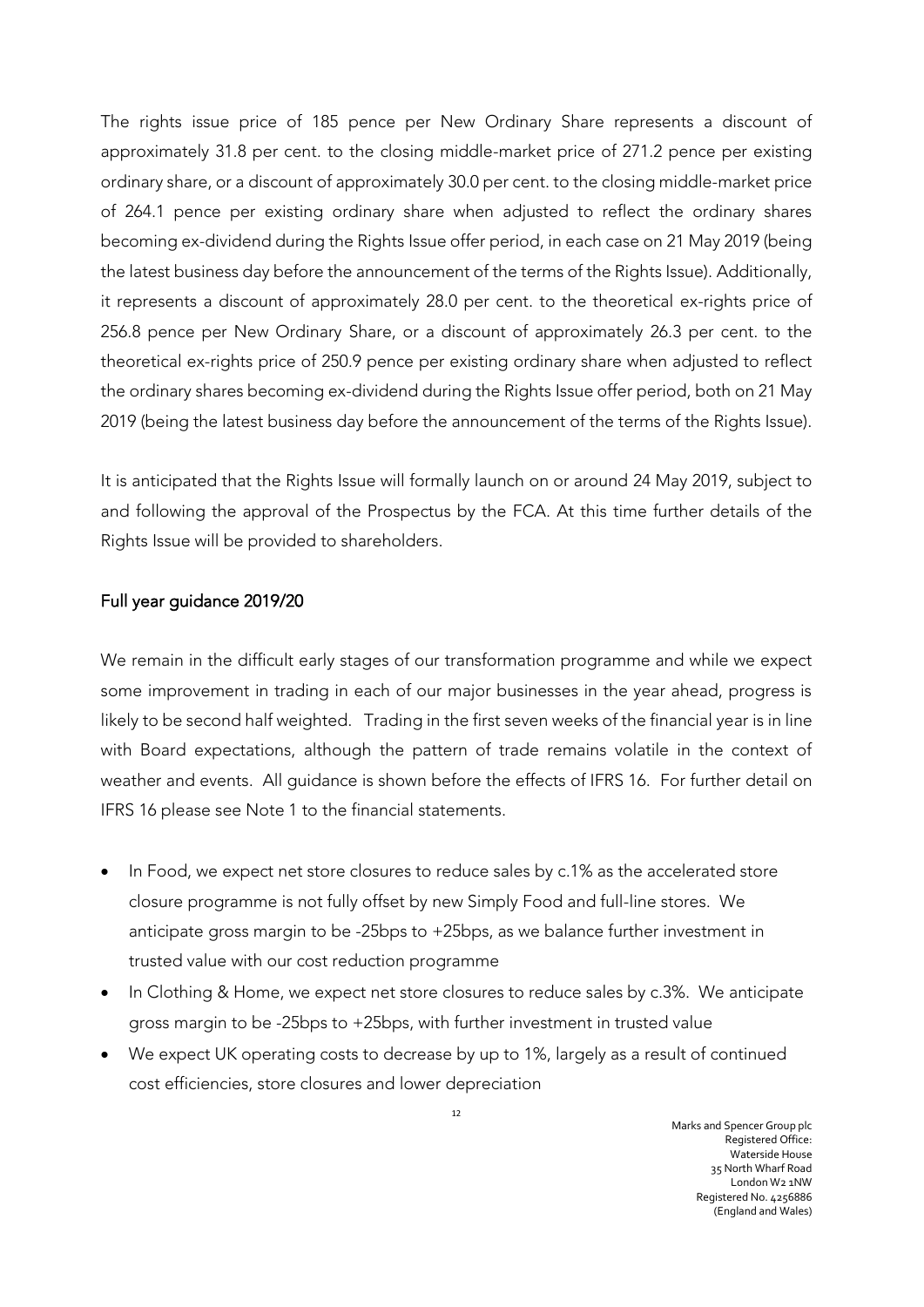- Capital expenditure is expected to increase to between £350m and £400m, largely as a result of an increase in investment in store environment, new store trials and C&H logistics capacity
- We expect an adjusted effective tax rate of c.23%

|                                 | Full year guidance    |
|---------------------------------|-----------------------|
| UK Food                         |                       |
| Space contribution (%)          | $C - 1$               |
| Gross margin change (bps)       | -25 $bps$ to $+25bps$ |
| Clothing & Home                 |                       |
| Space contribution (%)          | $c.-3$                |
| Gross margin change (bps)       | -25bps to +25bps      |
| UK operating costs (%)          | $c.0$ to $-1$         |
| Adjusted effective tax rate (%) | 0.23                  |
| Capital expenditure (fm)        | $350$ to $400$        |

### Group revenue: constant currency

Q4 group revenue declined by 1.6% at constant currency reflecting the increasing pace of closures in our UK store estate and the adverse impact of Easter timing on like-for-like revenue of an estimated c.1.9% in Food and c.0.4% in Clothing & Home. International revenue grew 1.8% with exit market store closures and the sale of our retail operations in Hong Kong now largely annualised. Revenue at M&S.com reflects the planned reduction in promotional activity in our Food business, with solid underlying growth in clothing orders.

| % change                  | FY      | Q1      | Q2      | Q3      | O4     |
|---------------------------|---------|---------|---------|---------|--------|
| Food                      | $-0.6$  | $-0.1$  | $-0.2$  | $-1.2$  | $-0.8$ |
| Like-for-like             | $-2.3$  | $-3.1$  | $-2.7$  | $-2.1$  | $-1.5$ |
| Clothing & Home           | $-3.6$  | $-1.6$  | $-3.7$  | $-4.8$  | $-3.9$ |
| Like-for-like             | $-1.6$  | $-0.6$  | $-1.6$  | $-2.4$  | $-1.3$ |
| Total UK sales            | $-1.8$  | $-0.7$  | $-1.6$  | $-2.7$  | $-1.9$ |
| Like-for-like             | $-2.0$  | $-2.2$  | $-2.3$  | $-2.2$  | $-1.4$ |
| International             | $-13.4$ | $-21.1$ | $-15.8$ | $-15.1$ | 1.8    |
| <b>Total Group</b>        | $-2.9$  | $-2.9$  | $-3.1$  | $-3.9$  | $-1.6$ |
| Total M&S.com (Memo only) | 5.0     | 6.3     | 5.0     | 7.2     | 0.2    |
| UK Clothing & Home online | 9.8     | 9.9     | 8.5     | 14.1    | 4.9    |
| (Memo only)               |         |         |         |         |        |

*See glossary for definitions. Prior year revenue has been restated for the reclassification of cards & gift wrap from Clothing & Home to Food.*

We will report our first half results on 6 November 2019.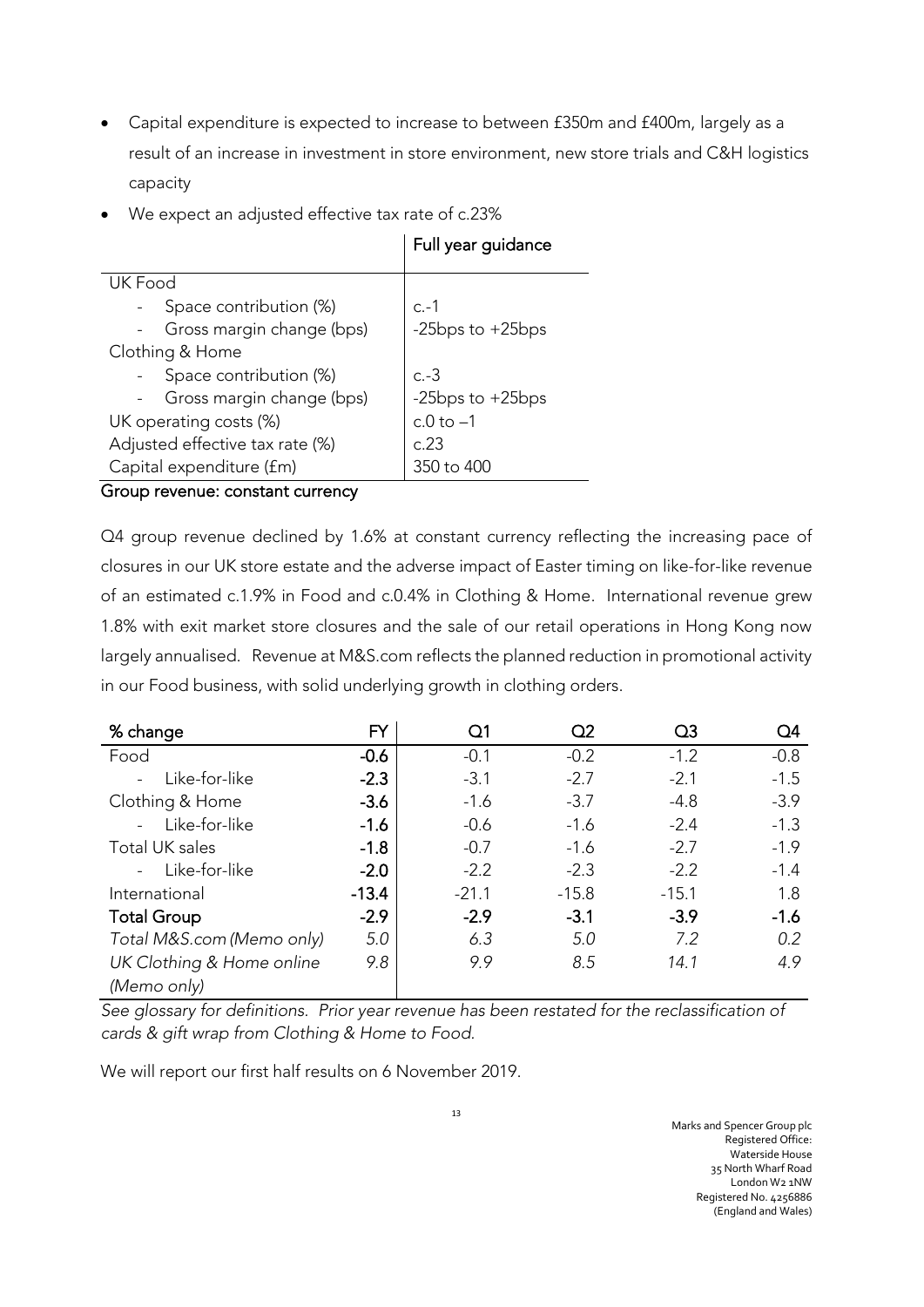### For further information, please contact:

# Investor Relations:

| Fraser Ramzan:   | +44 (0)20 3884 7080 |
|------------------|---------------------|
| Rebecca Edelman: | +44 (0)20 3884 6029 |

### Media enquiries:

| Corporate Press Office: | +44 (0) 20 8718 1919 |
|-------------------------|----------------------|
|-------------------------|----------------------|

### Investor & Analyst webcast:

Investor and analyst presentation will be held at 9am on 22 May 2019. This presentation can be viewed live on the Marks and Spencer Group plc website.

# Fixed Income Investor Conference Call:

This will be hosted by Humphrey Singer, Chief Finance Officer, at 2pm on 22 May 2019:

Dial in number: +44 (0)330 336 9126 Access code: 4941368

A recording of this call will be available until 5pm on 29 May 2019: Dial in number: +44 (0) 207 660 0134 Access code: 4941368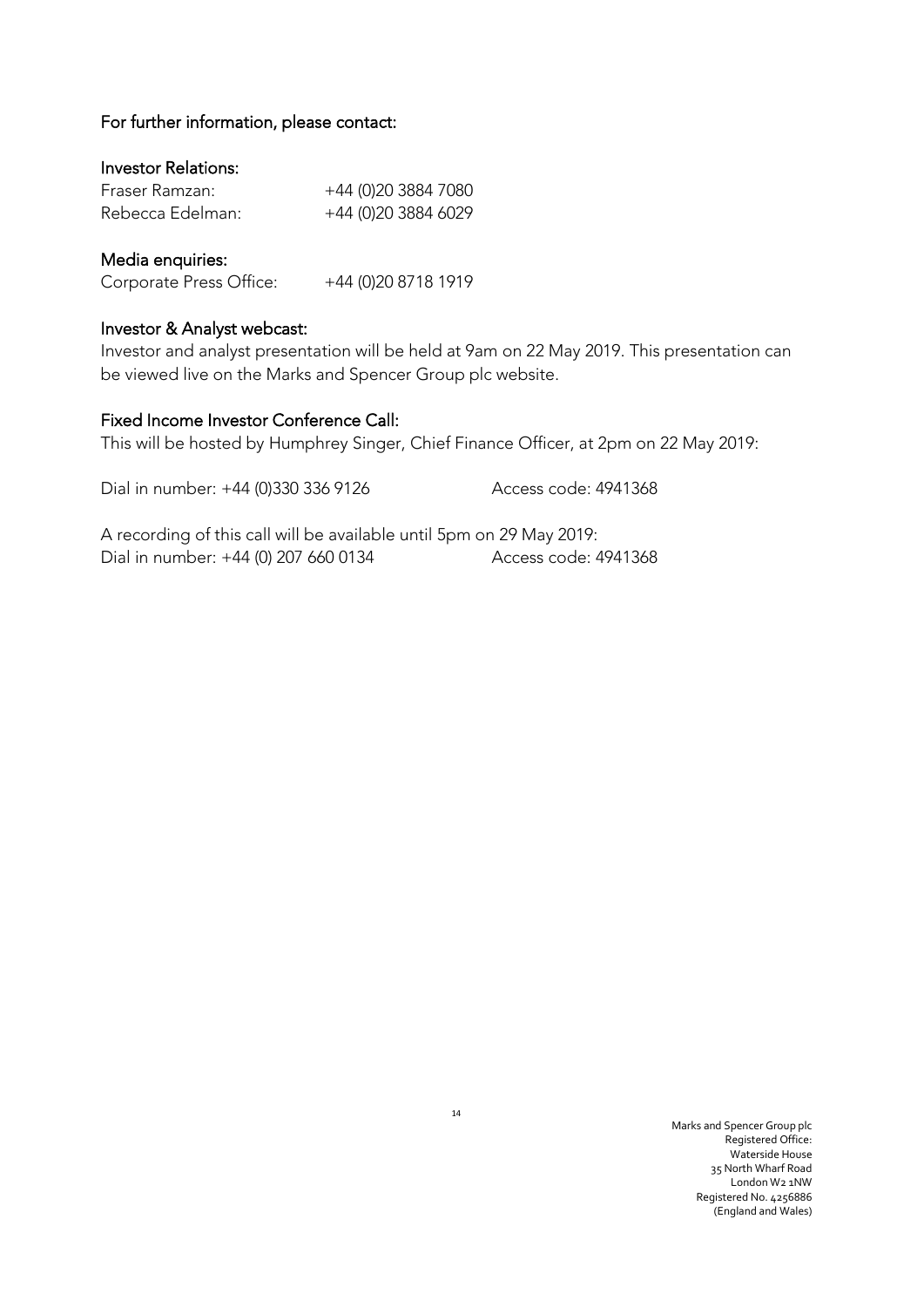# FULL YEAR REVIEW

|                                     | 52 weeks ended |           |         |  |
|-------------------------------------|----------------|-----------|---------|--|
|                                     | 30 Mar 19      | 31 Mar 18 | Change  |  |
|                                     | £m             | £m        | %       |  |
| Group revenue                       | 10,377.3       | 10,698.2  | $-3.0$  |  |
| Food <sup>1</sup>                   | 5,903.4        | 5,940.0   | $-0.6$  |  |
| Clothing & Home <sup>1</sup>        | 3,537.3        | 3,671.0   | $-3.6$  |  |
| UK                                  | 9,440.7        | 9,611.0   | $-1.8$  |  |
| International                       | 936.6          | 1,087.2   | $-13.9$ |  |
| Group operating profit before       |                |           |         |  |
| adjusting items                     | 601.0          | 670.6     | $-10.4$ |  |
| UK                                  | 474.0          | 535.4     | $-11.5$ |  |
| International                       | 127.0          | 135.2     | $-6.1$  |  |
| Net finance costs                   | (77.8)         | (89.7)    | 13.3    |  |
| Profit before tax & adjusting items | 523.2          | 580.9     | $-9.9$  |  |
| Adjusting items                     | (438.6)        | (514.1)   | 14.7    |  |
| Profit before tax                   | 84.6           | 66.8      | 26.6    |  |

*1. Prior year revenue has been restated for the reclassification of cards & gift wrap from Clothing & Home to Food. For further detail please see Note 2 to the financial statements*

# UK: Food

Food revenue decreased 0.6%, with like-for-like revenue down 2.3%, or 1.5% when adjusted for the timing of Easter. Revenue reflected the effects of price investment and a change in product mix as we reduced promotions. However, during the second half, we saw an improving trend with volumes up 1.8% in the fourth quarter, adjusted for Easter. We opened 48 new stores during the year in line with our plan to focus new store expansion on only the highest returning locations, although the contribution from space diminished through the year as our full-line closure programme progressed.

Gross margin was down 15bps year-on-year at 31.1%. The benefit of promotional savings and our cost reduction programmes largely offset the effects of cost inflation and price investment.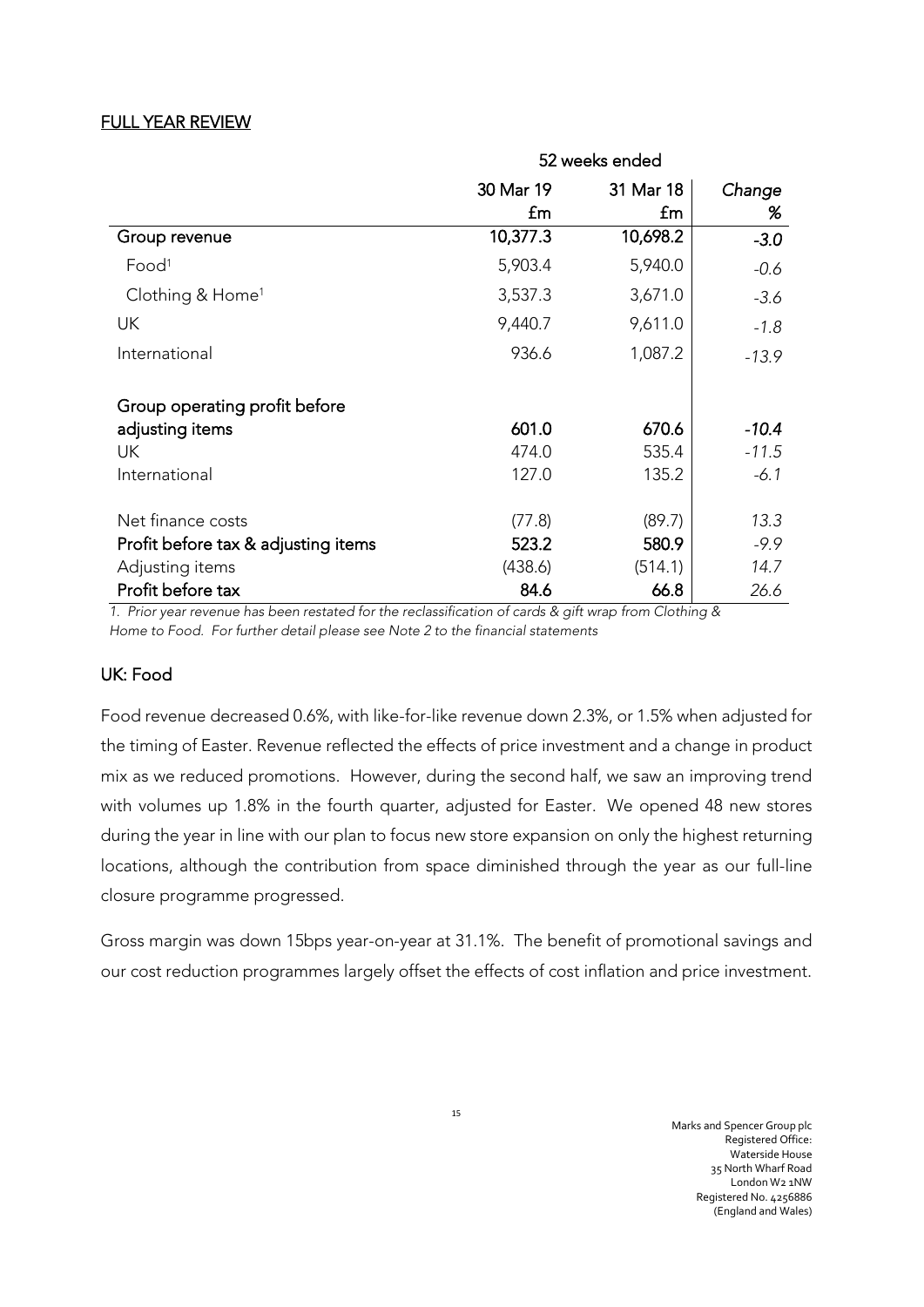# UK: Clothing & Home

UK Clothing & Home revenue declined 3.6%, partly driven by our store closure programme, with LFL sales down 1.6%. Discounted sales decreased, as a result of the planned reduction in stock-into-sale. UK Clothing & Home online revenue grew 9.8%, which was ahead of the clothing market, with strong growth in womenswear, as we made improvements to our website and delivery proposition and focused on key categories such as dresses in our 'Must Haves' campaign.

Gross margin increased 20bps to 57.1%. Buying margin was down 20bps as adverse currency headwinds more than offset sourcing gains across the year. Discounting reduced by 40bps, largely as a result of the 14% reduction in stock into sale.

# UK operating costs

| 52 weeks ended             | 30 Mar 19 | 31 Mar 18 | Change |
|----------------------------|-----------|-----------|--------|
|                            | £m        | £m        | %      |
| Store staffing             | 1,044.7   | 1,070.6   | (2.4)  |
| Other store costs          | 950.4     | 992.1     | (4.2)  |
| Distribution & warehousing | 564.6     | 538.0     | 4.9    |
| Marketing                  | 155.1     | 151.6     | 2.3    |
| Central costs              | 694.8     | 698.0     | (0.5)  |
| Total                      | 3,409.6   | 3,450.3   | (1.2)  |

UK operating costs decreased 1.2%. Store closures more than offset the cost of new space and channel shift. Cost savings across the business outweighed inflation related increases.

Store staffing costs reduced, as savings from store management restructuring, closures and other efficiencies more than offset pay inflation. Other store costs reduced driven by lower depreciation, due to our closure programme and as a number of assets have reached the end of their useful life, which more than offset rent and rates inflation in the year.

The growth in distribution and warehousing costs was largely driven by inflation and the costs of channel shift, as well as costs associated with the closure of an equipment warehouse, with some offset achieved from improved efficiencies at Castle Donington.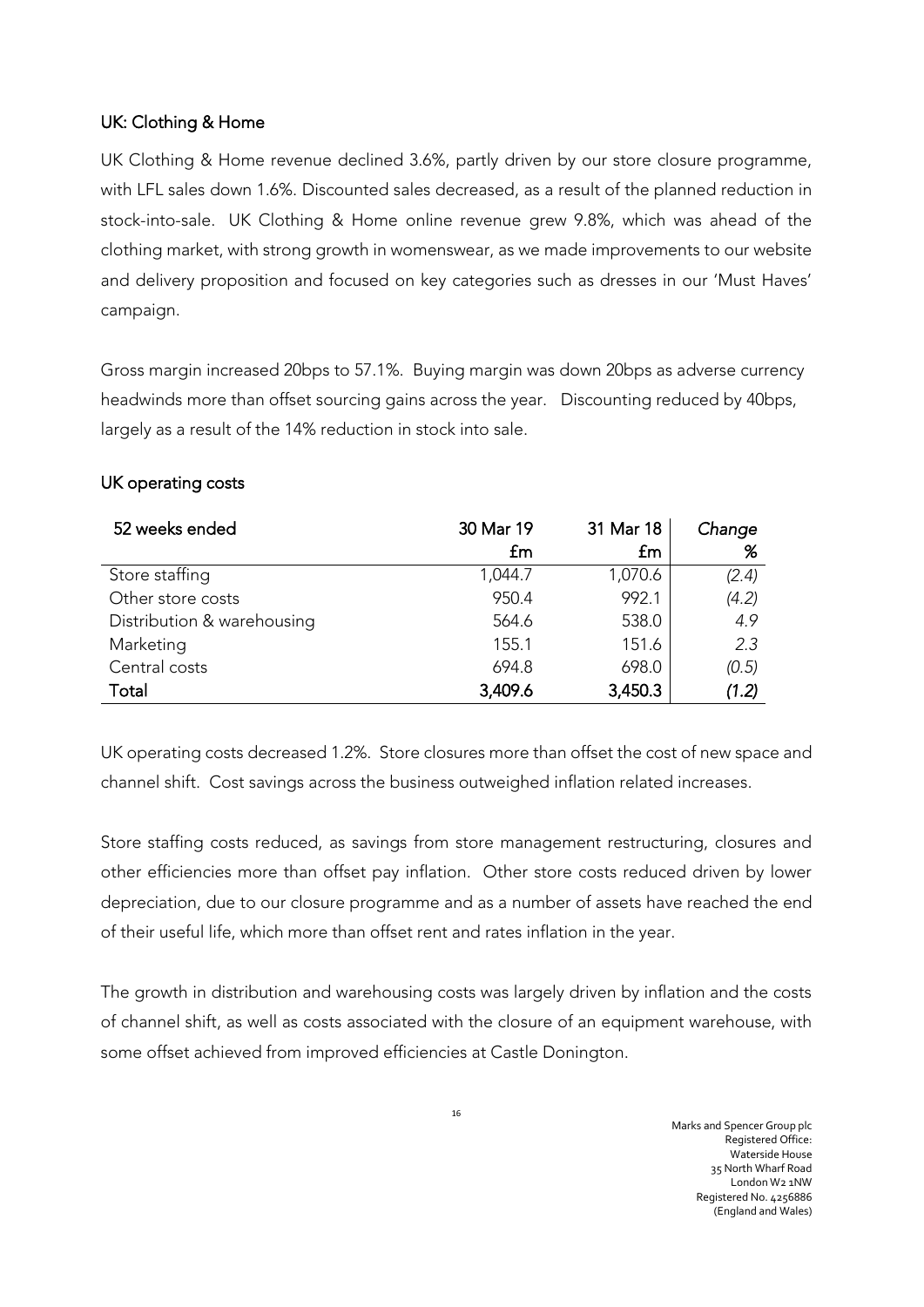The increase in marketing costs reflected investments in our Food brand and the planned increase in costs in the second half of the year due to the timing of campaigns.

Central costs reduced as lower incentive costs year-on-year, the benefits of technology transformation programmes and other cost efficiencies more than offset system investment write offs and expenditure on the Fuse programme.

## M&S Bank

M&S Bank income before adjusting items was down £12.7m to £27.6m. This was predominantly the result of an increase in bad debt provisioning due to the impact of revised forward estimates of economic indicators, including the impact of Brexit, and a modest increase in underlying bad debt due to the risk of customer default. Underlying credit income was slightly up, as a result of more competitive pricing. M&S Bank income after adjusting items increased £1.1m to £6.7m.

### International

| 52 weeks ended              | 30 Mar 19<br>£m | 31 Mar 18<br>£m | Change<br>% | Change<br>CC <sub>%</sub> | Change<br>CC%<br>excl.<br>Hong |
|-----------------------------|-----------------|-----------------|-------------|---------------------------|--------------------------------|
| Revenue                     |                 |                 |             |                           | Kong                           |
| Franchise                   | 409.1           | 360.6           | 13.4%       | 13.3%                     | 2.2%                           |
| Owned Retained <sup>1</sup> | 527.5           | 660.2           | $-20.1%$    | $-19.3%$                  | 0.3%                           |
| <b>Total Retained</b>       | 936.6           | 1,020.8         | $-8.2%$     | $-7.7%$                   | 1.1%                           |
| Owned Exit                  |                 | 66.4            |             |                           |                                |
| Total                       | 936.6           | 1,087.2         | $-13.9%$    | $-13.4%$                  | $-6.1%$                        |

# Operating profit before adjusting items

| Franchise                   | 722   | 86.1  | $-16.1%$  |
|-----------------------------|-------|-------|-----------|
| Owned Retained <sup>1</sup> | 52.7  | 53.1  | $-0.8\%$  |
| <b>Total Retained</b>       | 1249  | 139.2 | $-10.3\%$ |
| Owned Exit                  | 21    | (4.0) | 152.5%    |
| Total                       | 127.O | 135.2 | $-6.1\%$  |

<sup>1</sup>Hong Kong results reported in owned retained until the business was sold to our franchise partner in December 2017.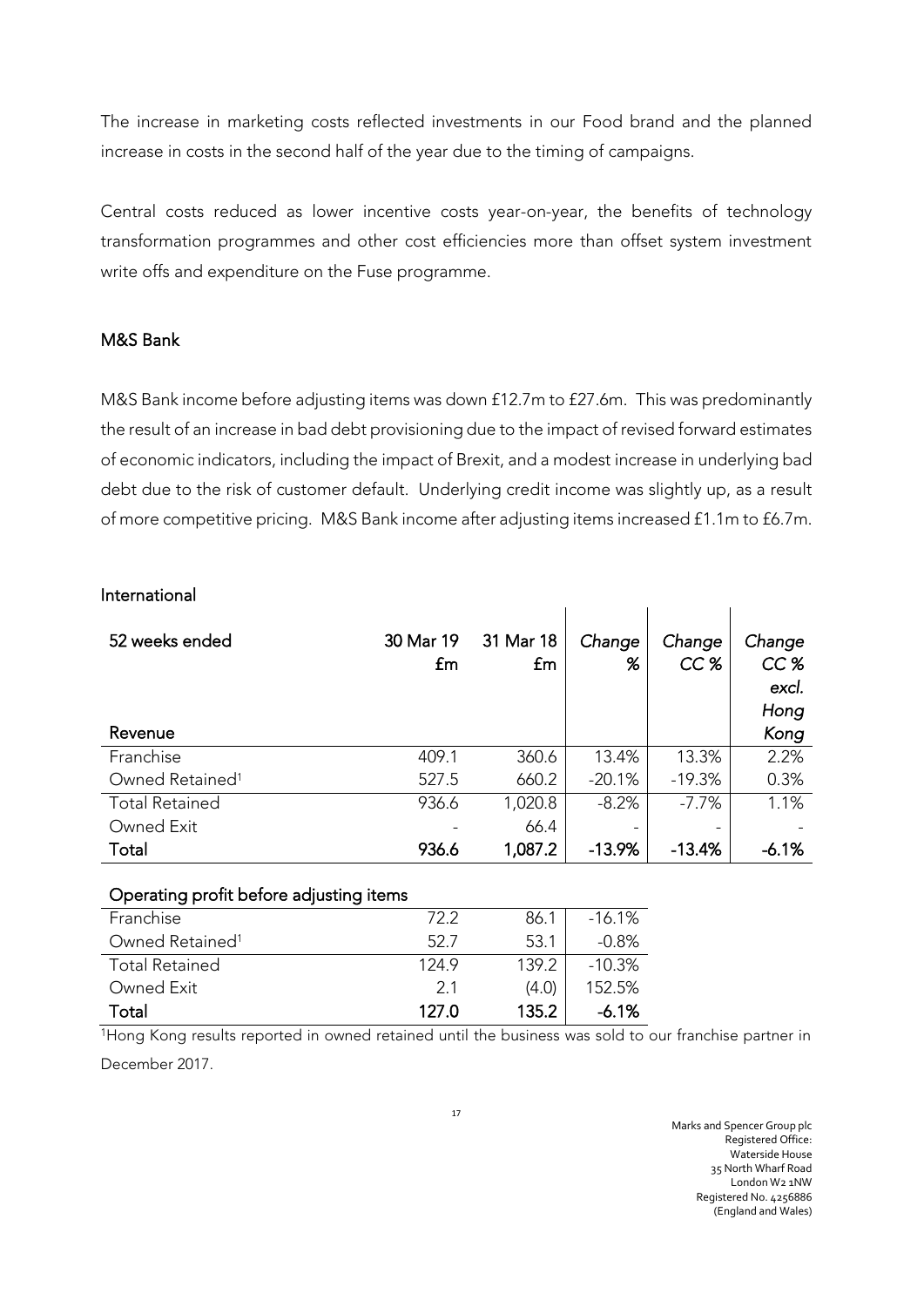Total International revenue decreased 13.4% at constant currency. Excluding the impact from exit markets and Hong Kong, revenue at constant currency increased 1.1%. This was driven by our franchise operations where Food revenue increased by 8%, with notable growth in France, the Middle East and Singapore. In Clothing & Home we implemented market right pricing across most markets and saw an improving trend in retail sales in Q4. Owned retained revenue reflects solid growth in India and Greece, which largely offsets ongoing difficult trading conditions in the Republic of Ireland.

International operating profit before adjusting items decreased 6.1% with total retained operating profit down 10.3%. This was largely driven by the sale of our business in Hong Kong and the implementation of market right pricing. The decline in franchise operating profit reflects the allocation of £8m of costs from owned to franchise following the closure of owned markets and the sale of our business in Hong Kong, in addition to the implementation of market right pricing. Owned retained profit increased, excluding the effects of the disposal of Hong Kong. The £2.1m profit in owned exit markets largely reflects the recovery of an historical VAT receivable.

# Net finance cost

| 52 weeks ended                                     | 30 Mar 19   | 31 Mar 18 | Change |
|----------------------------------------------------|-------------|-----------|--------|
|                                                    | $f_{\rm m}$ | £m        | £m     |
| Interest payable                                   | (82.0)      | (95.4)    | 13.4   |
| Interest income                                    | 7.6         | 6.0       | 1.6    |
| Net interest payable                               | (74.4)      | (89.4)    | 15.0   |
| Pension net finance income                         | 25.8        | 17.7      | 8.1    |
| Unwind of discount on Scottish Limited Partnership | (8.8)       | (10.9)    | 2.1    |
| liability                                          |             |           |        |
| Unwind of discount on provisions                   | (17.3)      | (5.2)     | (12.1) |
| Ineffectiveness on financial instruments           | (3.1)       | (1.9)     | (1.2)  |
| Net finance cost                                   | (77.8)      | (89.7)    | 11.9   |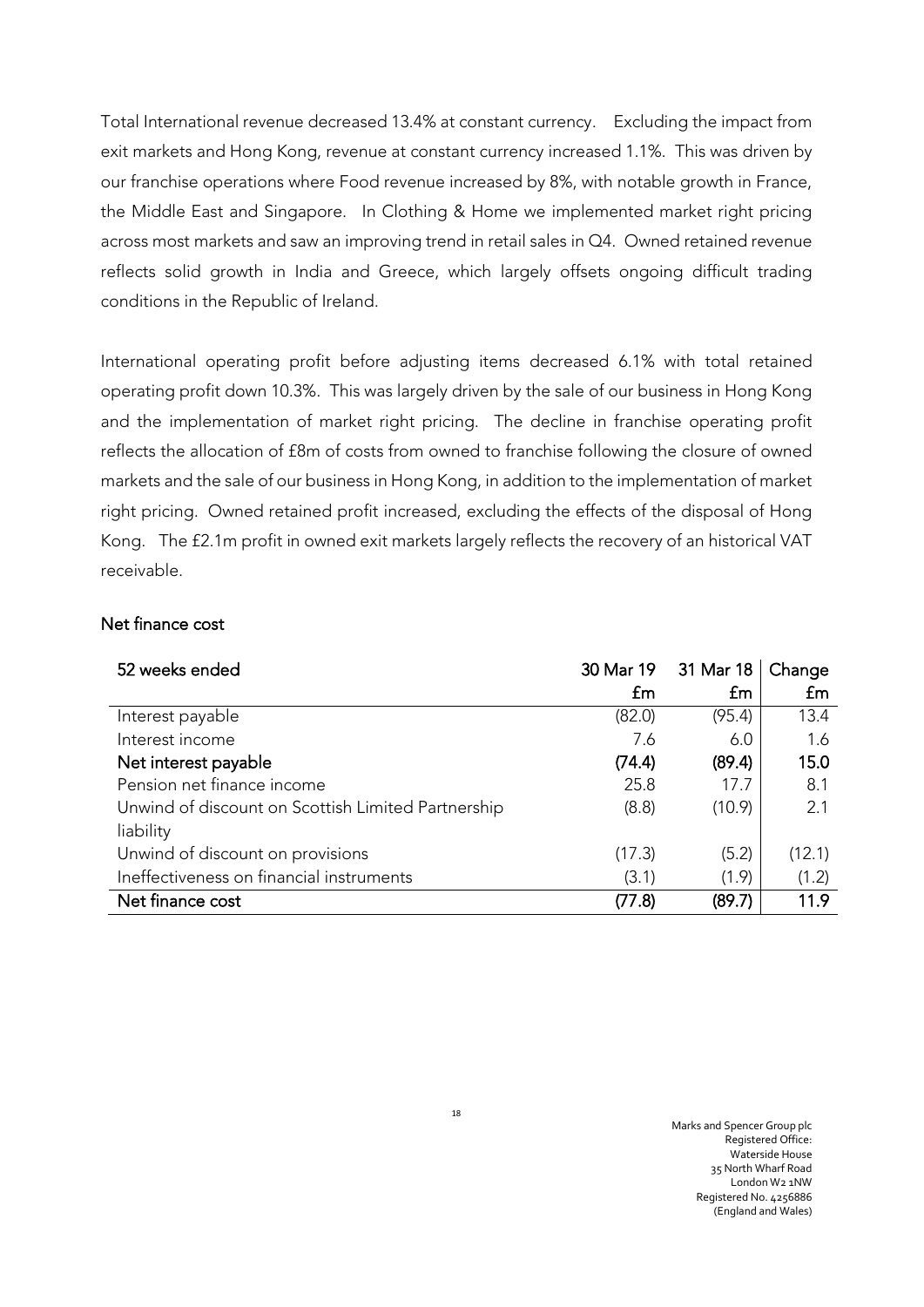Net finance cost decreased by £11.9m to £77.8m, primarily due to a decrease in interest payable as a result of the repayment of the US\$500m bond which matured in December 2017. Pension net finance income increased by £8.1m driven by a higher UK defined benefit pension scheme surplus at the start of the year compared to the start of the prior year. The unwind of discount on provisions reflects our UK store estate programme and our central London office reorganisation.

### Profit before tax & adjusting items

Profit before tax and adjusting items was £523.2m, down 9.9% on last year. The decrease was principally due to a 2.3% reduction in UK gross profit, partially offset by the decrease in operating costs in the year.

### Adjustments to profit before tax

The Group makes certain adjustments to statutory profit measures, in order to derive alternative performance measures that provide stakeholders with additional helpful information on the performance of the business. Further material charges relating to our strategic programmes are anticipated as programmes progress. For further detail on these charges and the Group's policy for adjusting items please see Notes 1 and 3 to the financial statements.

| 52 weeks ended                                 | 30 Mar 19 | 31 Mar 18 | Change |
|------------------------------------------------|-----------|-----------|--------|
|                                                | £m        | £m        | £m     |
| Strategic programmes                           |           |           |        |
| - UK store estate                              | (222.1)   | (321.1)   | 99.0   |
| - Organisation                                 | (51.8)    | (30.7)    | (21.1) |
| - Operational transformation                   | (16.4)    |           | (16.4) |
| - IT restructure                               | (15.6)    | (15.5)    | (0.1)  |
| - UK logistics                                 | (14.3)    | (13.1)    | (1.2)  |
| - Changes to pay and pensions                  | (6.2)     | (12.9)    | 6.7    |
| - International store closures and impairments | (5.3)     | (5.0)     | (0.3)  |
| UK store impairments, asset write-offs and     | (62.1)    | (63.4)    | 1.3    |
| onerous lease charges                          |           |           |        |
| M&S Bank charges incurred in relation to the   | (20.9)    | (34.7)    | 13.8   |
| insurance mis-selling provision                |           |           |        |
| GMP and other pension equalization             | (20.5)    |           | (20.5) |
| Establishing the Ocado JV                      | (3.4)     |           | (3.4)  |
| Other                                          |           | (17.7)    | 17.7   |
| Adjusting items                                | (438.6)   | (514.1)   | 75.5   |

19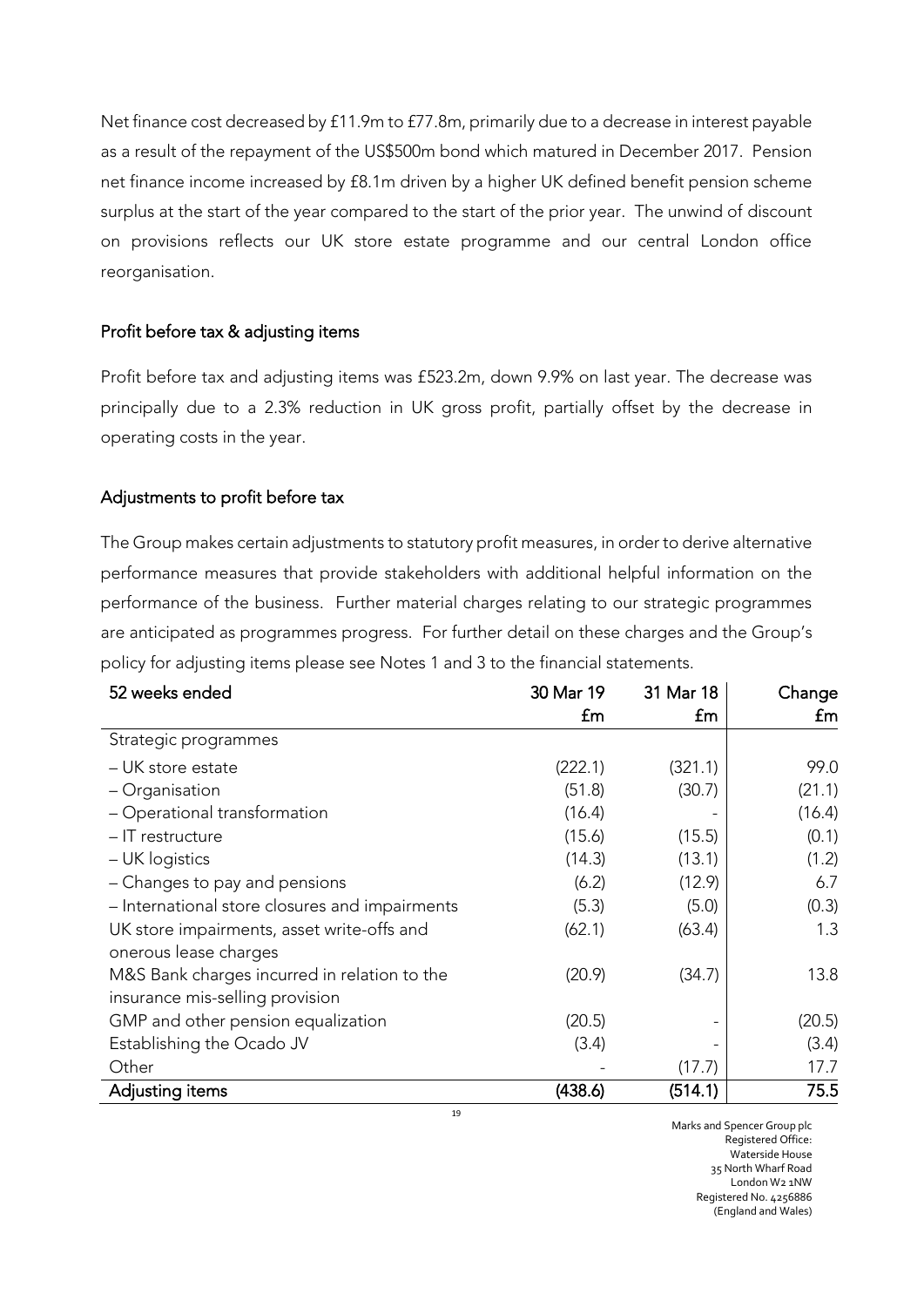We have recognised a number of charges in the period relating to the implementation of our strategic programmes including:

- A charge of £222.1m in relation to our accelerated and expanded store closure programme, which has been expanded to include a number of Food stores. This charge includes accelerated depreciation, impairment of assets, estimated onerous leases and other closure costs. Further material charges relating to the closure and re-configuration of the UK store estate are anticipated as the programme progresses, the quantum of which is subject to change through-out the programme period as decisions are taken in relation to the size of the store estate and the specific stores affected. Based on current plans, further charges before the adoption of IFRS 16 are expected to be incurred predominantly in the next two years and are anticipated to be c.£100m, bringing total programme costs to c.£680m;
- A charge of £51.8m largely in relation to costs associated with centralising and rationalising our London office functions as well as redundancy costs related to the review of the retail organisational structure;
- A charge of £16.4m in relation to the transformation and simplification of our supply chain and operations across Clothing & Home and Food. This includes initiatives to reengineer the end to end supply chain, remove costs and complexity and working capital;
- A charge of £15.6m in relation to our technology transformation programme which we began in the prior year; and
- A net charge of £14.3m as we continue to transition to a single tier Clothing & Home UK distribution network, including the closure of two of our distribution centres.

In FY 16/17 we announced our intention to close owned stores in ten international markets. A net charge of £5.3m has been recognised in the period reflecting the actualisation of previously estimated closure costs.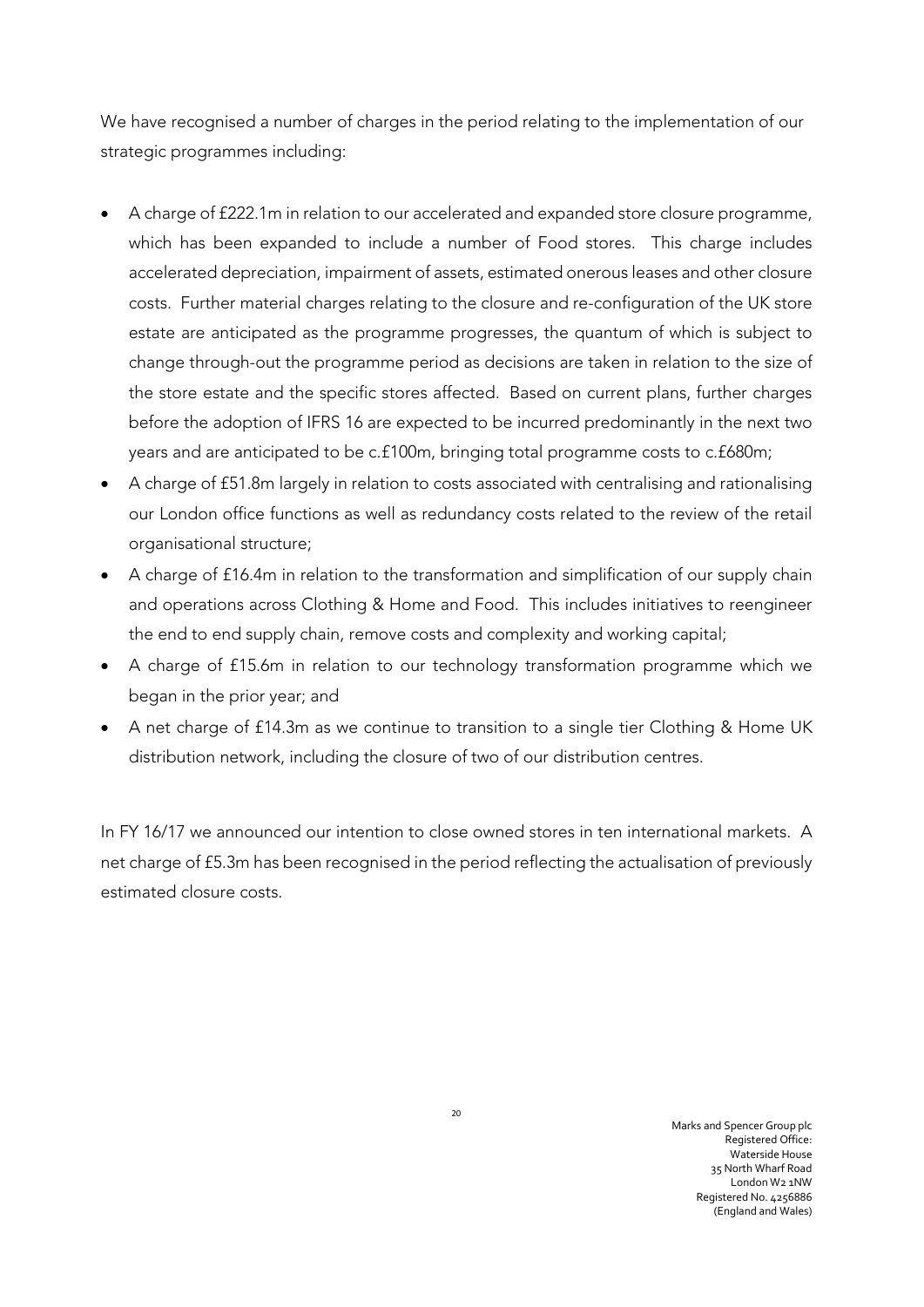In response to the ongoing pressures impacting the retail industry, as well as reflecting our strategic focus towards growing online market share, we have revised future projections for certain UK stores. As a result, UK store impairment testing has identified stores where the current and anticipated future performance does not support the carrying value of the stores. A charge of £52.8m has been incurred primarily in respect of the impairment of assets associated with these stores. The charge has been classified as an adjusting item on the basis of the significant value of the charge in the year to the results of the Group. Additional detail is in Note 10 to the financial statements.

We continue to incur charges in relation to M&S Bank insurance mis-selling provision resulting in a charge of £20.9m during the year. The deadline for any claims to be brought by customers expires on 29 August 2019. The estimated liability continues to be reviewed in FY 19/20 to ensure it reflects the best estimate of likely settlement, which could lead to further charges or releases.

We have recognised a non-cash charge of £20.5m in respect of the Group's defined benefit pension liability arising from equalisation of guaranteed minimum pensions ("GMP") and other pension equalisation costs following a High Court ruling in October 2018. Additional detail on the Group's GMP assessment is detailed in Note 8 to the financial statements.

In February 2019 we announced the creation of a new 50/50 Joint Venture with Ocado, the UK's leading pure play digital grocer. Transaction costs of £3.4m were incurred in the year.

### Taxation

The effective tax rate on profit before tax and adjusting items was 20.3% (last year 21.6%). This is higher than the UK statutory rate predominantly due to the recapture of previous tax relief under the Marks and Spencer Scottish Limited Partnership ("SLP") structure, partially offset by the recognition of deferred tax assets in our Indian entity, following its return to profitability. The effective tax rate on statutory profit before tax was 55.9% (last year 56.4%) due to the impact of disallowable adjusting items.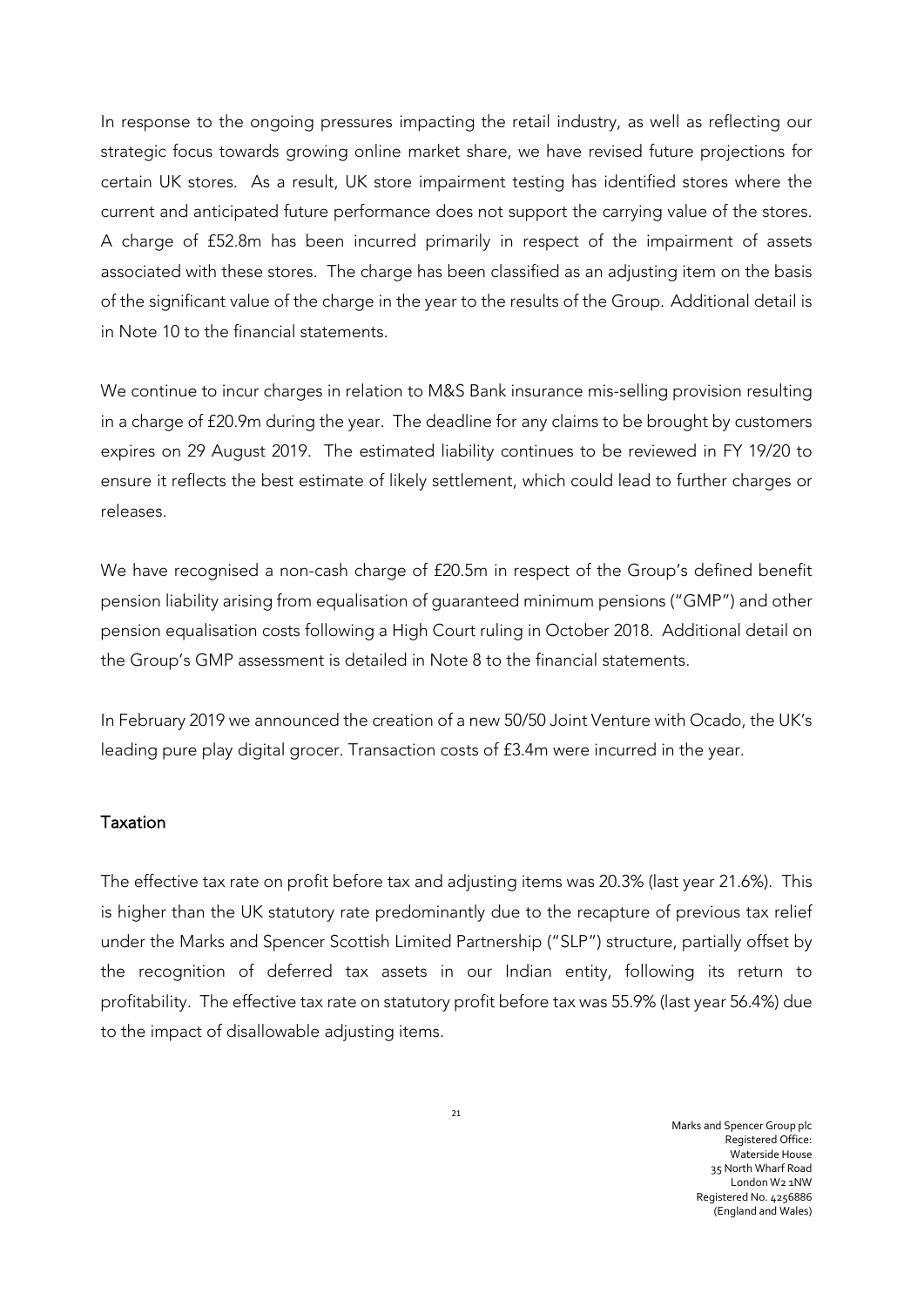## Earnings per share

Basic earnings per share increased 31.3% to 2.1p, primarily due to the impact from lower adjusting items year-on-year. The weighted average number of shares in issue during the period was 1,624.1m (last year 1,624.0m).

Adjusted basic earnings per share decreased by 8.6% to 25.4p due to lower adjusted profit year-on-year.

| 52 weeks ended                       | 30 Mar 19<br>£m | 31 Mar 18<br>£m | Change<br>£m |
|--------------------------------------|-----------------|-----------------|--------------|
| UK store environment                 | 26.0            | 26.6            | (0.6)        |
| New UK stores                        | 40.1            | 72.1            | (32.0)       |
| International                        | 11.0            | 11.6            | (0.6)        |
| Supply chain                         | 48.7            | 23.8            | 24.9         |
| IT & M&S.com                         | 88.2            | 91.9            | (3.7)        |
| Property maintenance                 | 69.0            | 72.9            | (3.9)        |
| Capital expenditure before disposals | 283.0           | 298.9           | (15.9)       |
| Proceeds from property disposals     | (48.1)          | (3.2)           | (44.9)       |
| Capital expenditure                  | 234.9           | 295.7           | (60.8)       |

### Capital expenditure

Group capital expenditure remains tightly controlled resulting in a 5.3% reduction year-on-year, before disposal proceeds.

UK store environment spend was slightly down reflecting investment in store layout in the prior year, partially offset by investment in improved visual merchandising and click and collect facilities in a number of stores. Spend on UK store space was lower as we opened 15 fewer owned Food and full-line stores than the prior year. International expenditure remains focused on the store opening and modernisation programme.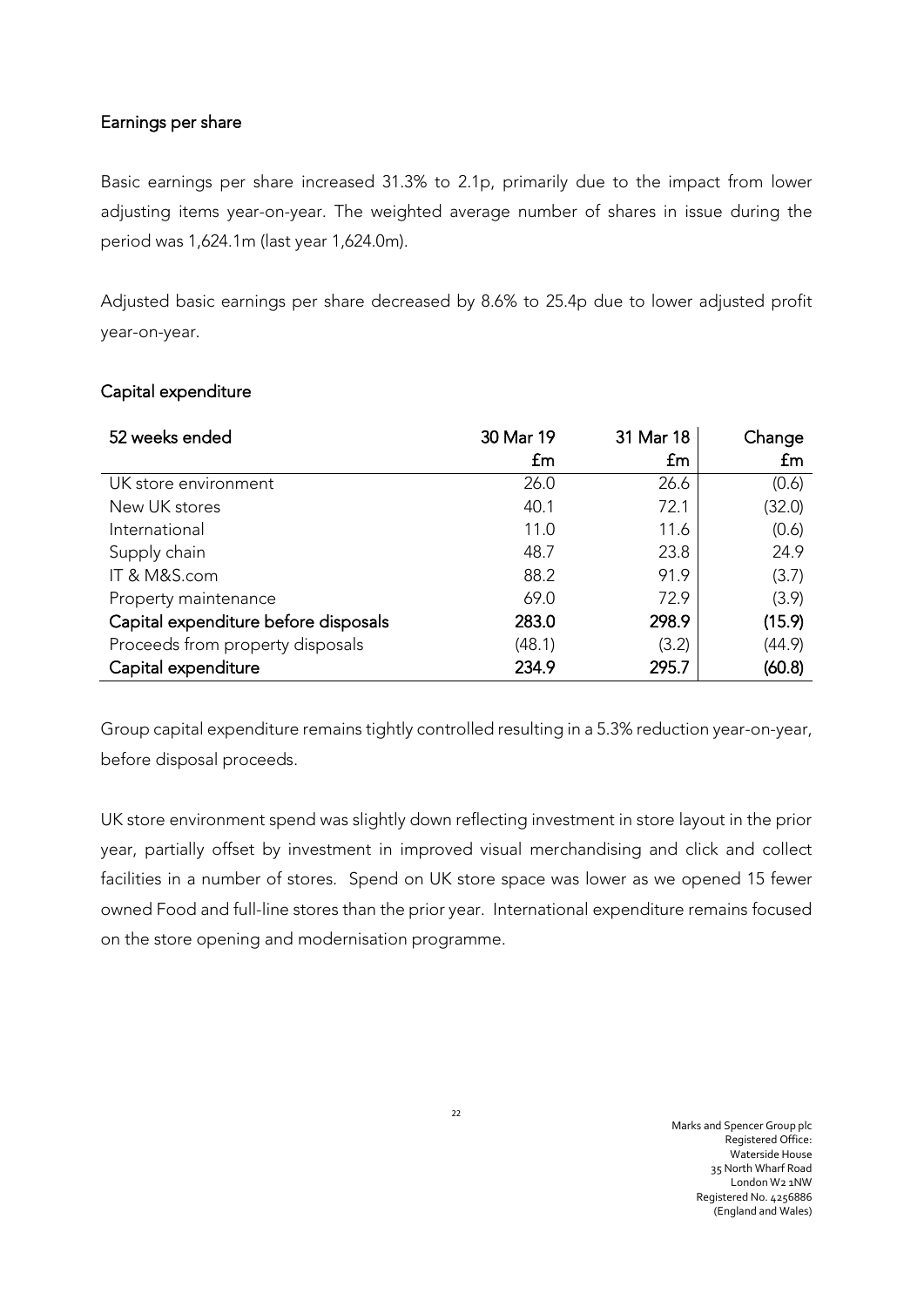Supply chain expenditure increased due to our investment in the Welham Green distribution centre as we move towards a single tier network for Clothing & Home, and in improvements to our capabilities at Castle Donington. Spend in IT and M&S.com was driven by the migration from our mainframe system, investment in the Welham Green distribution centre and website enhancements to optimise user experience. Spend was slightly lower than last year due to the on-going move towards more cloud-based solutions and following the technology transformation programme. Property maintenance spend largely relates to investment in our stores as well as investment in energy efficiency projects and reconfiguring our central London office building to rationalise the use of office space.

Proceeds from property disposals relate to the sale of six closed stores and the sale and leaseback of eight Food stores.

# Statement of financial position

Net assets were £2,680.9m at the year end, a decrease of 9.3% on last year.

### Cash flow & net debt

| 52 weeks ended                                 | 30 Mar 19 | 31 Mar 18 | Change |
|------------------------------------------------|-----------|-----------|--------|
|                                                | £m        | £m        | £m     |
| Adjusted operating profit                      | 601.0     | 670.6     | (69.6) |
| Depreciation and amortisation before adjusting | 544.9     | 580.6     | (35.7) |
| items                                          |           |           |        |
| Working capital                                | 59.1      | (96.8)    | 155.9  |
| Defined benefit scheme pension funding         | (37.9)    | (41.4)    | 3.5    |
| Capex and disposals                            | (264.8)   | (346.0)   | 81.2   |
| Interest and taxation                          | (184.7)   | (200.5)   | 15.8   |
| Investment in Joint Venture                    | (2.5)     |           | (2.5)  |
| Non-cash share based payment charges           | 19.2      | 18.9      | 0.3    |
| Share transactions                             | (4.9)     | (3.0)     | (1.9)  |
| Free cash flow before adjusting items          | 729.4     | 582.4     | 147.0  |
| Adjusting items cash outflow                   | (145.3)   | (164.9)   | 19.6   |
| Free cash flow                                 | 584.1     | 417.5     | 166.6  |
| Ordinary dividends paid                        | (303.5)   | (303.4)   | (0.1)  |
| Free cash flow after shareholder returns       | 280.6     | 114.1     | 166.5  |
| Opening net debt                               | (1,827.5) | (1,934.7) | 107.2  |
| Exchange and other non-cash movements          | 1.8       | (6.9)     | 8.7    |
| Closing net debt                               | (1,545.1) | (1,827.5) | 282.4  |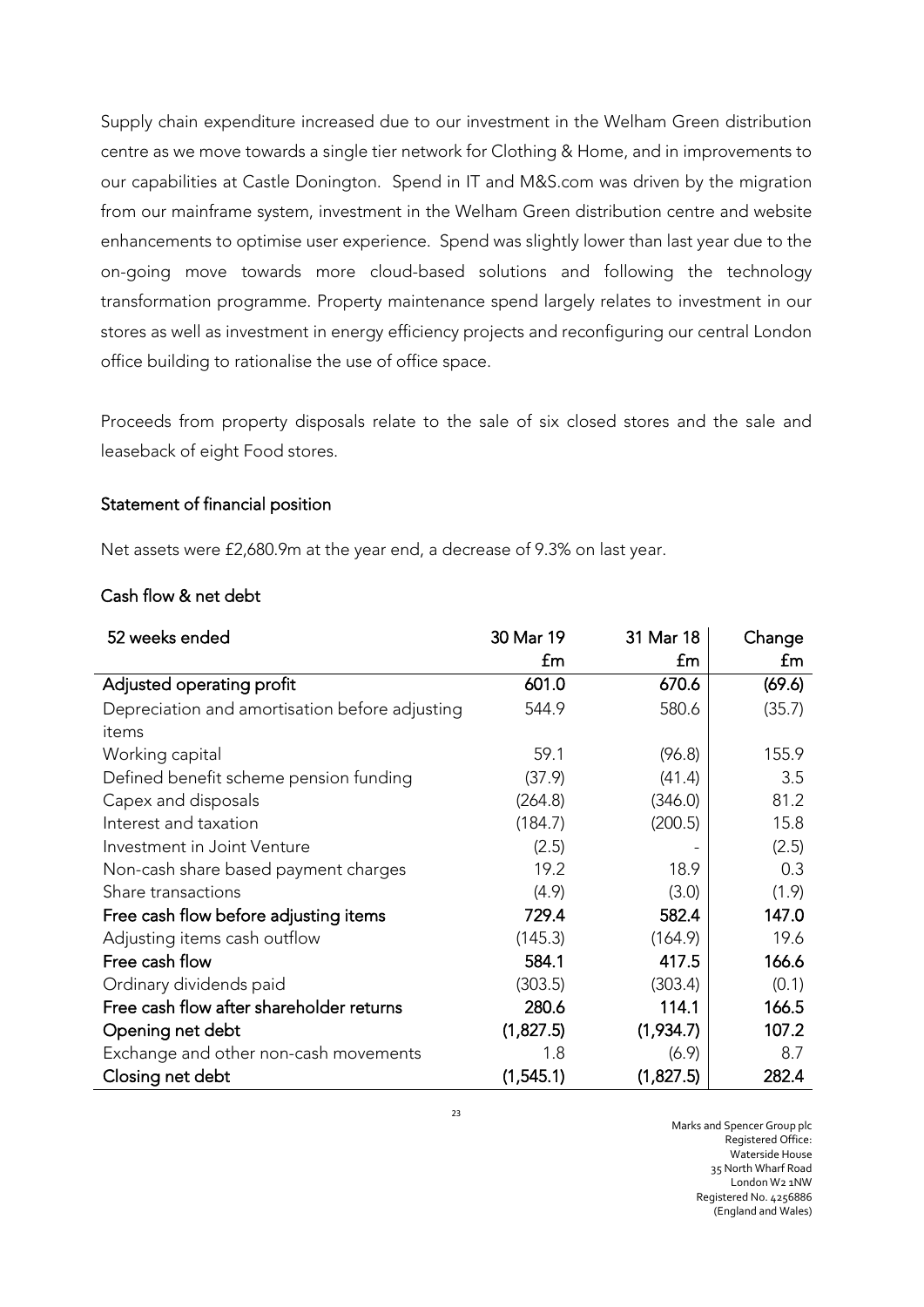The business generated free cash flow before adjusting items of £729.4m, up £147.0m on last year primarily as a result of working capital inflow, lower capital expenditure and lower interest and taxation payments. The working capital inflow was driven by the planned reductions in Clothing & Home inventory levels and the timing of creditors at year end. Lower interest and taxation payments reflect both the repayment of a bond in December 2017 and lower taxable profit in the prior year.

Defined benefit scheme pension funding in the year of £37.9m largely reflects the second limited partnership interest distribution to the pension scheme in the year.

Adjusting items in cash flow during the year were £145.3m. These included £27.3m in relation to our store closure programme, £24.9m in relation to organisational change, £20.9m for M&S Bank, £12.7m relating to the closure of stores in International markets and £11.1m in relation to our technology transformation programme. Total adjusting items in cash flow are anticipated to be a similar amount in 2019/20, prior to the implementation of IFRS 16.

After the payment of our final dividend from FY 17/18 and interim dividend from H1 18/19, net debt was down £282.4m on last year.

# Dividend

On February 27 we announced the Board's decision to reduce our dividend per share by 40% to a sustainable level, which we aim to grow in line with earnings over time. We are declaring a final dividend of 7.1p (full year dividend 13.9p). This will be paid on 12 July 2019 to shareholders on the register of members as at close of business on 31 May 2019, subject to approval of shareholders at the Annual General Meeting, to be held on 9 July 2019. The 2018/19 final dividend per share and prior dividends per share will be restated in future accounts to reflect the bonus factor adjustment resulting from the rights issue in due course. The bonus factor adjustment arises due to the Rights Issue involving an element of bonus shares because the rights issue price is below the Closing Price of 271.2 pence per share.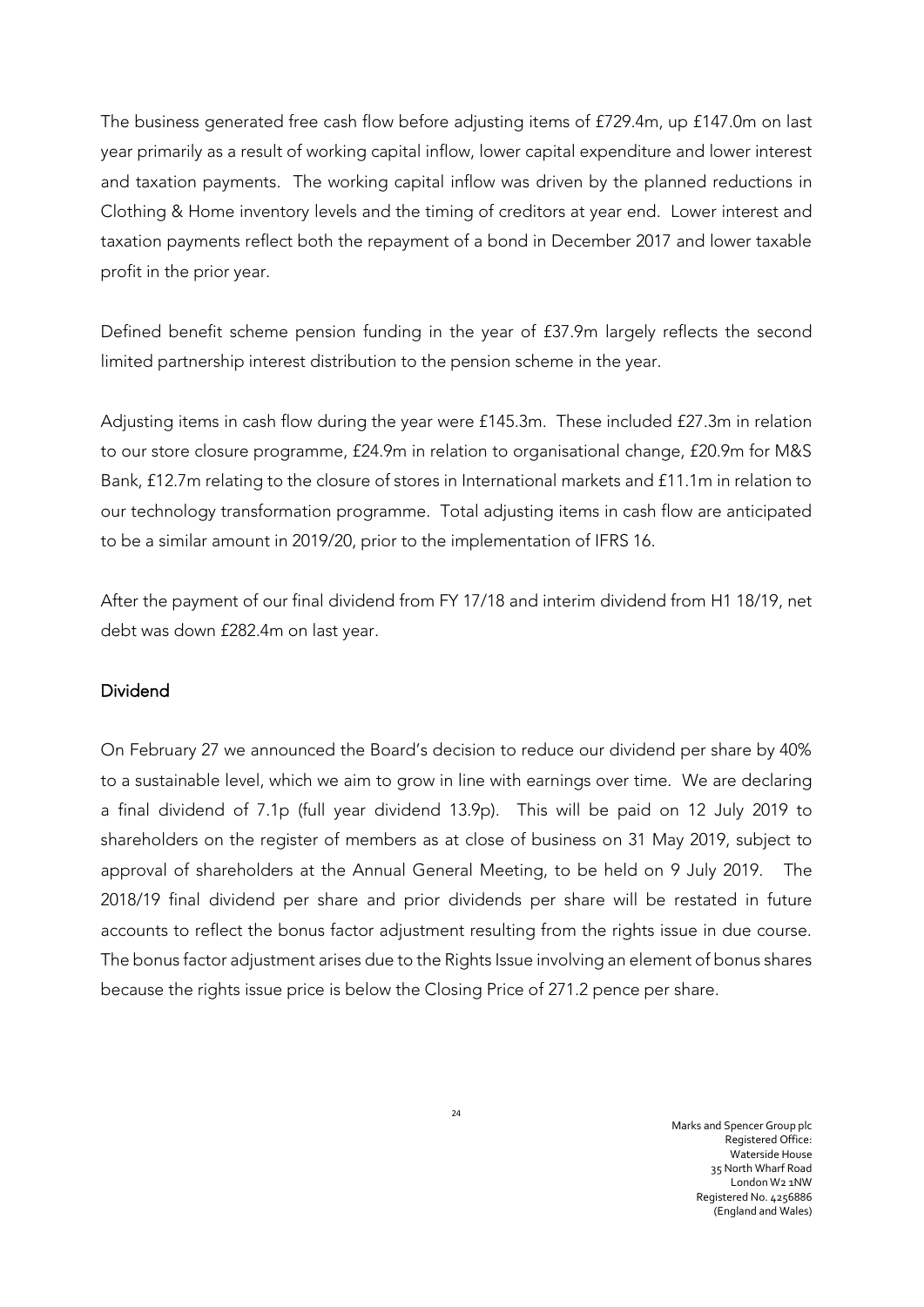### Pension

As indicated at our Interim Results, M&S plc (the Company) reached an agreement with the Trustee of its UK Defined Benefit Pension Scheme with regards to the triennial actuarial valuation as at 31 March 2018. This resulted in a statutory surplus of £652m and is an improvement on the previous position at 31 March 2015 (statutory surplus of £204m), primarily due to lower assumed life expectancy. The Company and Trustee have confirmed, in line with the current funding arrangement, that no further contributions will be required to fund past service as a result of this valuation (other than those already contractually committed under the existing Marks and Spencer Scottish Limited Partnership arrangements and which are included in the calculation of the statutory surplus– see Note 9)

At 30 March 2019, the IAS 19 net retirement benefit surplus was £914.3m (last full year £948.2m). The IAS 19 surplus includes the first partnership interest in the scheme assets, valued at £278.5m (Note 9). The decrease in the surplus is largely due to a decrease in the discount rate partially offset by a change in mortality assumptions and by the return on scheme assets.

In April 2019, following the year-end, the UK Defined Benefit pension scheme purchased additional pensioner buy-in policies with two insurers for approximately £1.4bn. Together with the two policies purchased in March 2018, the Defined Benefit pension scheme has now, in total, hedged its longevity exposure for around two thirds of the pensioner cash flow liabilities for pensions in payment. The buy-in policies cover specific pensioner liabilities and pass all risks to an insurer in exchange for a fixed premium payment, thus reducing the Company's exposure to changes in longevity, interest rates, inflation and other factors.

### IFRS 16

IFRS 16 'Leases' is effective for periods beginning on or after 1 January 2019. The Group will adopt the new financial reporting standard from 31 March 2019. The financial statements for the 52 weeks ending 28 March 2020 will be the first prepared under IFRS 16. The Group has decided to adopt using the fully retrospective transition approach meaning the comparative period will also be restated at this time.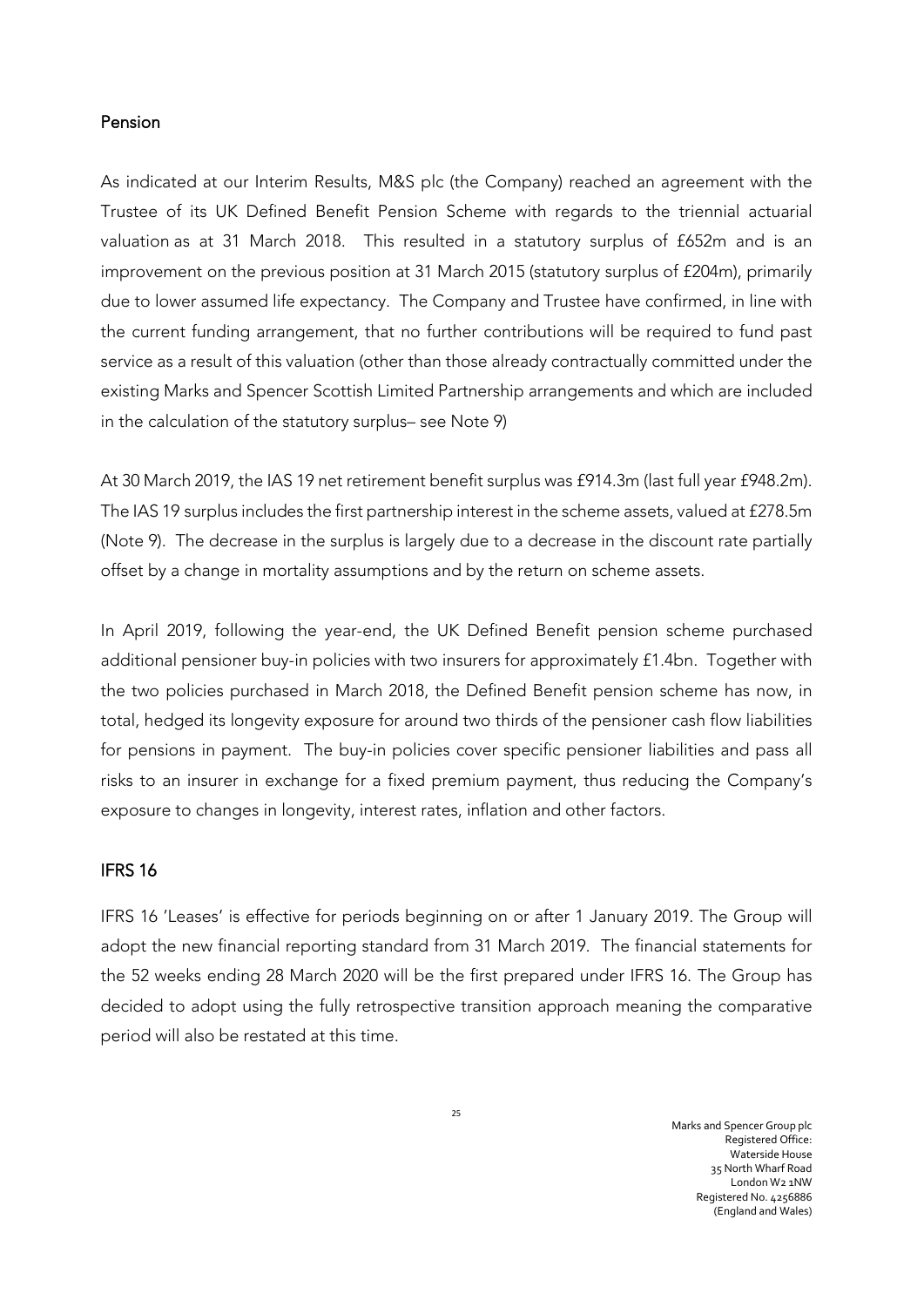There will be a significant impact on the balance sheet as at 31 March 2019. It is expected on a pre-tax basis that a right of use asset of approximately £1.7bn and lease liability of approximately £2.6bn will be recognised, along with the derecognition of onerous lease provisions of approximately £0.2bn and other working capital balances (including lease incentives) of approximately £0.4bn, which results in an overall adjustment to retained earnings of approximately £0.3bn.

Operating profit and EBIT before adjusting items increase due to the depreciation expense being lower than the lease expense it replaces. The overall impact on profit before tax and adjusting items depends on the relative maturity of the lease portfolio. Rounded to the nearest £10m, it is estimated that for the 52 weeks ended 30 March 2019:

- Profit before tax when applying IFRS 16 is c£10m higher than that reported in these financial statements under current accounting standards, including IAS 17 Leases;
- Profit before tax excluding adjusting items is c£10m lower; and,
- Operating profit before tax and adjusting items is c£130m higher.

The application of IFRS 16 requires a reclassification of cash flow from operations to net cash used in financing activities, however, the impact to the Group is cash flow neutral. For further detail on IFRS 16 please see Note 1 to the financial statements.

# Brexit

The continued delay in agreeing the nature and timing of the UK's exit from the European Union creates uncertainty that could impact the performance of our business. Whilst an orderly exit would allow business planning to more effectively address the consequences of change against a defined timeframe, a no deal outcome would have a more immediate and negative impact. Either outcome is expected to place increased pressure on how our business performs.

The potential impacts include:

- A continued deterioration in customer sentiment
- Operational complexity and costs due to restrictions on the movement of goods and stricter border controls

26

- Costs passed through from our suppliers
- Continuity of supply and supplier viability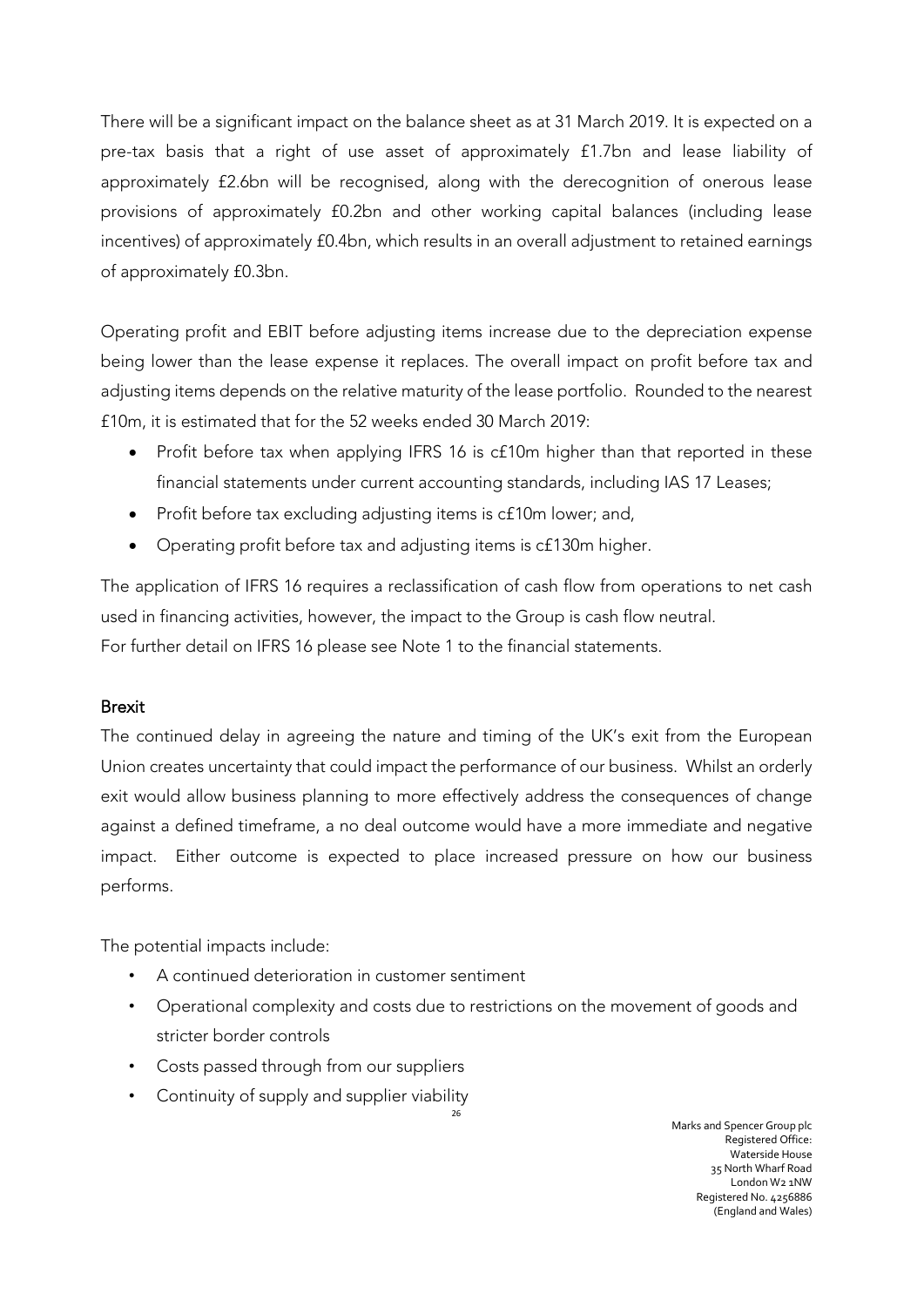- The impact of import and export duties
- Volatility in currency and corporate bond rates
- Tightening of the labour market
- Additional regulatory responsibilities and costs
- Increased complexity and cost in our international operations, including our franchise partners.

The Board continues to monitor the ongoing negotiations between the UK and the EU to assess the potential impact and any transitional arrangements that may be agreed.

## Important Notice:

*The contents of this announcement have been prepared by and are the sole responsibility of Marks and Spencer Group plc ("Marks & Spencer"). The information contained in this*  announcement does not purport to be full or complete. No reliance may be placed by any *person for any purpose on the information contained in this announcement.*

*This announcement is an advertisement for information purposes only and does not constitute*  a prospectus or prospectus equivalent document. Nothing in this announcement shall *constitute an invitation or offer to sell or exchange, or the solicitation of an invitation or offer to buy or exchange, any security or to participate in the Rights Issue. Any decision to participate in the Rights Issue, purchase, subscribe for, otherwise acquire, sell or otherwise dispose of any security must be made only on the basis of the information contained in and incorporated by reference into the prospectus to be published by Marks & Spencer in relation to the Rights Issue. This announcement does not contain a recommendation concerning any investment option with respect to the Rights Issue.*

*This announcement is not and does not contain an offer of securities for sale or a solicitation of an offer to purchase or subscribe for securities in in any jurisdiction, including the United States, the Abu Dhabi Global Market, the Dubai International Financial Centre, Israel, Hong Kong, Japan, the People's Republic of China, New Zealand, Singapore, South Africa, Switzerland or the United Arab Emirates, or any other state or jurisdiction in which such release, publication or distribution would be unlawful. The securities mentioned in this announcement (the "Securities") have not been, and will not be, registered under the U.S. Securities Act of 1933, as amended (the "Securities Act"), and may not be offered, sold, taken up, renounced or delivered, directly or indirectly, into or within the United States, except pursuant to an exemption from, or a transaction not subject to, registration under the Securities Act and in compliance with any applicable securities laws of any state or other jurisdiction of the United States. There will be no public offer of the Securities in the United States. Subject to certain exceptions, the Securities may not be offered or sold in the Abu Dhabi Global Market, the Dubai International Financial Centre, Israel, Hong Kong, Japan, the People's Republic of China, New Zealand, Singapore, South Africa, Switzerland or the United Arab Emirates or to, of for the account or benefit of any national, resident or citizen of such countries.*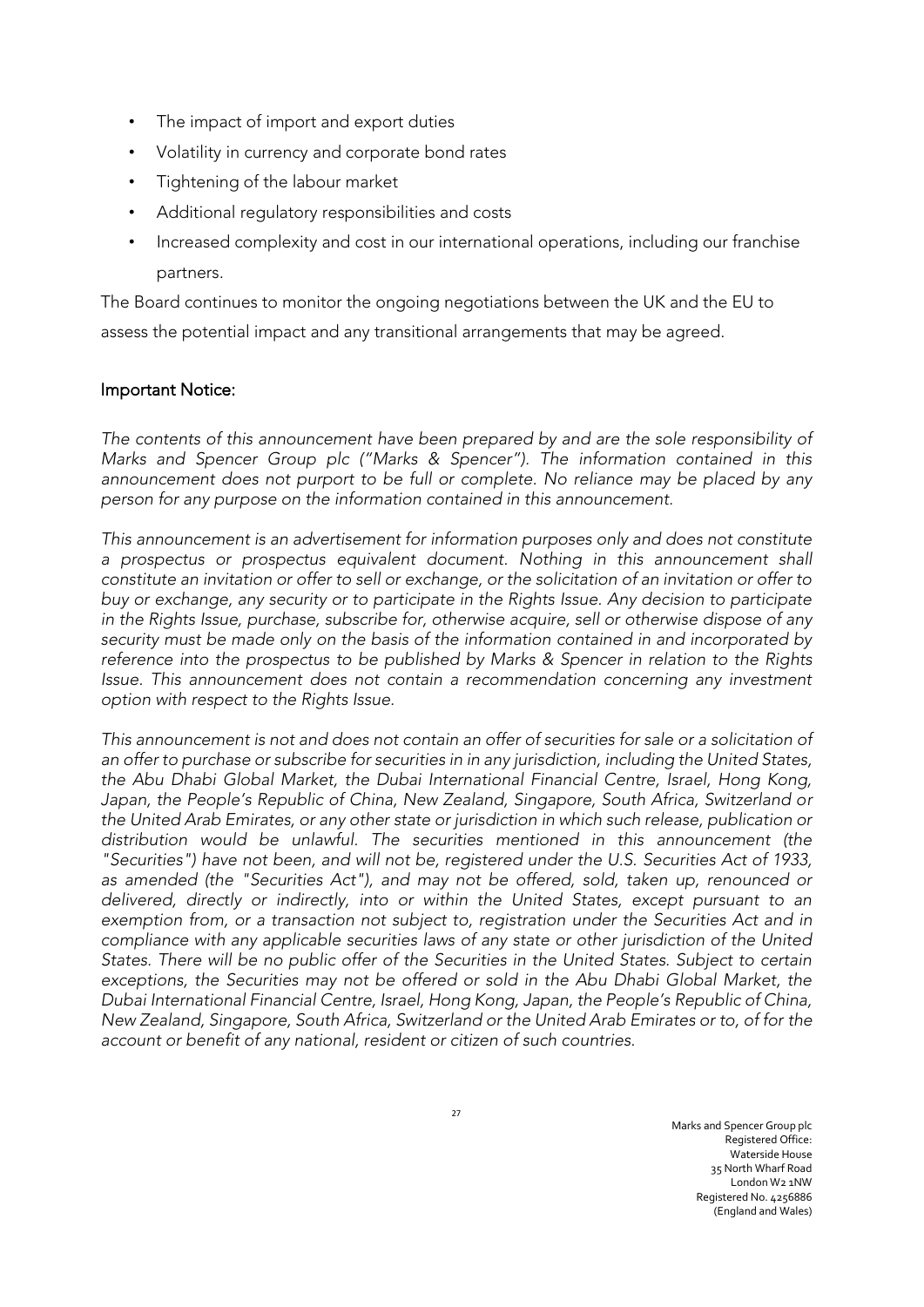*Statements made in this announcement that look forward in time or that express management's beliefs, expectations or estimates regarding future occurrences and prospects are "forward*looking statements" within the meaning of the United States federal securities laws. These *forward-looking statements reflect Marks & Spencer's current expectations concerning future events and actual results may differ materially from current expectations or historical results. Any forward-looking statements are subject to various risks and uncertainties, including, but not limited to, failure by Marks & Spencer to predict accurately customer preferences; decline in the demand for products offered by Marks & Spencer; competitive influences; changes in levels of store traffic or consumer spending habits; effectiveness of Marks & Spencer's brand awareness and marketing programmes; general economic conditions or a downturn in the retail or financial services industries; acts of war or terrorism worldwide; work stoppages, slowdowns or strikes; and changes in financial and equity markets. For further information regarding risks to Marks & Spencer's business, please consult the risk management section of the 2018 Annual Report (pages 22-24).* 

*In addition to the Principal Risks & Uncertainties disclosed in the 2017/18 Annual Report and Accounts, the forthcoming disclosure in the 2018/19 report will highlight additional risks in*  relation to Brexit, the proposed joint venture with Ocado plc, the potential impact of failure or *resilience issues at critical business locations and the ongoing management of short and longterm funding to meet business needs.*

### *Directors Responsibility Report*

*The responsibility statement below has been prepared in connection with the company's full annual report for the year ending 30 March 2019. Certain parts thereof are not included within this announcement.*

*The directors confirm to the best of their knowledge:*

- The Group financial statements, prepared in accordance with the applicable set of *accounting standards, give a true and fair view of the assets, liabilities, financial position and profit or loss of the Company and the undertakings included in the consolidation taken as a whole.*
- *The Management Report includes a fair review of the development and performance of the business and the position of the Company and the undertakings included in the consolidation taken as a whole, together with a description of the principal risks and uncertainties that they face.*
- *The Annual Report, taken as a whole, is fair, balanced and understandable, and provides the necessary information for shareholders to assess the Group's position, performance, business model and strategy.*

*The Directors' Report was approved by a duly authorised committee of the Board of Directors on 21 May 2019 and signed on its behalf by Nick Folland, Group General Counsel & Company Secretary.* 

*The forward-looking statements contained in this document speak only as of the date of this announcement, and Marks & Spencer does not undertake to update any forward-looking statement to reflect events or circumstances after the date hereof or to reflect the occurrence of unanticipated events.*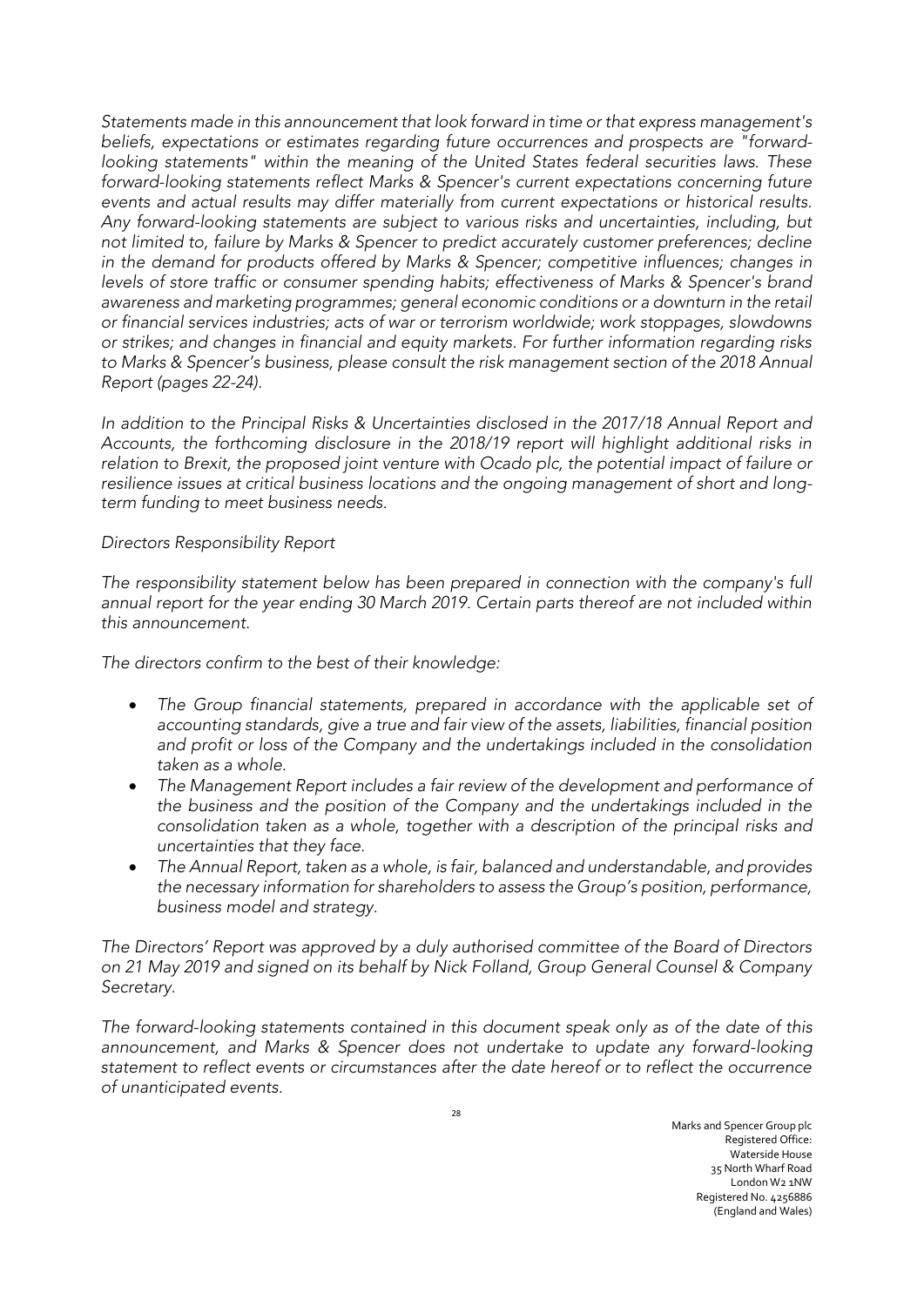*A copy of this announcement will be made available at https://corporate.marksandspencer.com/. The information contained within this announcement is inside information as stipulated under the Market Abuse Regulations (EU) No. 596/2014. The person responsible for this announcement on behalf of M&S is Nick Folland, Group General Counsel and Company Secretary.*

*The information in this announcement may not be forwarded or distributed to any other person and may not be reproduced in any manner whatsoever. Any forwarding, distribution, reproduction or disclosure of this information in whole or in part is unauthorised. Failure to comply with any such restriction may constitute a violation of the securities laws of any such jurisdiction.*

- Ends -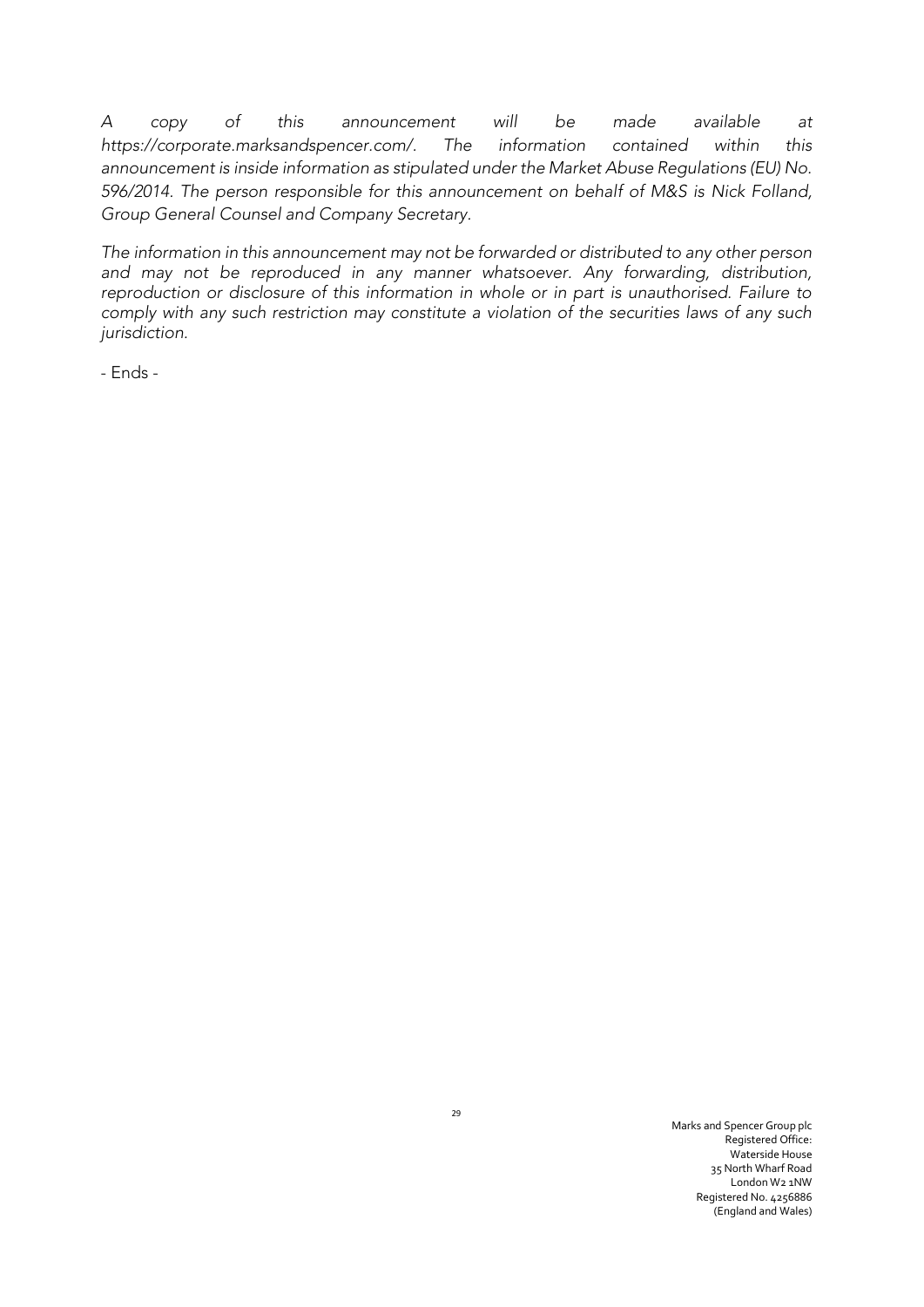#### Consolidated income statement

|                            |               | 52 weeks ended 30 March 2019           |                    |                  | 52 weeks ended 31 March 2018           |                    |                  |
|----------------------------|---------------|----------------------------------------|--------------------|------------------|----------------------------------------|--------------------|------------------|
|                            |               | Profit<br>before<br>adjusting<br>items | Adjusting<br>items | <b>Total</b>     | Profit<br>before<br>adjusting<br>items | Adjusting<br>items | Total            |
|                            | Notes         | £m                                     | <b>fm</b>          | £m               | £m                                     | £m                 | £m               |
| Revenue                    | $\mathcal{P}$ | 10,377.3                               |                    | 10,377.3         | 10,698.2                               |                    | 10,698.2         |
| Operating profit           | 2, 3          | 601.0                                  | (438.6)            | 162.4            | 670.6                                  | (514.1)            | 156.5            |
| Finance income             | 4             | 33.8                                   |                    | 33.8             | 24.1                                   |                    | 24.1             |
| Finance costs              | 4             | (111.6)                                |                    | (111.6)          | (113.8)                                |                    | (113.8)          |
| Profit before tax          |               | 523.2                                  | (438.6)            | 84.6             | 580.9                                  | (514.1)            | 66.8             |
| Income tax expense         | 5             | (106.0)                                | 58.7               | (47.3)           | (125.4)                                | 87.7               | (37.7)           |
| Profit for the year        |               | 417.2                                  | (379.9)            | 37.3             | 455.5                                  | (426.4)            | 29.1             |
| Attributable to:           |               |                                        |                    |                  |                                        |                    |                  |
| Owners of the parent       |               | 413.4                                  | (379.9)            | 33.5             | 452.1                                  | (426.4)            | 25.7             |
| Non-controlling interests  |               | 3.8                                    |                    | 3.8              | 3.4                                    |                    | 3.4              |
|                            |               | 417.2                                  | (379.9)            | 37.3             | 455.5                                  | (426.4)            | 29.1             |
| Basic earnings per share   | 6             | 25.4 <sub>p</sub>                      |                    | 2.1 <sub>p</sub> | 27.8p                                  |                    | 1.6p             |
| Diluted earnings per share | 6             | 25.4 <sub>p</sub>                      |                    | 2.1 <sub>p</sub> | 27.8p                                  |                    | 1.6 <sub>p</sub> |

### Consolidated statement of comprehensive income

|                                                                   |              | 52 weeks<br>ended | 52 weeks<br>ended |
|-------------------------------------------------------------------|--------------|-------------------|-------------------|
|                                                                   |              | 30 March<br>2019  | 31 March<br>2018  |
|                                                                   | <b>Notes</b> | £m                | £m                |
| Profit for the year                                               |              | 37.3              | 29.1              |
| Other comprehensive income:                                       |              |                   |                   |
| Items that will not be reclassified to profit or loss             |              |                   |                   |
| Remeasurements of retirement benefit schemes                      | 8            | (79.9)            | 200.9             |
| Tax credit/(charge) on items that will not be reclassified        |              | 14.0              | (39.0)            |
|                                                                   |              | (65.9)            | 161.9             |
| Items that will be reclassified subsequently to profit or loss    |              |                   |                   |
| Foreign currency translation differences                          |              |                   |                   |
| - movements recognised in other comprehensive income              |              | (15.4)            | (23.4)            |
| - reclassified and reported in profit and loss                    |              |                   | (36.2)            |
| Revaluation of available for sale asset                           |              |                   | 6.9               |
| Cash flow hedges and net investment hedges                        |              |                   |                   |
| - fair value movements in other comprehensive income              |              | 132.0             | (208.7)           |
| - reclassified and reported in profit or loss                     |              | (16.0)            | 85.0              |
| - amount recognised in inventories                                |              |                   | 57.5              |
| Tax (charge)/credit on cash flow hedges and net investment hedges |              | (19.0)            | 19.7              |
|                                                                   |              | 81.6              | (99.2)            |
| Other comprehensive income for the year, net of tax               |              | 15.7              | 62.7              |
| Total comprehensive income for the year                           |              | 53.0              | 91.8              |
|                                                                   |              |                   |                   |
| Attributable to:                                                  |              |                   |                   |
| Owners of the parent                                              |              | 49.2              | 88.4              |
| Non-controlling interests                                         |              | 3.8               | 3.4               |
|                                                                   |              | 53.0              | 91.8              |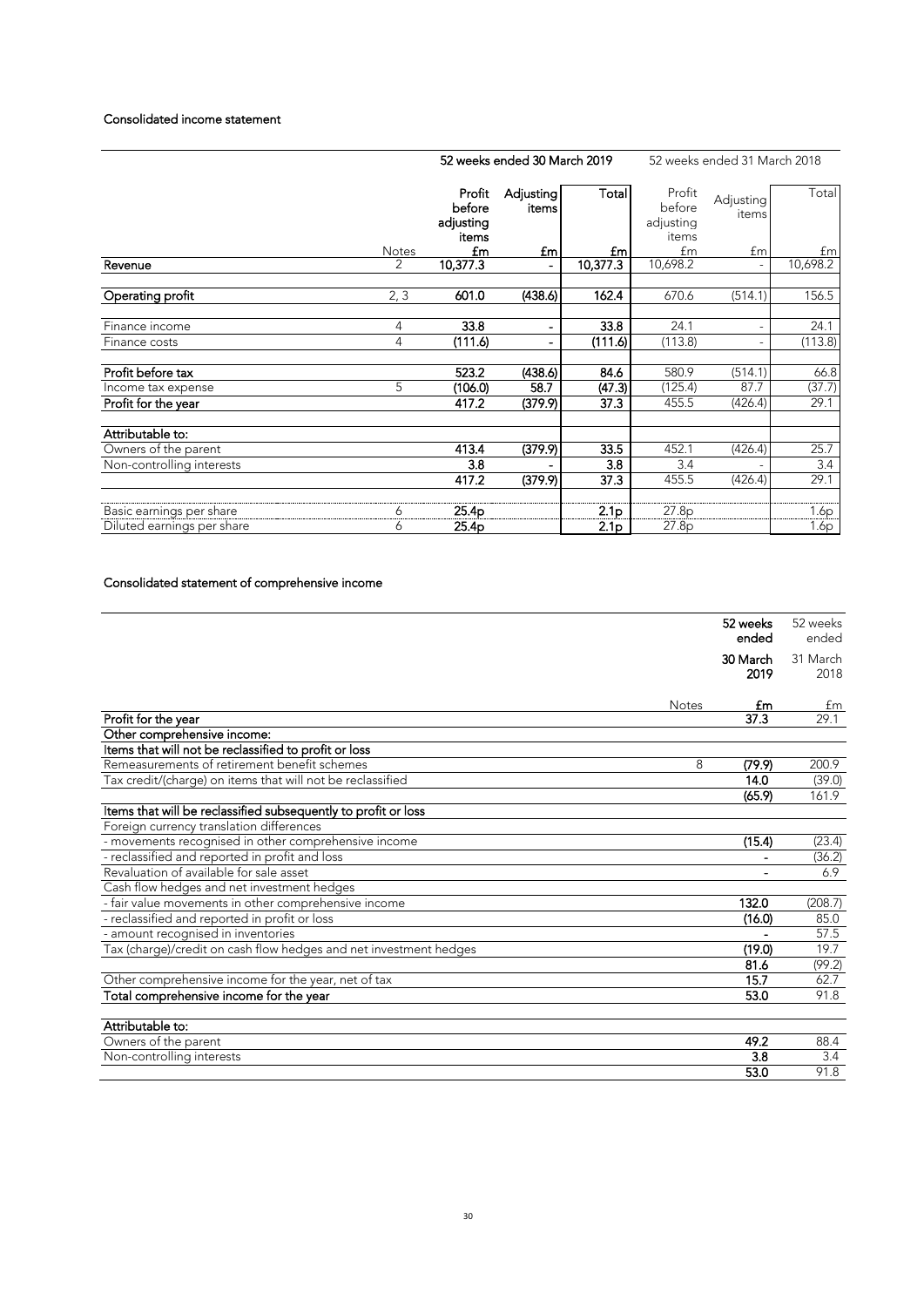### Consolidated statement of financial position

|                                                                |              | As at<br>30 March 2019 | As at<br>31 March 2018 |
|----------------------------------------------------------------|--------------|------------------------|------------------------|
|                                                                | <b>Notes</b> | £m                     | £m                     |
| Assets                                                         |              |                        |                        |
| Non-current assets                                             |              |                        |                        |
| Intangible assets                                              |              | 499.9                  | 599.2                  |
| Property, plant and equipment                                  | 10           | 4,028.5                | 4,393.9                |
| Investment property                                            |              | 15.5                   | 15.5                   |
| Investment in joint ventures                                   |              | 4.0                    | 7.0                    |
| Other financial assets                                         |              | 9.9                    | 9.9                    |
| Retirement benefit asset                                       | 8            | 931.5                  | 970.7                  |
| Trade and other receivables                                    |              | 200.7                  | 209.0                  |
| Derivative financial instruments                               |              | 19.8                   | 27.1                   |
|                                                                |              | 5,709.8                | 6,232.3                |
| <b>Current assets</b>                                          |              |                        |                        |
| Inventories                                                    |              | 700.4                  | 781.0                  |
| Other financial assets                                         |              | 141.8                  | 13.7                   |
| Trade and other receivables                                    |              | 322.5                  | 308.4                  |
| Derivative financial instruments                               |              | 40.3                   | 7.1                    |
| Cash and cash equivalents                                      |              | 285.4                  | 207.7                  |
|                                                                |              | 1,490.4                | 1.317.9                |
| <b>Total assets</b>                                            |              | 7,200.2                | 7,550.2                |
| Liabilities                                                    |              |                        |                        |
| <b>Current liabilities</b>                                     |              |                        |                        |
| Trade and other payables                                       |              | 1,461.3                | 1,405.9                |
| Partnership liability to the Marks & Spencer UK Pension Scheme | 9            | 71.9                   | 71.9                   |
| Borrowings and other financial liabilities                     |              | 513.1                  | 125.6                  |
| Derivative financial instruments                               |              | 7.3                    | 73.8                   |
| Provisions                                                     |              | 148.6                  | 98.8                   |
| Current tax liabilities                                        |              | 26.2                   | 50.0                   |
|                                                                |              | 2,228.4                | 1.826.0                |
| Non-current liabilities                                        |              |                        |                        |
| Retirement benefit deficit                                     | 8            | 17.2                   | 22.5                   |
| Trade and other payables                                       |              | 322.4                  | 333.8                  |
| Partnership liability to the Marks & Spencer UK Pension Scheme | 9            | 200.5                  | 263.6                  |
| Borrowings and other financial liabilities                     |              | 1,279.5                | 1,670.6                |
| Derivative financial instruments                               |              | 2.8                    | 30.7                   |
| Provisions                                                     |              | 250.1                  | 193.1                  |
| Deferred tax liabilities                                       |              | 218.4                  | 255.7                  |
|                                                                |              | 2,290.9                | 2,770.0                |
| <b>Total liabilities</b>                                       |              | 4,519.3                | 4,596.0                |
| Net assets                                                     |              | 2,680.9                | 2,954.2                |
| Equity                                                         |              |                        |                        |
| Issued share capital                                           |              | 406.3                  | 406.2                  |
| Share premium account                                          |              | 416.9                  | 416.4                  |
| Capital redemption reserve                                     |              | 2,210.5                | 2,210.5                |
| Hedging reserves                                               |              | (2.9)                  | (65.3)                 |
| Other reserve                                                  |              | (6, 542.2)             | (6, 542.2)             |
| Foreign exchange reserve                                       |              | (44.7)                 | (29.3)                 |
| Retained earnings                                              |              | 6,237.1                | 6,560.4                |
| Total shareholders' equity                                     |              | 2,681.0                | 2,956.7                |
| Non-controlling interests in equity                            |              | (0.1)                  | (2.5)                  |
| <b>Total equity</b>                                            |              | 2,680.9                | 2,954.2                |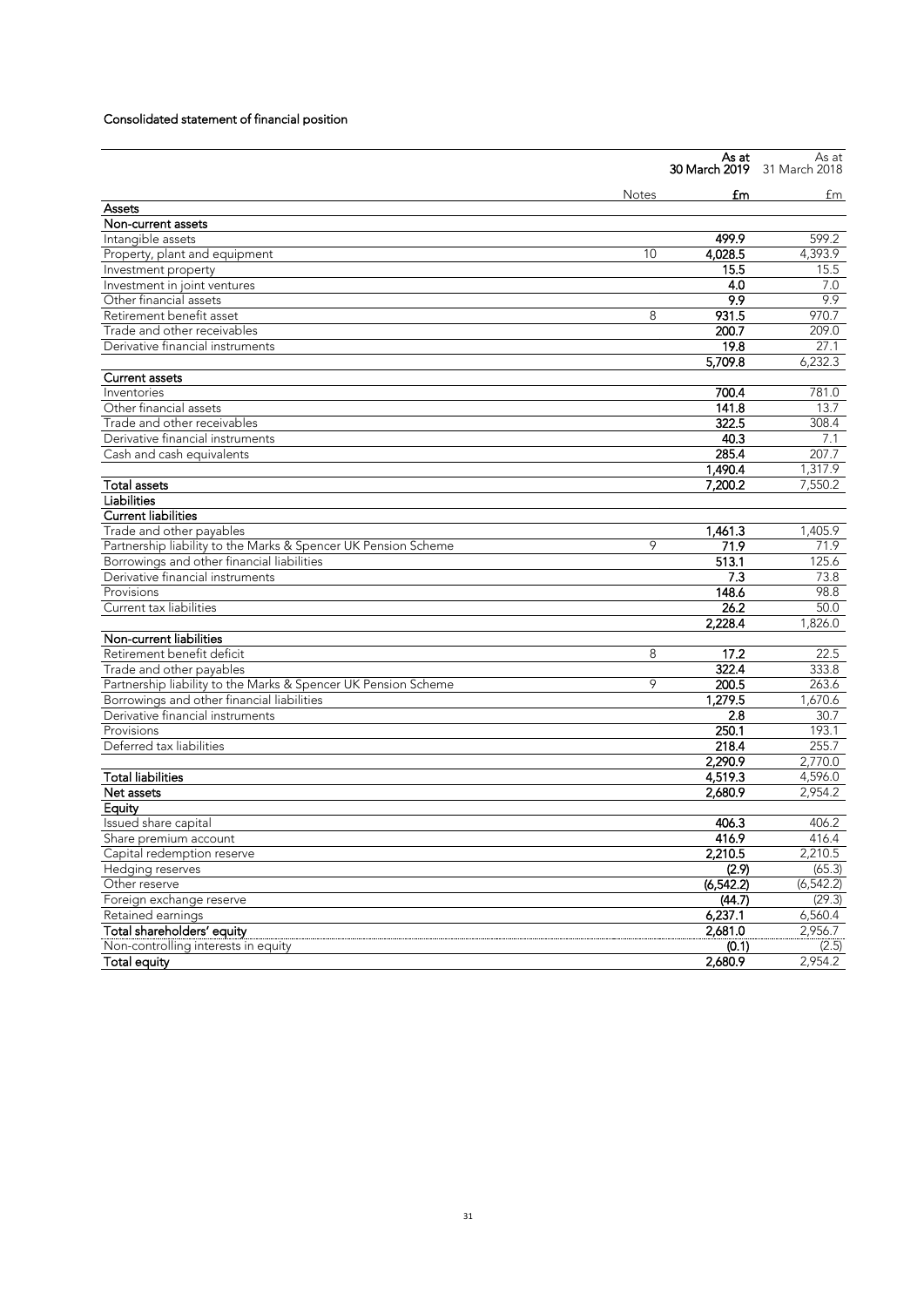### Consolidated statement of changes in equity

|                                                      | Ordinary                 | Share                    | Capital                          |                                                           |                          |                          | Foreign                  |                          |                 | Non-                     |                 |
|------------------------------------------------------|--------------------------|--------------------------|----------------------------------|-----------------------------------------------------------|--------------------------|--------------------------|--------------------------|--------------------------|-----------------|--------------------------|-----------------|
|                                                      |                          |                          | share premium redemption Hedging |                                                           | Cost of                  |                          | Other exchange Retained  |                          |                 | controlling              |                 |
|                                                      | capital                  | account                  |                                  | reserve reserve <sup>2</sup> hedging reserve <sup>1</sup> |                          |                          |                          | reserve earnings $3$     | Total           | interest                 | Total           |
|                                                      | £m                       | £m                       | £m                               | £m                                                        | £m                       | £m                       | £m                       | £m                       | £m              | £m                       | £m              |
| As at 2 April 2017                                   | 406.2                    | 416.4                    | 2,210.5                          | 17.3                                                      |                          | $-(6,542.2)$             | 30.5                     |                          | 6,617.6 3,156.3 |                          | $(5.9)$ 3,150.4 |
| Profit for the year                                  | $\sim$                   | $\overline{\phantom{a}}$ | $\sim$                           | ÷,                                                        | ÷,                       | $\sim$                   | $\sim$                   | 25.7                     | 25.7            | 3.4                      | 29.1            |
| Other comprehensive (expense)/income:                |                          |                          |                                  |                                                           |                          |                          |                          |                          |                 |                          |                 |
| Foreign currency translation                         |                          |                          |                                  |                                                           |                          |                          |                          |                          |                 |                          |                 |
| - movements recognised in other comprehensive income | ÷.                       |                          | ÷.                               | 0.2                                                       | $\overline{a}$           | ÷.                       | (23.6)                   | $\sim$                   | (23.4)          | ÷.                       | (23.4)          |
| - reclassified and reported in profit and loss       | ÷,                       | ä,                       |                                  | $\sim$                                                    | ÷,                       | ÷,                       | (36.2)                   | $\sim$                   | (36.2)          |                          | (36.2)          |
| Revaluation of available for sale asset              | ÷.                       | $\sim$                   | $\sim$                           | $\sim$                                                    | $\sim$                   | ÷.                       | $\omega$                 | 6.9                      | 6.9             | $\overline{\phantom{a}}$ | 6.9             |
| Remeasurements of retirement benefit schemes         |                          | $\overline{a}$           |                                  | $\overline{a}$                                            |                          | $\sim$                   | ÷,                       | 200.9                    | 200.9           | $\sim$                   | 200.9           |
| Tax charge on items that will not be reclassified    | ÷,                       | $\sim$                   | ÷.                               | L.                                                        | $\sim$                   | ÷.                       | $\sim$                   | (39.0)                   | (39.0)          | $\sim$                   | (39.0)          |
| Cash flow hedges and net investment hedges           |                          |                          |                                  |                                                           |                          |                          |                          |                          |                 |                          |                 |
| - fair value movements in other comprehensive income | $\sim$                   | $\sim$                   | $\sim$                           | (211.0)                                                   | $\sim$                   | $\sim$                   | $\sim$                   | 2.3                      | (208.7)         |                          | (208.7)         |
|                                                      | ä,                       | $\overline{a}$           | $\sim$                           | 51.0                                                      | ÷,                       | $\sim$                   |                          | 34.0                     | 85.0            | $\overline{\phantom{a}}$ | 85.0            |
| - reclassified and reported in profit or loss        |                          |                          |                                  |                                                           |                          |                          | $\overline{\phantom{a}}$ |                          |                 |                          |                 |
| amount recognised in inventories                     | $\sim$                   | $\sim$                   | $\sim$                           | 57.5                                                      | $\sim$                   | ÷.                       | $\overline{\phantom{a}}$ | $\mathbb{Z}$             | 57.5            | $\sim$                   | 57.5            |
| Tax on cash flow hedges and net investment hedges    | L,                       | ÷,                       | $\sim$                           | 19.7                                                      | ÷,                       | ÷,                       | $\overline{\phantom{a}}$ | $\overline{\phantom{a}}$ | 19.7            | ÷,                       | 19.7            |
| Other comprehensive income/(expense)                 | $\sim$                   | $\sim$                   | ÷                                | (82.6)                                                    | $\bar{\phantom{a}}$      | $\sim$                   | (59.8)                   | 205.1                    | 62.7            | $\bar{\phantom{a}}$      | 62.7            |
| Total comprehensive income/(expense)                 | $\overline{a}$           | $\overline{\phantom{a}}$ |                                  | (82.6)                                                    | ÷,                       | $\sim$                   | (59.8)                   | 230.8                    | 88.4            | 3.4                      | 91.8            |
| Transactions with owners:                            |                          |                          |                                  |                                                           |                          |                          |                          |                          |                 |                          |                 |
| Dividends                                            | ÷.                       | ÷.                       | ÷.                               | ÷,                                                        | ÷.                       | ÷.                       | ÷,                       | (303.4)                  | (303.4)         | $\sim$                   | (303.4)         |
| Transactions with non-controlling shareholders       |                          |                          |                                  |                                                           |                          |                          |                          |                          |                 |                          |                 |
| Shares issued on exercise of employee share options  | ÷.                       | $\sim$                   | $\sim$                           | $\sim$                                                    | $\sim$                   | $\sim$                   | $\sim$                   | $\sim$                   | ÷,              | $\sim$                   | $\sim$          |
| Purchase of own shares held by employee trusts       |                          |                          |                                  |                                                           |                          |                          | $\sim$                   | (3.1)                    | (3.1)           | $\sim$                   | (3.1)           |
| Credit for share-based payments                      | $\sim$                   | ÷.                       | ÷.                               | ÷,                                                        | $\sim$                   | ÷.                       | $\sim$                   | 18.5                     | 18.5            | $\sim$                   | 18.5            |
| Deferred tax on share schemes                        |                          |                          |                                  |                                                           | ÷,                       |                          |                          | $\overline{\phantom{a}}$ |                 |                          | $\sim$          |
| As at 31 March 2018                                  | 406.2                    | 416.4                    | 2,210.5                          | (65.3)                                                    | $\overline{a}$           | (6,542.2)                | (29.3)                   | 6,560.4                  | 2,956.7         |                          | $(2.5)$ 2,954.2 |
|                                                      |                          |                          |                                  |                                                           |                          |                          |                          |                          |                 |                          |                 |
| As at 1 April 2018                                   | 406.2                    | 416.4                    | 2,210.5                          | (65.3)                                                    | $\blacksquare$           | (6,542.2)                | (29.3)                   | 6,560.4 2,956.7          |                 |                          | $(2.5)$ 2,954.2 |
| Adjustment on initial application of IFRS 9          |                          | $\overline{a}$           | $\blacksquare$                   | (10.7)                                                    | 10.7                     | $\overline{a}$           | $\overline{a}$           | (0.5)                    | (0.5)           |                          | (0.5)           |
| Adjusted opening shareholders equity                 | 406.2                    | 416.4                    | 2,210.5                          | (76.0)                                                    | 10.7                     | (6, 542.2)               | (29.3)                   | 6,559.9 2,956.2          |                 |                          | $(2.5)$ 2,953.7 |
| Profit for the year                                  | $\overline{\phantom{a}}$ | $\blacksquare$           | $\blacksquare$                   | $\blacksquare$                                            | $\overline{a}$           | $\overline{\phantom{a}}$ | $\overline{a}$           | 33.5                     | 33.5            | 3.8                      | 37.3            |
| Other comprehensive (expense)/income:                |                          |                          |                                  |                                                           |                          |                          |                          |                          |                 |                          |                 |
| Foreign currency translation                         |                          |                          |                                  |                                                           |                          |                          |                          |                          |                 |                          |                 |
| - movements recognised in other comprehensive income | $\overline{\phantom{a}}$ |                          | $\overline{a}$                   |                                                           |                          | $\overline{\phantom{a}}$ | (15.4)                   |                          | (15.4)          | $\sim$                   | (15.4)          |
| Remeasurements of retirement benefit schemes         | $\overline{\phantom{a}}$ | $\blacksquare$           | $\blacksquare$                   | $\blacksquare$                                            | $\overline{\phantom{a}}$ | $\overline{\phantom{a}}$ | $\blacksquare$           | (79.9)                   | (79.9)          | $\overline{\phantom{a}}$ | (79.9)          |
| Tax credit on items that will not be reclassified    | $\blacksquare$           | $\overline{\phantom{a}}$ | $\overline{a}$                   |                                                           |                          | $\overline{a}$           | $\blacksquare$           | 14.0                     | 14.0            |                          | 14.0            |
| Cash flow hedges and net investment hedges           |                          |                          |                                  |                                                           |                          |                          |                          |                          |                 |                          |                 |
| - fair value movement in other comprehensive income  | $\blacksquare$           | $\blacksquare$           | $\blacksquare$                   | 130.5                                                     | 1.5                      | $\overline{\phantom{a}}$ |                          |                          | 132.0           | $\blacksquare$           | 132.0           |
| - reclassified and reported in profit or loss        | $\overline{\phantom{a}}$ | $\overline{\phantom{a}}$ | $\blacksquare$                   | (16.0)                                                    | $\blacksquare$           | $\overline{\phantom{a}}$ | $\blacksquare$           | ۰                        | (16.0)          | $\blacksquare$           | (16.0)          |
| Tax on cash flow hedges and net investment hedges    | $\overline{\phantom{a}}$ | $\overline{\phantom{a}}$ | $\blacksquare$                   | (18.5)                                                    | (0.5)                    | $\blacksquare$           |                          |                          | (19.0)          | $\blacksquare$           | (19.0)          |
| Other comprehensive income/(expense)                 | $\overline{a}$           | $\overline{a}$           | $\blacksquare$                   | 96.0                                                      | 1.0                      | $\Delta$                 | (15.4)                   | (65.9)                   | 15.7            | $\sim$                   | 15.7            |
| Total comprehensive income/(expense)                 | $\blacksquare$           | $\blacksquare$           | $\blacksquare$                   | 96.0                                                      | 1.0                      | ÷,                       | (15.4)                   | (32.4)                   | 49.2            | 3.8                      | 53.0            |
| Cash flow hedges recognised in inventories           | $\blacksquare$           | $\blacksquare$           | $\blacksquare$                   | (42.7)                                                    | $\blacksquare$           | $\overline{\phantom{a}}$ | $\blacksquare$           | $\blacksquare$           | (42.7)          | $\Box$                   | (42.7)          |
|                                                      |                          |                          |                                  |                                                           |                          |                          |                          |                          |                 |                          |                 |
| Tax on cash flow hedges recognised in inventories    | $\overline{\phantom{a}}$ | $\overline{\phantom{a}}$ | $\blacksquare$                   | 8.1                                                       | $\blacksquare$           | $\overline{\phantom{a}}$ | $\overline{\phantom{a}}$ | $\blacksquare$           | 8.1             | $\blacksquare$           | 8.1             |
| Transactions with owners:                            |                          |                          |                                  |                                                           |                          |                          |                          |                          |                 |                          |                 |
| <b>Dividends</b>                                     | $\overline{\phantom{a}}$ | $\blacksquare$           | $\blacksquare$                   |                                                           | $\overline{\phantom{a}}$ | $\overline{\phantom{a}}$ | $\blacksquare$           | (303.5)                  | (303.5)         | $\overline{\phantom{a}}$ | (303.5)         |
| Transactions with non-controlling shareholders       |                          |                          | $\overline{a}$                   |                                                           | $\blacksquare$           | $\blacksquare$           |                          |                          |                 | (1.4)                    | (1.4)           |
| Shares issued on exercise of employee share options  | 0.1                      | 0.5                      | $\blacksquare$                   | $\blacksquare$                                            | $\overline{\phantom{a}}$ | $\blacksquare$           | $\overline{\phantom{a}}$ | $\blacksquare$           | 0.6             | $\blacksquare$           | 0.6             |
| Purchase of own shares held by employee trusts       |                          |                          |                                  |                                                           |                          |                          | $\blacksquare$           | (5.5)                    | (5.5)           | $\blacksquare$           | (5.5)           |
| Credit for share-based payments                      |                          |                          | $\blacksquare$                   | $\overline{\phantom{a}}$                                  | $\overline{\phantom{a}}$ | $\overline{\phantom{a}}$ | $\overline{\phantom{a}}$ | 19.2                     | 19.2            | $\overline{a}$           | 19.2            |
| Deferred tax on share schemes                        |                          |                          |                                  |                                                           |                          |                          |                          | (0.6)                    | (0.6)           | $\overline{\phantom{a}}$ | (0.6)           |
| As at 30 March 2019                                  | 406.3                    | 416.9                    | 2,210.5                          | (14.6)                                                    | 11.7                     | (6,542.2)                | (44.7)                   | 6,237.1                  | 2,681.0         |                          | $(0.1)$ 2,680.9 |

1. The "Other reserve" was originally created as part of the capital restructuring that took place in 2002. It represents the difference between the nominal value of the shares issued prior to the capital reduction by the Company (being the carrying value of the investment in Marks and Spencer plc) and the share capital, share premium and capital redemption reserve of Marks and Spencer plc at the date of the transaction.

2. Amounts "reclassified and reported in profit or loss" in 2017/18 includes the revaluation of the cross currency swaps, offsetting the revaluation of the USD hedged bonds within finance costs.

3. Included within Retained Earnings is the fair value through other comprehensive income reserve.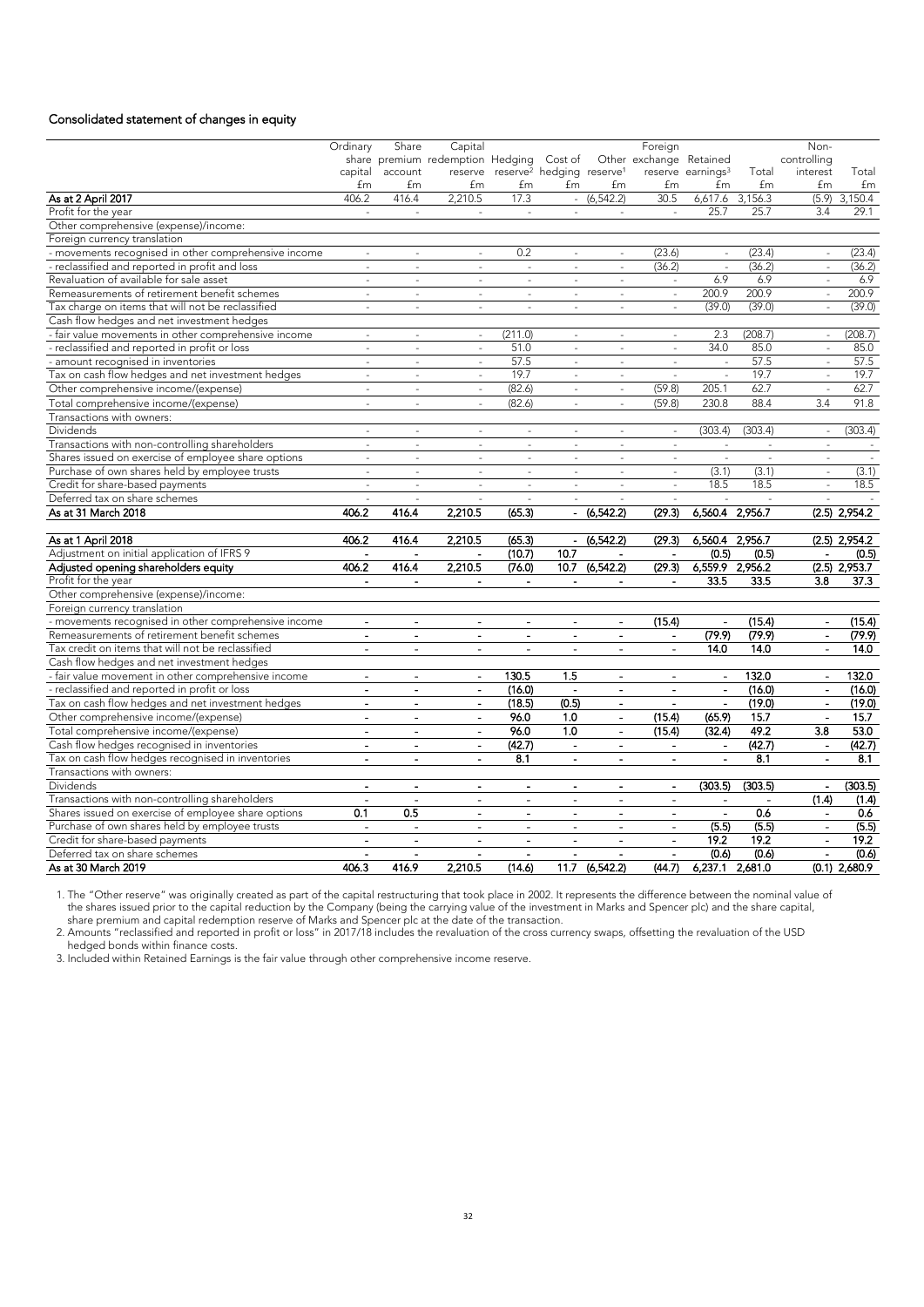### Consolidated statement of cash flows

|                                                               |              | 52 weeks | 52 weeks |
|---------------------------------------------------------------|--------------|----------|----------|
|                                                               |              | ended    | ended    |
|                                                               |              | 30 March | 31 March |
|                                                               |              | 2019     | 2018     |
|                                                               | <b>Notes</b> | £m       | £m       |
| Cash flows from operating activities                          |              |          |          |
| Cash generated from operations                                | 13           | 1.041.0  | 944.1    |
| Income tax paid                                               |              | (105.7)  | (94.3)   |
| Net cash inflow from operating activities                     |              | 935.3    | 849.8    |
|                                                               |              |          |          |
| Cash flows from investing activities                          |              |          |          |
| Proceeds on property disposals                                |              | 48.1     | 3.2      |
| Purchase of property, plant and equipment                     |              | (217.8)  | (274.9)  |
| Proceeds on disposal of Hong Kong business                    |              |          | 22.9     |
| Purchase of intangible assets                                 |              | (95.1)   | (74.3)   |
| (Purchase)/sale of current financial assets                   |              | (128.1)  | 0.8      |
| Interest received                                             |              | 7.4      | 6.0      |
| Purchase of investment in joint venture                       |              | (2.5)    |          |
| Net cash used in investing activities                         |              | (388.0)  | (316.3)  |
|                                                               |              |          |          |
| Cash flows from financing activities                          |              |          |          |
| Interest paid <sup>1</sup>                                    |              | (86.4)   | (112.2)  |
| Cash outflow from borrowings                                  |              | (46.7)   |          |
| Cash inflow from borrowings                                   |              |          | 43.8     |
| Payment of obligations under finance leases                   |              | (3.3)    | (2.6)    |
| Payment of liability to the Marks & Spencer UK Pension Scheme |              | (61.6)   | (59.6)   |
| Equity dividends paid                                         |              | (303.5)  | (303.4)  |
| Shares issued on exercise of employee share options           |              | 0.6      | 0.1      |
| Purchase of own shares by employee trust                      |              | (5.5)    | (3.1)    |
| Issuance/(redemption) of Medium Term Notes                    |              | 1.4      | (328.2)  |
| Net cash used in financing activities                         |              | (505.0)  | (765.2)  |
|                                                               |              |          |          |
| Net cash inflow/(outflow) from activities                     |              | 42.3     | (231.7)  |
| Effects of exchange rate changes                              |              | (0.2)    | (3.5)    |
| Opening net cash                                              |              | 171.0    | 406.2    |
| Closing net cash                                              |              | 213.1    | 171.0    |

Includes interest on the partnership liability to the Marks & Spencer UK Pension Scheme.

|                                                         | 52 weeks<br>ended | 52 weeks<br>ended |
|---------------------------------------------------------|-------------------|-------------------|
|                                                         | 30 March<br>2019  | 31 March<br>2018  |
| <b>Notes</b>                                            | £m                | £m                |
| Reconciliation of net cash flow to movement in net debt |                   |                   |
| Opening net debt                                        | (1,827.5)         | (1,934.7)         |
| Net cash inflow/(outflow) from activities               | 42.3              | (231.7)           |
| Increase/(decrease) in current financial assets         | 128.1             | (0.8)             |
| Decrease in debt financing                              | 110.2             | 346.6             |
| Exchange and other non-cash movements                   | 1.8               | (6.9)             |
| Movement in net debt                                    | 282.4             | 107.2             |
| Closing net debt<br>14                                  | (1,545.1)         | (1,827.5)         |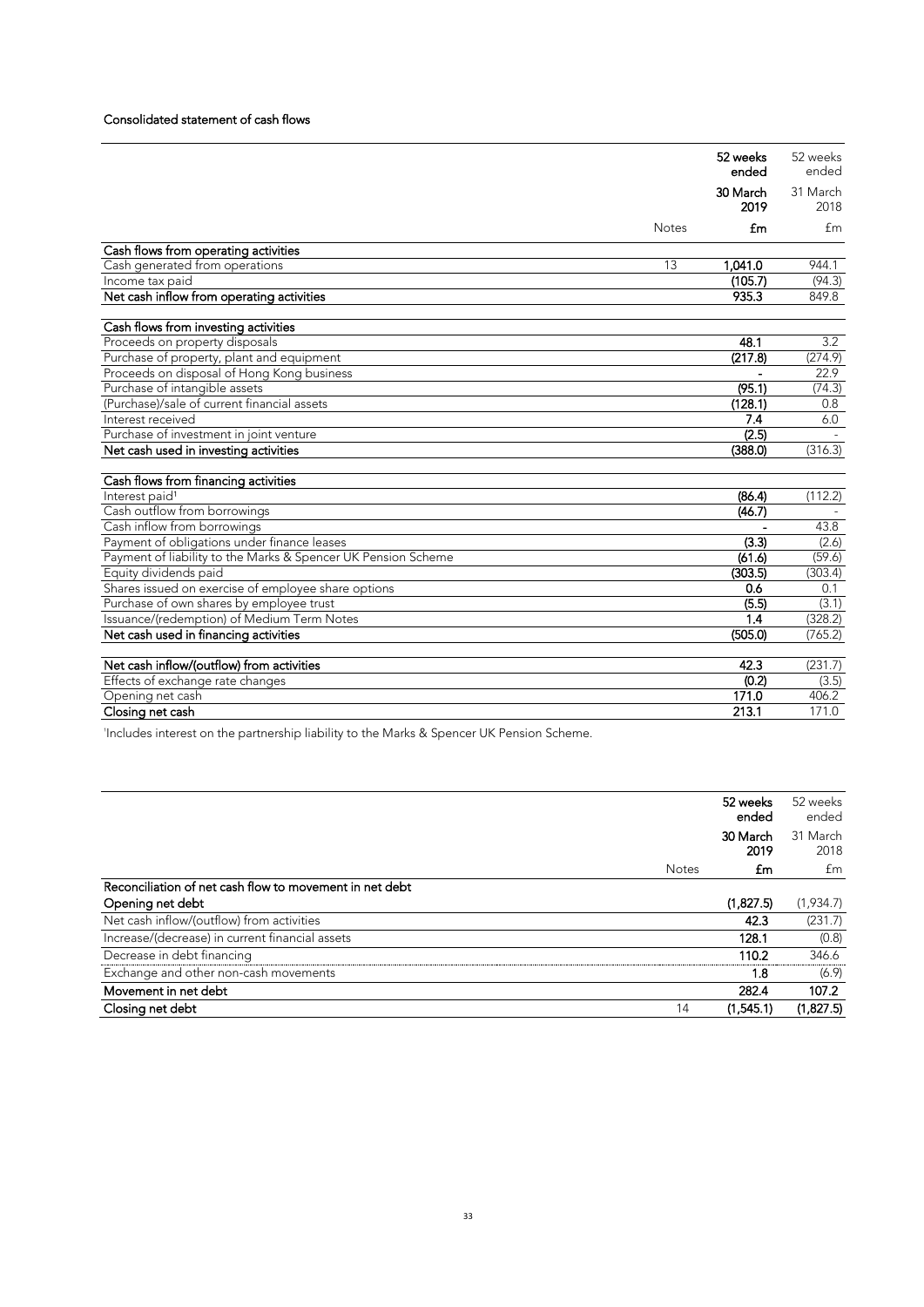#### 1 General information and basis of preparation

#### General information

The financial information, which comprises the consolidated income statement, consolidated statement of comprehensive income, consolidated statement of financial position, consolidated statement of changes in equity, consolidated statement of cash flows and related notes, does not constitute full accounts within the meaning of s435 (1) and (2) of the Companies Act 2006. The auditor has reported on the Group's statutory accounts for each of the years 2018/19 and 2017/18, which do not contain any statement under s498 (2) or (3) of the Companies Act 2006 and were unqualified. The statutory accounts for 2017/18 have been delivered to the Registrar of Companies and the statutory accounts for 2018/19 will be filed with the Registrar in due course.

#### Basis of preparation

Whilst the financial information included in this press release has been prepared in accordance with the recognition and measurement criteria of International Financial Reporting Standards (IFRS) as adopted by the European Union, this announcement does not itself contain sufficient information to comply with IFRS. The financial information has been prepared using accounting policies and methods of computation consistent with those applied in the financial statements for the year ended 30 March 2019. The Company expects to publish full financial statements that comply with IFRS Standards on 23 May 2019.

#### Going concern basis

Based on the Group's cash flow forecasts and projections, the Board is satisfied that the Group will be able to operate within the level of its bank facilities for the foreseeable future. For this reason, the Group continues to adopt the going concern basis in preparing its financial statements.

#### Accounting Policies

#### New accounting standards adopted by the Group

There have been significant changes to accounting under IFRS which have affected the Group's financial statements. New standards and interpretations effective as of 1 January 2018 and therefore applicable to the Group's financial statements for the 52 weeks ended 30 March 2019 are listed below:

- IFRS 9 Financial Instruments.
- IFRS 15 Revenue from Contracts with Customers.
- Amendments to IFRS 4 Insurance contracts regarding the implementation of IFRS 9 Financial instruments.
- Interpretation IFRIC 22 Foreign Currency Transactions and Advance Consideration.
- Amendments to IAS 40 Transfer of Investment Property.
- Amendments to IFRS 2 Share-based Payments, on clarifying how to account for certain types of share-based payment transactions.
- Annual improvements to IFRS Standards 2014-2016 Cycle (certain items effective from 1 January 2017).

With the exception of the adoption of IFRS 9 and IFRS 15, the adoption of the above standards and interpretations has not led to any changes to the Group's accounting policies or had any other material impact on the financial position or performance of the Group.

IFRS 9 Financial Instruments replaces IAS 39 Financial Instruments: Recognition and Measurement. The standard is effective for periods beginning on or after 1 January 2018 and therefore has been implemented with effect from 1 April 2018. The standard introduces changes to three key areas:

- New requirements for the classification and measurement of financial instruments.
- A new impairment model based on expected credit losses for recognising provisions.
- Simplified hedge accounting through closer alignment with an entity's risk management methodology.

The adoption of IFRS 9 has not had a material impact on either the Consolidated Income Statement or the Consolidated Statement of Financial Position. The Group has adopted IFRS 9 using the modified transition approach and has therefore adjusted opening retained earnings for the impact of IFRS 9 on the opening bad debt provision and has not restated the prior period comparatives. The impact of the adoption of the new standard is shown in note 29 which includes additional disclosures relating to hedge accounting (including a new cost of hedging reserve), credit risk management and impairment of financial assets.

The Group has an economic interest in M&S Bank which entitles the Group to a 50% share of the profits of M&S Bank after appropriate deductions. M&S Bank adopted IFRS 9 with effect from 1 January 2018. The Group's share of profits for the prior period includes the post-implementation impact of adopting the expected credit loss model for provisioning in accordance with the requirements of IFRS 9 which had an immaterial impact in the prior period.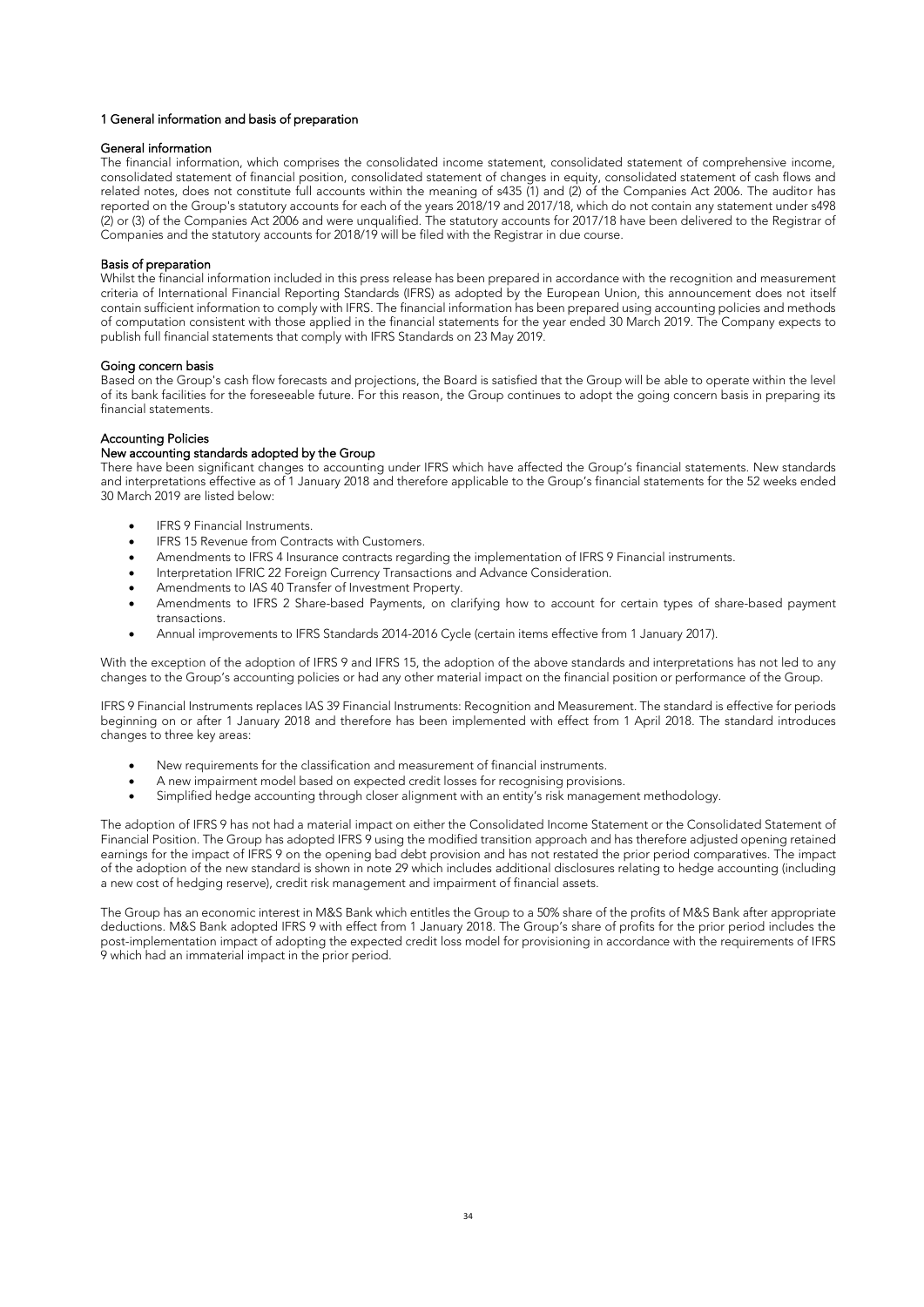#### 1 Accounting Policies continued

IFRS 15 Revenue from Contracts with Customers is effective for periods beginning on or after 1 January 2018 and therefore has been implemented with effect from 1 April 2018. The standard establishes a principles-based approach for revenue recognition and is based on the concept of recognising revenue for performance obligations only when they are satisfied and the control of goods or services is transferred. In doing so, the standard applies a five-step approach to the timing of revenue recognition and applies to all contracts with customers, except those in the scope of other standards. It replaces the separate models for goods, services and construction contracts under the previous accounting standard. Due to the straightforward nature of the Group's revenue streams with the recognition of revenue at the point of sale and the absence of significant judgement required in determining the timing of transfer of control, the adoption of IFRS 15 has not had a material impact on the timing or nature of the Group's revenue recognition.

Under IFRS 15 a right of return is not a separate performance obligation and the Group is required to recognise revenue net of estimated returns. A refund liability and a corresponding asset representing the right to recover products from the customer is also recognised. There is no change to the Group's revenue recognition under IFRS 15. However, the refund provision was previously recorded on a net basis within Current Liabilities and therefore on adoption of IFRS 15 the Group was required to adjust inventories and the refund provision to a gross basis.

The Group has adopted IFRS 15 using the modified transition approach and has therefore not restated the prior period comparatives for the separate recognition of the refund asset and the increase in the refund provision.

In addition to the changes to the accounting policies, the Group is required to disclose how the adoption of the new accounting standard has affected the financial statements. There is no impact on the Consolidated Income Statement, however the impact on the Consolidated Statement of Financial Position for the change in accounting for the refund provision is as follows:

At 30 March 2019, the refund provision on the balance sheet was accounted for on the gross basis under IFRS 15. There is a liability of £22.2m and a related refund asset of £8.9m. If accounted for on a net basis, the refund provision on the balance sheet would be £13.3m.

#### New accounting standards in issue but not yet effective

New standards and interpretations effective as of 1 January 2019 and therefore applicable to the Group for the 52 weeks ending 28 March 2020 are listed below:

- Annual improvements to IFRS Standards 2015-2017 Cycle.
- Amendments to IFRS 9 Financial instruments, on prepayment features with negative compensation.
- Amendments to IAS 28 Investments in associates, on long term interests in associates and joint ventures.
- Amendments to IAS 19 Employee benefits on plan amendment, curtailment or settlement.
- IFRIC 23 Uncertainty over Income Tax Treatments.
- IFRS 16 Leases.

With the exception of the adoption of IFRS 16, the adoption of the above standards and interpretations will not lead to any changes to the Group's accounting policies or have any other material impact on the financial position or performance of the Group.

IFRS 16 Leases is effective for periods beginning on or after 1 January 2019. The Group will adopt the new financial reporting standard from 31 March 2019. The financial statements for the 52 weeks ending 28 March 2020 will be the first prepared under IFRS 16. The Group has decided to adopt using the fully retrospective transition approach meaning the comparative period will also be restated at this time.

#### Impact of application of IFRS 16 'Leases'

As a lessee, IFRS 16 removes distinctions between operating and finance leases and requires the recognition of a right of use asset and corresponding liability for future lease payables. The right of use asset will be subsequently depreciated on a straight-line basis over the life of the lease. Interest will be recognised on the lease liability. This will result in earlier recognition of expense for leases currently classified as operating leases, although over the life of a lease the total expense recognised will not change.

Right of use assets recognised by the Group comprise of property, motor vehicles and equipment, including those in scope under certain logistics contracts. The Group has elected not to recognise right of use assets and lease liabilities for leases of low-value assets, and lease payments associated with those assets, will be recognised as an expense on a straight-line basis. In addition, amounts for leases with variable consideration, such as turnover leases, will continue to be recognised on a straight-line basis.

As a lessor, subleases previously classified as operating must be reassessed in consideration of the remaining contractual term and conditions with reference to the right of use asset arising from the head lease. The Group will reclassify certain sublease agreements as finance leases and recognise a net investment in lease, resulting in a change in timing of recognition of sublease income.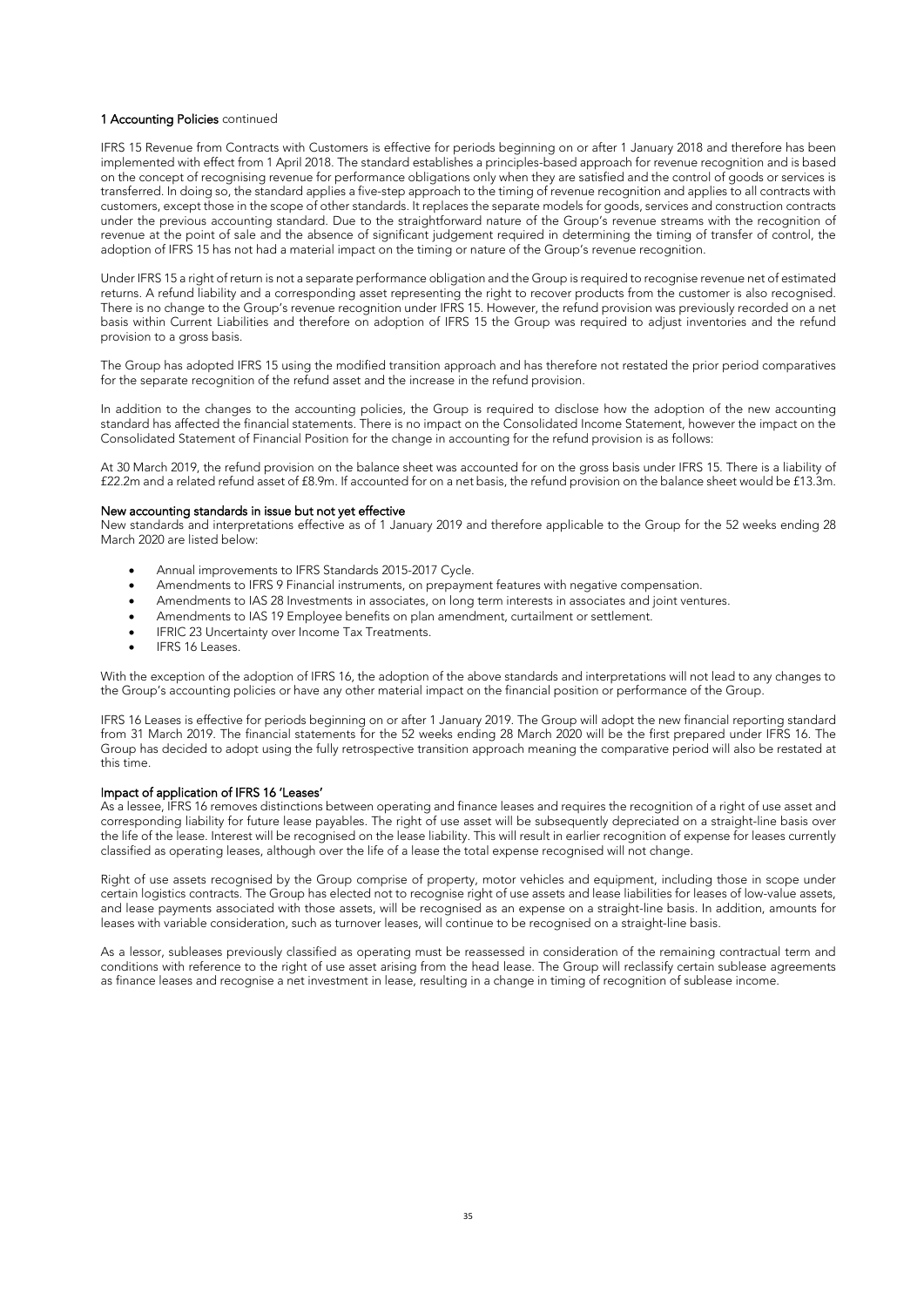#### 1 Accounting Policies continued

There will be a significant impact on the balance sheet as at 31 March 2019. It is expected on a pre-tax basis that a right of use asset of approximately £1.7bn and lease liability of approximately £2.6bn will be recognised, along with the derecognition of onerous lease provisions of approximately £0.2bn and other working capital balances (including lease incentives), which results in an overall adjustment to retained earnings of approximately £0.3bn.

Operating profit and EBIT before adjusting items increase due to the depreciation expense being lower than the lease expense it replaces. The overall impact on profit before tax and adjusting items depends on the relative maturity of the lease portfolio. Rounded to the nearest £10m, it is estimated that for the 52 weeks ended 30 March 2019:

- Profit before tax when applying IFRS 16 is c£10m higher than that reported in these financial statements under current accounting standards, including IAS 17 *Leases*.
- Profit before tax excluding adjusting items is c£10m lower.
- Operating profit before tax and adjusting items is c£130m higher.

The application of IFRS 16 requires a reclassification of cash flow from operations to net cash used in financing activities, however, the impact to the Group is cash flow neutral.

The Group has had in place a working group and steering committee to assess the impact and oversee the implementation of the new standard. The adoption of the new standard is nearing completion, including the implementation of appropriate internal controls and a governance framework to ensure the requirements of the new standard continue to be met including an assessment of new contracts requiring judgement as to whether they are in scope of the standard.

#### Alternative Performance Measures

In reporting financial information, the Group presents alternative performance measures (APMs), which are not defined or specified under the requirements of IFRS.

The Group believes that these APMs, which are not considered to be a substitute for or superior to IFRS measures, provide stakeholders with additional helpful information on the performance of the business. These APMs are consistent with how the business performance is planned and reported within the internal management reporting to the Board and Operating Committee. Some of these measures are also used for the purpose of setting remuneration targets.

The key APMs that the Group uses include: like-for-like revenue growth; like-for-like revenue growth adjusted for Easter; gross margin; profit before tax and adjusting items; adjusted earnings per share; net debt; free cash flow; and return on capital employed. Each of these APMs, and others used by the Group, are set out in the Glossary including explanations of how they are calculated and how they can be reconciled to a statutory measure where relevant.

The Group reports some financial measures, primarily International sales, on both a reported and constant currency basis. The constant currency basis, which is an APM, retranslates the previous year revenues at the average actual periodic exchange rates used in the current financial year. This measure is presented as a means of eliminating the effects of exchange rate fluctuations on the year-on-year reported results.

The Group makes certain adjustments to the statutory profit measures in order to derive many of these APMs. The Group's policy is to exclude items that are considered to be significant in both nature and/or quantum to the financial statement line item or applicable disclosure note or are consistent with items that were treated as adjusting in prior periods. Treatment as an adjusting item provides stakeholders with additional useful information to assess the year-on-year trading performance of the Group. On this basis, the following items were included within adjusting items for the 52-week period ended 30 March 2019:

- Net charges associated with the strategic programme in relation to the review of the UK store estate.
- Significant restructuring costs and other associated costs arising from strategy changes that are not considered by the Group to be part of the normal operating costs of the business.
- Significant pension charges arising as a result of the previous year's changes to the UK defined benefit scheme practices;
- Impairment charges and provisions that are considered to be significant in nature and/or value to the trading performance of the business.
- Charges arising from the write-off of assets and other property charges that are considered to be significant in nature and/or value.
- Significant non-cash charges relating to the Group's defined benefit scheme arising from equalisation of guaranteed minimum pensions (GMP) and other pension equalisation.
- Significant costs arising from establishing the new joint venture with Ocado.
- Adjustments to income from M&S Bank due to a provision recognised by M&S Bank for the cost of providing redress to customers in respect of possible mis-selling of M&S Bank financial products.
- Other adjusting items, in the prior year, including profit on sale of Hong Kong and charges for potential liabilities for employee related matters.

Refer to note 3 for a summary of the adjusting items.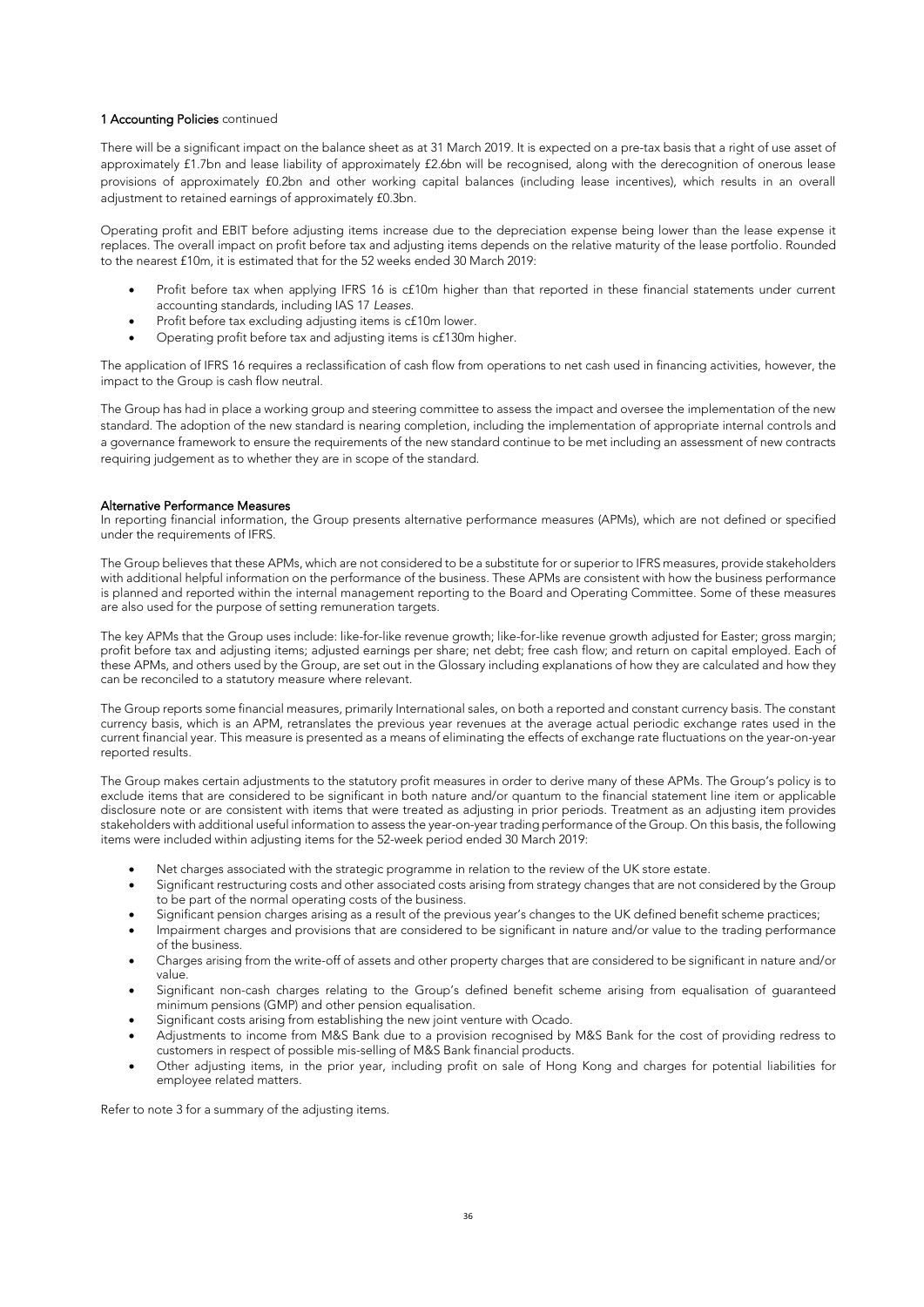#### 2 Segmental Information

IFRS 8 requires operating segments to be identified on the basis of internal reporting on components of the Group that are regularly reviewed by the chief operating decision-maker to allocate resources to the segments and to assess their performance.

The chief operating decision maker has been identified as the Operating Committee. The Operating Committee reviews the Group's internal reporting in order to assess performance and allocate resources across each operating segment. The operating segments are UK and International which are reported in a manner consistent with the internal reporting to the Operating Committee.

The UK segment consists of the UK retail business, UK franchise operations, M&S Bank and M&S Energy. The International segment consists of Marks & Spencer owned businesses in Europe and Asia and the international franchise operations.

The Operating Committee assesses the performance of the operating segments based on a measure of operating profit referred to as management group operating profit. This measurement basis excludes the effects of adjusting items from the operating segments. The Operating Committee also monitors revenue within the segments and gross profit within the UK segment. To increase transparency, the Group has decided to include an additional voluntary disclosure analysing revenue within the reportable segments by sub-category and gross profit within the UK segment by sub-category. The following is an analysis of the Group's revenue and results by reportable segment:

|                            | 52 weeks ended 30 March 2019 |                                      | 52 weeks ended 31 March 2018 (restated <sup>3</sup> ) |           |            |                                      |                          |           |
|----------------------------|------------------------------|--------------------------------------|-------------------------------------------------------|-----------|------------|--------------------------------------|--------------------------|-----------|
|                            | Management <sup>1</sup>      | Logistics<br>Adjustment <sup>2</sup> | Adjusting<br>items                                    | Statutory | Management | Logistics<br>Adjustment <sup>2</sup> | Adjusting<br>items       | Statutory |
|                            | £m                           | £m                                   | £m                                                    | £m        | £m         | £m                                   |                          | £m        |
| Food revenue               | 5,903.4                      |                                      | ٠                                                     | 5.903.4   | 5.940.0    |                                      |                          | 5.940.0   |
| Clothing & Home<br>revenue | 3,537.3                      |                                      | $\blacksquare$                                        | 3,537.3   | 3.671.0    |                                      | $\overline{\phantom{a}}$ | 3,671.0   |
| UK revenue                 | 9,440.7                      |                                      | ۰                                                     | 9,440.7   | 9.611.0    |                                      | $\overline{\phantom{a}}$ | 9.611.0   |
| Franchised                 | 409.1                        |                                      |                                                       | 409.1     | 360.6      |                                      | ۰                        | 360.6     |
| Owned                      | 527.5                        |                                      | -                                                     | 527.5     | 726.6      |                                      | $\equiv$                 | 726.6     |
| International revenue      | 936.6                        |                                      | $\blacksquare$                                        | 936.6     | 1.087.2    |                                      | $\overline{\phantom{a}}$ | 1.087.2   |
| Group revenue              | 10,377.3                     |                                      | ۰                                                     | 10.377.3  | 10,698.2   |                                      | $\overline{\phantom{a}}$ | 10.698.2  |

| Food gross profit <sup>3</sup>               | 1,834.7   |         |         |           | 1,854.8   |         |         |            |
|----------------------------------------------|-----------|---------|---------|-----------|-----------|---------|---------|------------|
| Clothing & Home gross<br>profit <sup>3</sup> | 2.021.2   |         |         |           | 2.090.6   |         |         |            |
| UK gross profit <sup>3</sup>                 | 3.855.9   | (384.9) |         | 3.471.0   | 3.945.4   | (370.0) |         | 3,575.4    |
| UK operating costs                           | (3,409.6) | 384.9   | (400.3) | (3,425.0) | (3,450.3) | 370.0   | (477.5) | (3, 557.8) |
| M&S Bank                                     | 27.6      |         | (20.9)  | 6.7       | 40.3      |         | (34.7)  | 5.6        |
| M&S Energy                                   | 0.1       |         |         | 0.1       |           |         |         |            |
| UK operating profit                          | 474.0     |         | (421.2) | 52.8      | 535.4     |         | (512.2) | 23.2       |
| International operating<br>profit            | 127.0     |         | (17.4)  | 109.6     | 135.2     |         | (1.9)   | 133.3      |
| Group operating profit                       | 601.0     |         | (438.6) | 162.4     | 670.6     |         | (514.1) | 156.5      |
| Finance income                               | 33.8      |         |         | 33.8      | 24.1      |         |         | 24.1       |
| Finance costs                                | (111.6)   |         | ۰       | (111.6)   | (113.8)   |         |         | (113.8)    |
| Profit before tax                            | 523.2     |         | (438.6) | 84.6      | 580.9     |         | (514.1) | 66.8       |

<sup>1</sup> Management profit excludes the adjustments (income and charges) made to reported profit before tax that are significant in value and/or nature (see note 3). Please refer to the accounting policy in note 1 and the glossary for more details on these adjustments.

<sup>2</sup> Management gross profit for the UK segment excludes certain expenses resulting in an adjustment between cost of sales and selling and administrative expenses of £384.9m (last year: £370.0m).

<sup>3</sup> During the year, as a result of a change to internal management reporting, the reporting of cards and gift-wrap has been transferred from Clothing & Home to Food for both revenue and gross profit. The prior period comparatives have been restated to reflect this, £70.1m of revenue has been transferred from Clothing & Home to Food with a corresponding transfer of gross profit of £26.1m.

#### Other segmental information

|                                                           | International |     | Total |       | International | `otal |
|-----------------------------------------------------------|---------------|-----|-------|-------|---------------|-------|
|                                                           | tm            | Łm  | Łm    | t m   |               | t m   |
| Additions to property, plant and equipment and intangible |               |     |       |       |               |       |
| assets (excluding goodwill)                               | 283.1         | 139 | 297.O | 322 N |               |       |
| Depreciation and amortisation                             | 613 O         |     | 626.1 | 615.7 | 24 A          |       |
| Impairment and asset write-offs                           | 126.3         |     |       | 2283  |               |       |
| Total assets                                              | ൦൜            | ന.  |       |       | 307 R         |       |
| Non-current assets                                        |               | 199 |       |       |               |       |

<sup>1</sup> UK assets include centrally held assets largely relating to IT systems that support the International business of £20.9m (last year: £24.9m).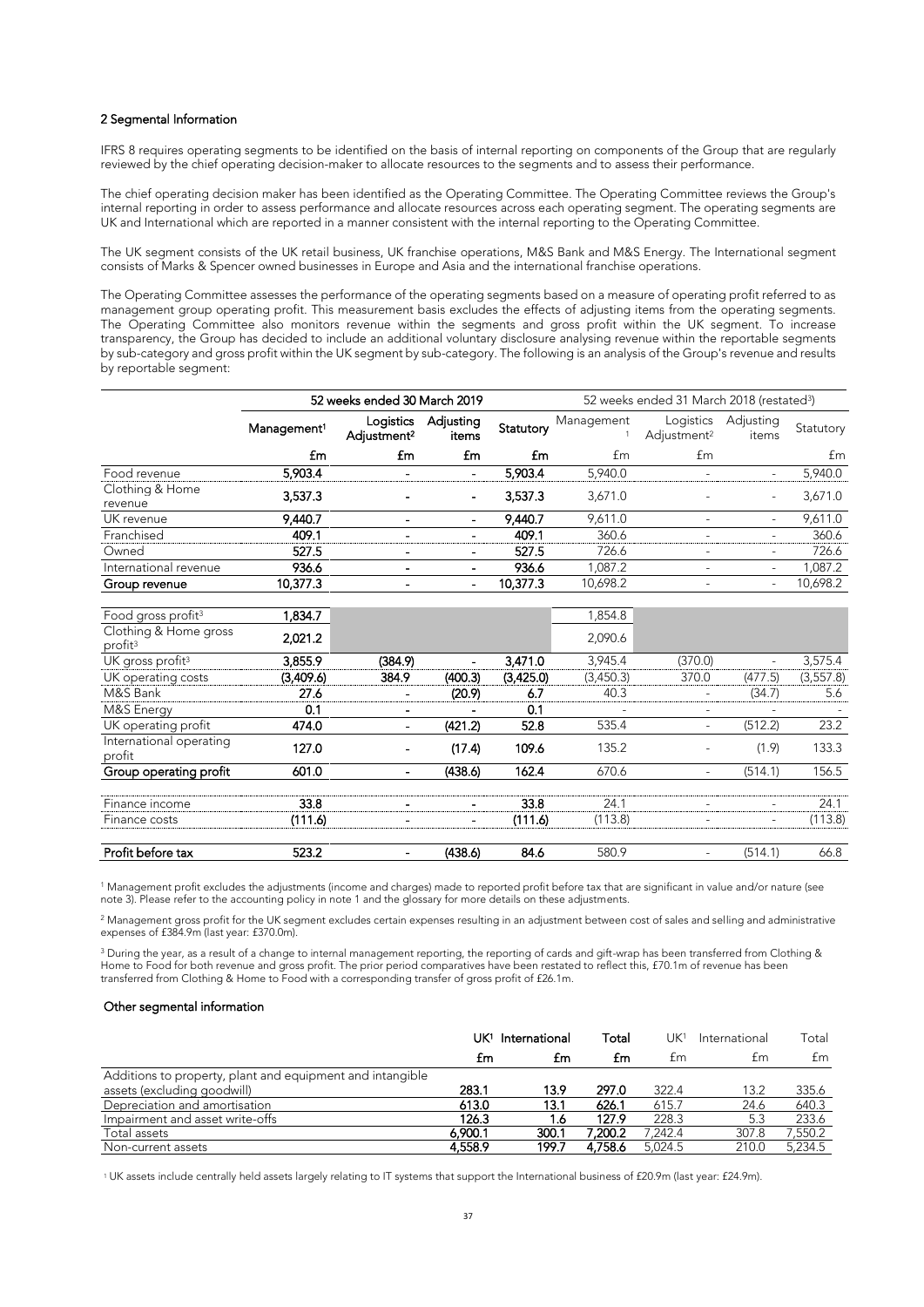#### 3 Adjusting items

The total adjusting items reported for the 52 week period ended 30 March 2019 is a net charge of £438.6m (last year: £514.1m). The adjustments made to reported profit before tax to arrive at adjusted profit are:

|                                                                              |              | 2019 | 2018 |
|------------------------------------------------------------------------------|--------------|------|------|
|                                                                              | <b>Notes</b> | £m   | fm   |
| Strategic programmes - UK store estate                                       |              |      |      |
| Strategic programmes - Organisation                                          |              | 51.8 | 30 7 |
| Strategic programmes - Operational transformation                            |              | 64   |      |
| Strategic programmes - IT restructure                                        |              | 15.6 | 15.5 |
| Strategic programmes - UK logistics                                          |              | 14 R |      |
| Strategic programmes - Changes to pay and pensions                           |              |      | 129  |
| Strategic programmes - International store closures and impairments          |              |      | 5.0  |
| UK store impairments and other property charges                              |              |      |      |
| M&S Bank charges incurred in relation to the insurance mis-selling provision |              | 20.9 | 34 7 |
| GMP and other pension equalisation                                           |              | 20.5 |      |
| Establishing the Ocado joint venture                                         |              |      |      |
| Other                                                                        |              |      |      |
| Adjustments to profit before tax                                             |              |      |      |

#### Strategic programmes - UK store estate (£222.1m)

In November 2016, the Group announced a strategic programme to transform the UK store estate. During 2017/18 the Group announced its intention to accelerate this programme in line with the strategic aim of significantly growing the online share of sales, as well as better than expected levels of sales transfer achieved from recent store closures. This acceleration of the UK store estate programme resulted in an acceleration of the timing of recognition of the associated costs, primarily driven by a shortening of the useful economic life, for impairment testing purposes, of those stores identified as part of the transformation plans.

The Group has recognised a charge of £222.1m in the year which relates in part to the accelerated and expanded store closure programme which now includes a number of Simply Foods stores. The charge primarily relates to accelerated depreciation (due to shortening the useful economic life) and impairment of buildings and fixtures and fittings. Refer to note 10 for further detail on these charges.

Further material charges relating to the closure and re-configuration of the UK store estate are anticipated as the programme progresses, the quantum of which is subject to change through out the programme period as decisions are taken in relation to the size of the store estate and the specific stores affected. Based on current plans, further charges (before restatement to reflect the impact of the adoption of IFRS 16) are expected to be incurred predominantly in the next two years and are anticipated to be c.£100m, bringing total programme costs to c.£680m.

#### Strategic programmes – Organisation (£51.8m)

During 2016/17 the Group announced a wide ranging strategic review across a number of areas of the business which included UK organisation and the programme to centralise our London Head Office functions into one building.

The Group has now conducted a review of the retail field and management team organisational structure. The proposals will result in a net reduction of c.700 retail roles achieved through a combination of natural attrition and redundancies. A charge of £18.6m has been recognised in the period for redundancy costs associated with these changes.

In addition, a further £33.2m of costs have been recognised in the period associated with centralising the Group's London Head Office functions and rationalisation of Head Office functions.

As the Group executes the three phases of the transformation strategy further material organisational cost are likely to occur in order to meet the transformation objective. These costs are considered to be adjusting items as the costs are part of the strategic programme, significant in value, and are consistent with the disclosure of other similar charges in prior years.

#### Strategic programmes – Operational transformation (£16.4m)

The Group is undertaking a number of key transformation initiatives with the aim of re-engineering end-to-end supply chain, removing costs, complexity and working capital. Part of this transformation has included a fundamental review of the Group's Clothing & Home and Food end-to-end processes. A charge of £16.4m has been recognised primarily for consultancy costs for the transformation and simplification of our supply chain and operations across Clothing & Home and Food.

These costs are considered to be adjusting items as they relate to a strategic programme and the total costs are significant in quantum and as a result not considered to be normal operating costs of the business. Further operational transformation initiatives are planned for 2019/20 which will result in additional related charges within adjusting items.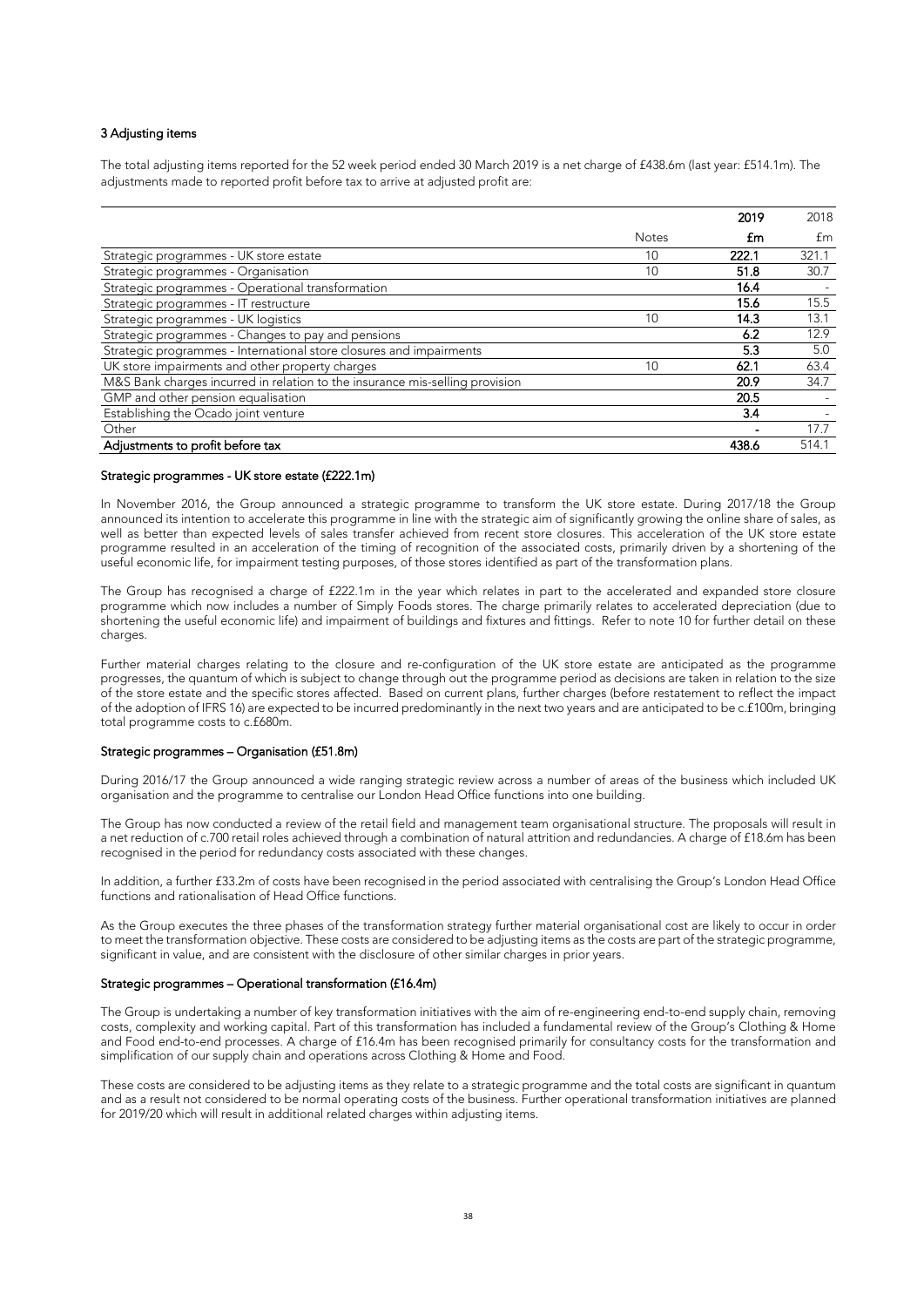#### 3 Adjusting items continued

#### Strategic programmes – IT restructure (£15.6m)

In 2017/18 as part of the five-year transformation strategy, the Group announced a technology transformation programme to create a faster, more agile and more commercial technology function. A charge of £15.6m has been recognised in the year relating primarily to transition costs associated with the implementation of a new technology operating model and accelerated depreciation of IT assets which the Group is retiring early as a result of the transformation strategy. Further charges of c.£2m are expected in 2019/20 and 2019/20 is expected to be the final year of the IT restructure programme.

These costs are considered to be an adjusting item as they relate to a significant strategic initiative of the Group and are significant in value, both in the year and in total for the programme.

#### Strategic programmes – UK logistics (£14.3m)

In 2017/18 as part of the previously announced long-term strategic programme to transition to a single-tier UK distribution network, the Group announced the opening of a new Clothing & Home distribution centre in Welham Green in 2019. As a direct result, the Group announced the closure of two existing distribution centres. A net charge of £14.3m has been recognised in the year for redundancy, accelerated depreciation and project costs.

The Group considers these costs to be adjusting items as they are significant in value and relate to a significant strategic initiative of the Group. Treatment of the costs as being adjusting items is consistent with the treatment of charges in previous periods in relation to the creation of a single-tier logistics network. Further charges are expected in 2019/20 of c.£12m.

#### Strategic programmes – Changes to pay and pensions (£6.2m)

In May 2016, the Group announced proposals for a fairer, simpler and more consistent approach to pay and premia as well as proposals to close the UK defined benefit (DB) pension scheme to future accrual effective from 1 April 2017. As part of these proposals the Group committed to making transition payments to affected employees in relation to the closure of the UK DB scheme, expected to be c.£25m in total over the three years commencing 2017/18. The charge in the year in relation to these transition payments to employees is £6.2m.

As previously disclosed, the Group considers the costs directly associated with the closure of the UK DB scheme to be an adjusting item on the basis that they relate to a significant cost, impacting the Group results. Treatment of the transition payments made in the year within adjusting items is consistent with disclosure of the same costs in 2017/18 and the original disclosure of the UK DB scheme closure costs in 2016/17.

#### Strategic programmes – International store closures and impairments (£5.3m)

In 2016/17 the Group announced its intention to close its owned stores in 10 international markets. A net charge of £5.3m has been recognised in the year reflecting an updated view of the estimated final closure costs for certain markets and those costs which can only be recognised as incurred.

The net charge is considered to be an adjusting item as it is part of a strategic programme which over the three years of charges has been significant in both value and nature to the results of the Group. No further significant charges are expected.

#### UK store impairments and property charges (£62.1m)

The Group has recognised a number of charges in the year associated with reductions to the carrying value of items of property, plant and equipment.

In response to the ongoing pressures impacting the retail industry, as well as reflecting the Group's strategic focus towards growing online market share, the Group has revised future projections for UK stores (excluding those stores which have been captured as part of the UK store estate programme). As a result, UK store impairment testing has identified stores where the current and anticipated future performance does not support the carrying value of the stores. A charge of £52.8m has been incurred primarily in respect of the impairment of assets associated with these stores. Refer to note 10 for further details on the impairments.

In addition, the Group has entered in to property arrangements impacting 10 stores. The Group has recognised a net charge of £9.3m associated with the sale and leaseback or lease surrender costs for these stores.

The charges have been classified as an adjusting item on the basis of the significant value of the charge in the year to the results of the Group.

#### M&S Bank charges incurred in relation to the insurance mis-selling provision (£20.9m)

The Group has an economic interest in M&S Bank, a wholly owned subsidiary of HSBC, by way of a Relationship Agreement that entitles the Group to a 50% share of the profits of M&S Bank after appropriate deductions. The Group does not share in any losses of M&S Bank and is not obliged to refund any profit share received from HSBC, although future income may be impacted by significant one-off deductions.

Since the year ended 31 December 2010, M&S Bank has recognised in its audited financial statements an estimated liability for redress to customers in respect of possible mis-selling of financial products. The Group's fee income from M&S Bank has been reduced by the deduction of the estimated liability in both the current and prior years. The deduction in the year is £20.9m. The Group considers this cost to be an adjusting item, despite its recurring nature, as the charges are significant in nature and value in each year to the results of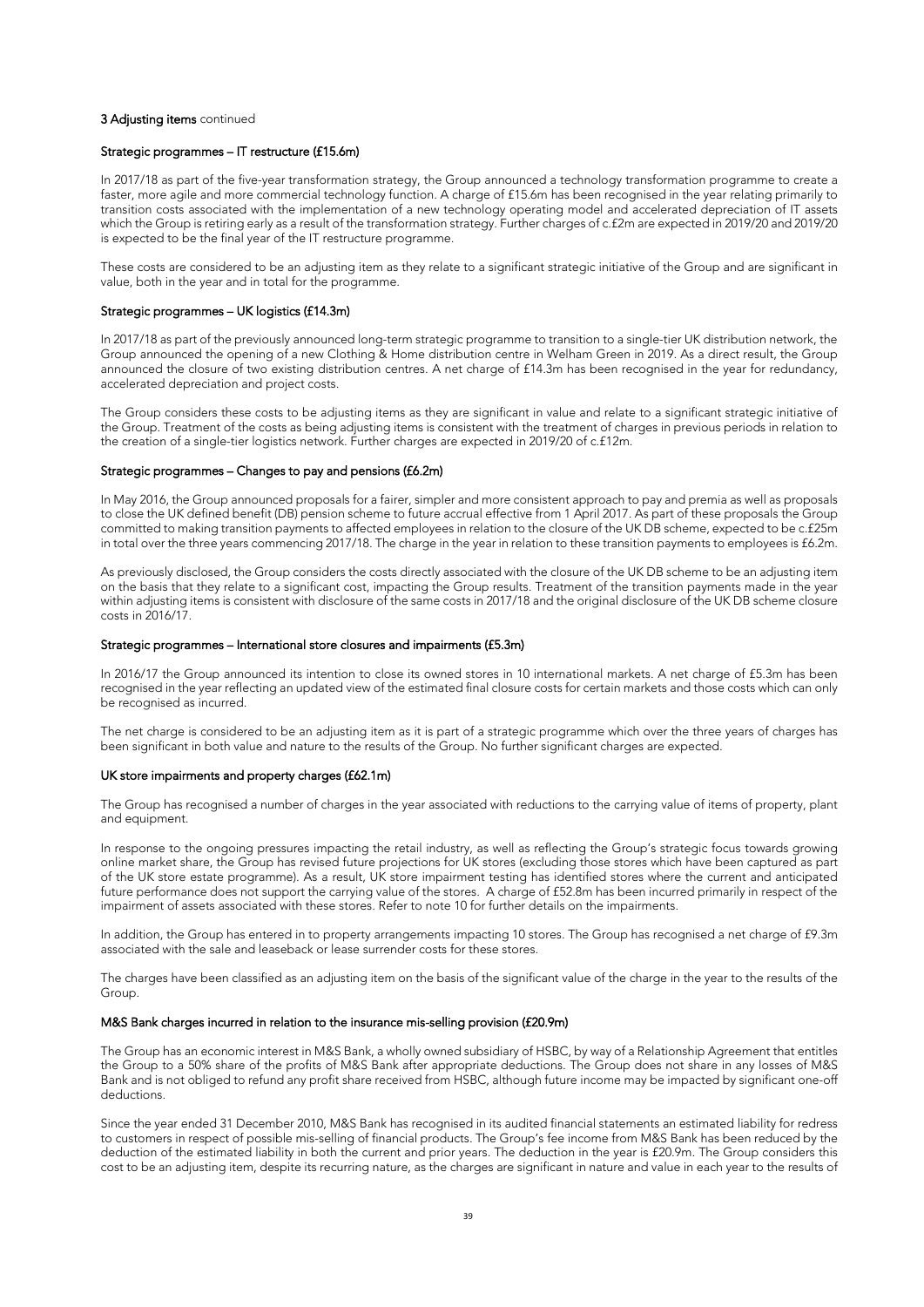#### 3 Adjusting items continued

the Group. The estimated liability for redress will continue to be reviewed in 2019/20 to ensure it reflects the best estimate of likely settlement, which could lead to further charges or releases.

#### GMP and other pension equalisation (£20.5m)

The Group has recognised a non-cash charge of £20.5m in respect of the Group's defined benefit pension liability arising from equalisation of GMP following a high court ruling in October 2018 and other pension equalisation charges. Additional detail on the Group's GMP assessment is detailed in note 8.

The amounts recognised in relation to GMP and other pension equalisation charges are considered to be adjusting items as they are significant in nature and value to the results of the Group in the current period.

#### Establishing the Ocado joint venture (£3.4m)

In February 2019 the Group announced the creation of a new 50/50 joint venture (JV) with Ocado Group Plc (Ocado), the UK's leading pure play digital grocer, that will transform online grocery shopping for UK consumers. Transaction costs of £3.4m were incurred during the period.

The Group considers the costs directly associated with the Ocado transaction to be an adjusting item on the basis that they relate to a major transaction and as a result are not considered to be normal operating costs of the Group. Further costs of c£30.0m will be incurred in 2019/20, the majority of which will be capitalised within the cost of investment upon completion or included within the cost of equity as part of the rights-issue.

#### Other (£nil)

Other in the prior year included the profit on the disposal of our retail business in Hong Kong and charges for potential liabilities for certain employee related matters in the prior period. These amounts were considered to be adjusting items as they were significant in nature and value to the results of the Group in the prior period.

The prior year profit on disposal is analysed as follows:

| transition services                     |  |
|-----------------------------------------|--|
| exchange amounts recycled from reserves |  |
|                                         |  |

#### 4 Finance income/costs

|                                                                                                   | 2019    | 2018    |
|---------------------------------------------------------------------------------------------------|---------|---------|
|                                                                                                   | £m      | £m      |
| Bank and other interest receivable                                                                |         | ለ በ     |
| Other finance income                                                                              | 0.4     | 0 4     |
| Pension net finance income                                                                        | 25.8    | 17 7    |
| Finance income                                                                                    | 33.8    | 24.1    |
|                                                                                                   |         |         |
| Interest on bank borrowings                                                                       | (0.6)   | (1.2)   |
| Interest payable on syndicated bank facility                                                      | (2.3)   | (2.3)   |
| Interest payable on Medium Term Notes                                                             | (77.4)  | (90.0)  |
| Interest payable on finance leases                                                                | (1.7)   | (1.9)   |
| Ineffectiveness on financial instruments                                                          | (3.5)   | (2.3)   |
| Unwind of discount on provisions                                                                  | (17.3)  | (5.2)   |
| Unwind of discount on partnership liability to the Marks & Spencer UK Pension Scheme (see note 9) | (8.8)   | 10.9    |
| Finance costs                                                                                     | (111.6) | (113.8) |
| Net finance costs                                                                                 | (77.8)  | (89.7)  |

#### 5 Income tax expense

The effective tax rate was 55.9% (last year: 56.4%) and after excluding adjusting items the effective tax rate was 20.3% (last year: 21.6%).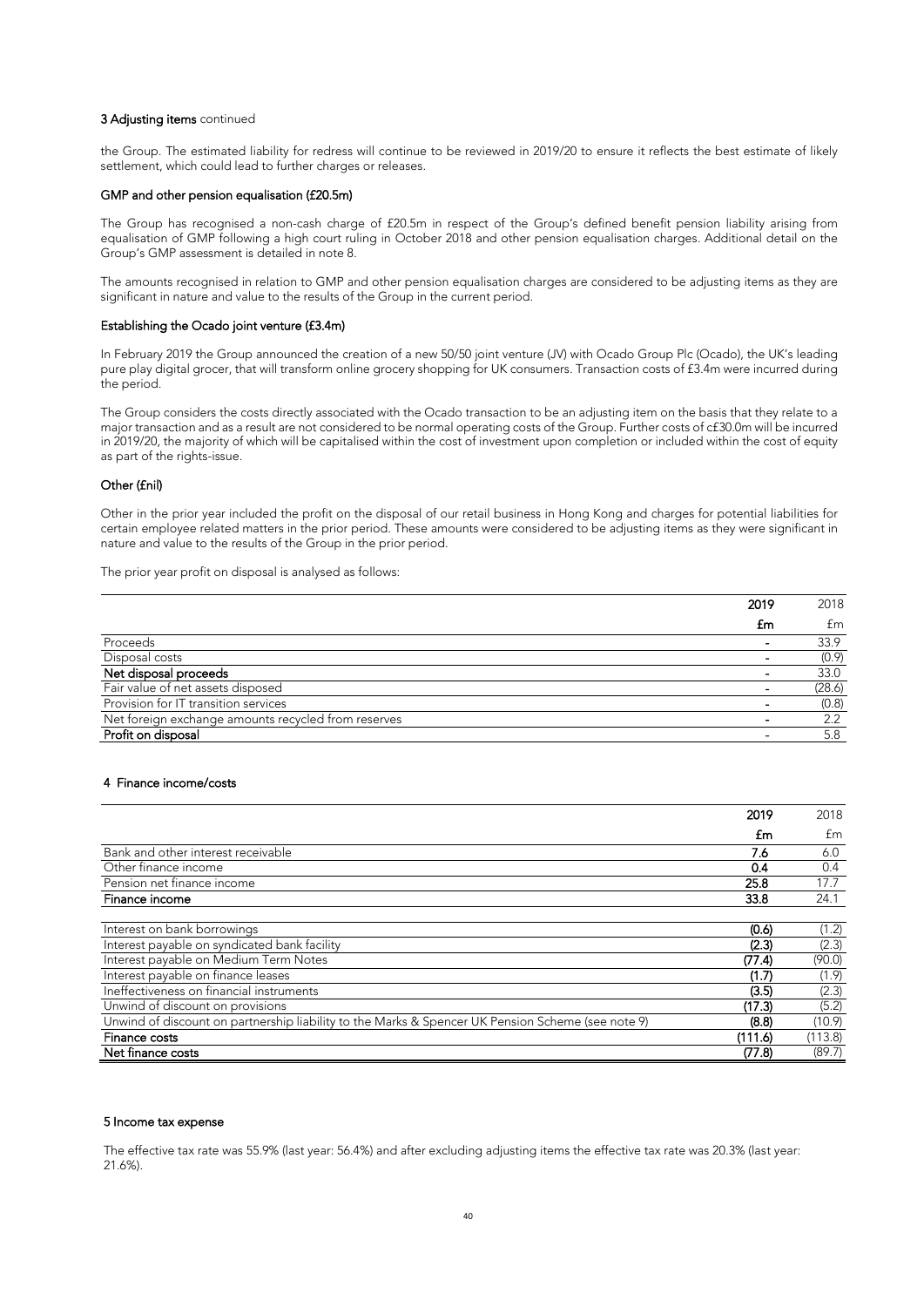#### 6 Earnings per share

The calculation of earnings per ordinary share is based on earnings after tax and the weighted average number of ordinary shares in issue during the year.

The adjusted earnings per share figures have also been calculated based on earnings before adjusting items that are significant in nature and/or quantum and are considered to be distortive (see note 3). These have been presented to provide shareholders with an additional measure of the Group's year-on-year performance.

For diluted earnings per share, the weighted average number of ordinary shares in issue is adjusted to assume conversion of all dilutive potential ordinary shares. The Group has four types of dilutive potential ordinary shares being: those share options granted to employees where the exercise price is less than the average market price of the Company's ordinary shares during the year; unvested shares granted under the Deferred Share Bonus Plan; unvested shares granted under the Restricted Share Plan; and unvested shares within the Performance Share Plan that have met the relevant performance conditions at the end of the reporting period.

Details of the adjusted earnings per share are set out below:

|                                                                                  | 2019    | 2018    |
|----------------------------------------------------------------------------------|---------|---------|
|                                                                                  | £m      | fm      |
| Profit attributable to equity shareholders of the Company                        | 33.5    | 25.7    |
| Add/(less) (net of tax):                                                         |         |         |
| Strategic programmes - UK store estate                                           | 194.6   | 264.7   |
| Strategic programmes - Organisation                                              | 46.3    | 28.0    |
| Strategic programmes - Operational transformation                                | 13.2    |         |
| Strategic programmes - IT restructure                                            | 12.7    | 12.5    |
| Strategic programmes - UK logistics                                              | 11.8    | 10.7    |
| Strategic programmes - Changes to pay and pensions                               | 5.1     | 10.4    |
| Strategic programmes - International store closures and impairments              | 5.1     | (4.1)   |
| UK store impairments and property charges                                        | 54.2    | 61.6    |
| M&S Bank charges incurred in relation to the insurance mis-selling provision     | 16.9    | 28.1    |
| GMP and other equalisation                                                       | 16.6    |         |
| Establishing the Ocado JV                                                        | 3.4     |         |
| Other                                                                            |         | 14.5    |
| Profit before adjusting items attributable to equity shareholders of the Company | 413.4   | 452.1   |
|                                                                                  |         |         |
|                                                                                  | Million | Million |
| Weighted average number of ordinary shares in issue                              | 1.624.1 | 1,624.0 |
| Potentially dilutive share options under Groups share option schemes             | 3.8     | 5.4     |
| Weighted average number of diluted ordinary shares                               | 1.627.9 | 1,629.4 |

|                                     | Pence | Pence |
|-------------------------------------|-------|-------|
| Basic earnings per share            |       |       |
| Diluted earnings per share          |       |       |
| Adiusted basic earnings per share   |       |       |
| Adjusted diluted earnings per share |       |       |

#### 7 Dividends

|                                          | 2019                       |           | 2019 | ດ18 |
|------------------------------------------|----------------------------|-----------|------|-----|
|                                          | per share                  | per share |      | t m |
| יעוע<br>dends on equity ordinary shares. |                            |           |      |     |
| Paid final dividend                      | 1 Yr<br>------------------ |           |      |     |
| Paid interim dividend                    | , 8r                       |           |      |     |
|                                          |                            |           |      |     |

The directors have approved a final dividend of 7.1p per share (last year: 11.9p per share), which, in line with the requirements of IAS 10 "Events after the Reporting Period", has not been recognised within these results. This final dividend of c.£115.4m (last year: £193.1m) will be paid on 12 July 2019 to shareholders whose names are on the Register of Members at the close of business on 31 May 2019. The ordinary shares will be quoted ex dividend on 30 May 2019.

A dividend reinvestment plan (DRIP) is available to shareholders who would prefer to invest their dividends in the shares of the Company. For those shareholders electing to receive the DRIP, the last date for receipt of a new election is 21 June 2019.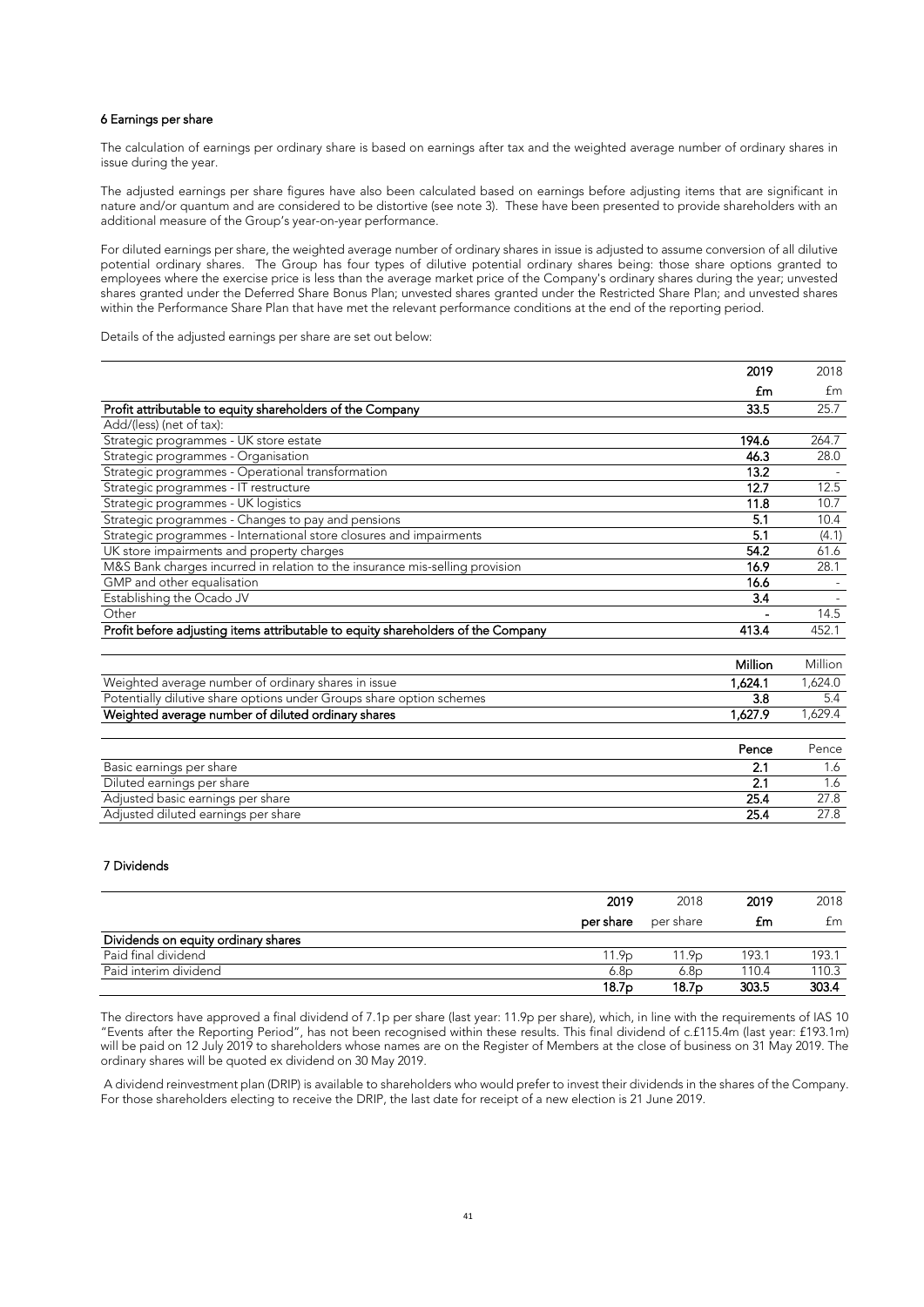#### 8 Retirement benefits

|                                        | 2019   | 2018  |
|----------------------------------------|--------|-------|
|                                        | £m     | fm    |
| Opening net retirement benefit surplus | 948.2  | 692.8 |
| Current service cost                   | (0.2)  | (0.3) |
| Administration cost                    | (3.9)  | (3.5) |
| Curtailment charge                     |        |       |
| Net interest income                    | 25.8   | 17 7  |
| <b>Employer contributions</b>          | 42.0   | 40.7  |
| Past service cost                      | 18.0   |       |
| Remeasurements                         | (79.9) | 200.9 |
| Exchange movement                      | 0.3    | (0.1) |
| Closing net retirement benefit surplus | 914.3  | 948.2 |

|                                                                                 | 2019      | 2018      |
|---------------------------------------------------------------------------------|-----------|-----------|
|                                                                                 | £m        | £m        |
| Total market value of assets                                                    | 10,224.7  | 9,989.3   |
| Present value of scheme liabilities                                             | (9,301.3) | (9,029.6) |
| Net funded pension plan asset                                                   | 923.4     | 959.7     |
| Unfunded retirement benefits                                                    | (3.5)     | (3.6)     |
| Post-retirement healthcare                                                      | (5.6)     | (7.9)     |
| Net retirement benefit surplus                                                  | 914.3     | 948.2     |
| Analysed in the statement of financial position as:<br>Retirement benefit asset | 931.5     | 970.7     |
| Retirement benefit deficit                                                      | (17.2)    | (22.5)    |
| Net retirement benefit surplus                                                  | 914.3     | 948.2     |

#### Financial assumptions

The financial assumptions for the UK DB pension scheme and the most recent actuarial valuations of the other post-retirement schemes have been updated by independent qualified actuaries to take account of the requirements of IAS 19 "Employee Benefits" in order to assess the liabilities of the schemes. The most significant of these are the discount rate and the inflation rate which are 2.45% (last year: 2.65%) and 3.25% (last year: 3.15%). The inflation rate of 3.25% (last year: 3.15%) reflects the Retail Price Index (RPI) rate.

The amount of the surplus varies if the main financial assumptions change, particularly the discount rate. If the discount rate decreased by 0.25% the surplus would decrease by c.£70m. If the inflation rate decreased by 0.25%, the surplus would decrease by c.£25m.

On 26 October 2018, the High Court issued a judgement in a claim involving Lloyds Banking Group's DB pension schemes. This judgement concluded the schemes should be amended in order to equalise pension benefits for men and women in relation to guaranteed minimum pension benefits. The issues determined by the judgement have resulted in an increase in the liabilities of the Marks & Spencer UK DB Pension Scheme of £18.0m. This increase has been reflected in the results as a past service cost.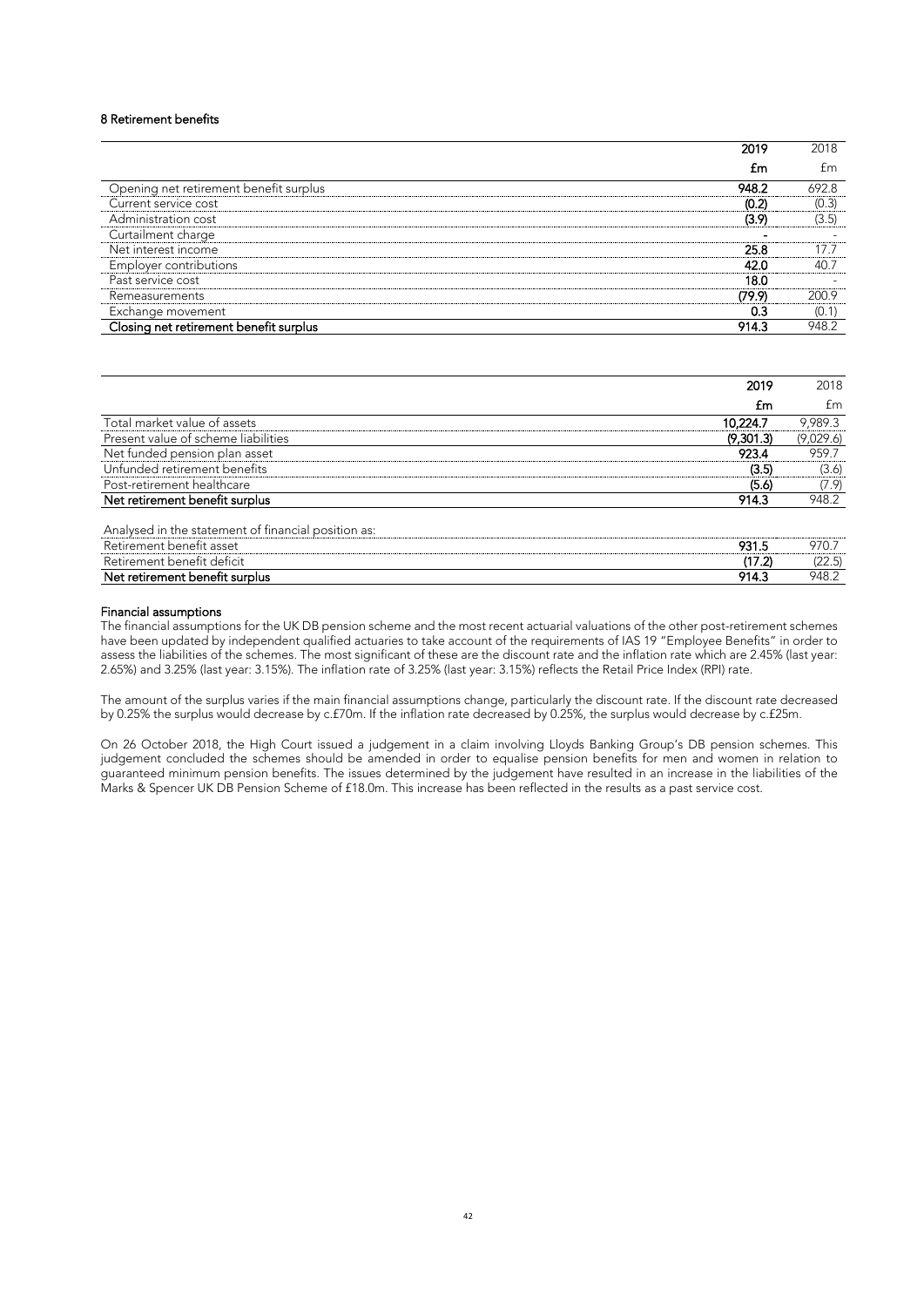#### 9 Marks and Spencer Scottish Limited Partnership

Marks and Spencer plc is a general partner and the Marks & Spencer UK Pension Scheme is a limited partner of the Marks and Spencer Scottish Limited Partnership (the "Partnership"). Under the partnership agreement, the limited partners have no involvement in the management of the business and shall not take any part in the control of the partnership. The general partner is responsible for the management and control of the partnership and as such, the Partnership is consolidated into the results of the Group.

The Partnership holds £1.4bn (last year: £1.5bn) of properties which have been leased back to Marks and Spencer plc. The Group retains control over these properties, including the flexibility to substitute alternative properties into the Partnership. The first limited partnership interest (held by the Marks & Spencer UK Pension Scheme), entitles the Pension Scheme to receive an annual distribution of £71.9m until June 2022 from the Partnership. The second limited partnership interest (also held by the Marks & Spencer UK Pension Scheme), entitles the Pension Scheme to receive a further annual distribution of £36.4m from June 2017 until June 2031. All profits generated by the Partnership in excess of these amounts are distributable to Marks and Spencer plc.

The partnership liability in relation to the first interest of £272.4m (last year: £335.5m) is valued at the net present value of the future expected distributions from the Partnership and is included as a liability in the Group's financial statements as it is a transferable financial instrument. During the year to 30 March 2019 an interest charge of £8.8m (last year: £10.9m) was recognised in the income statement representing the unwinding of the discount included in this obligation. The first limited partnership interest of the Pension Scheme is included within the UK DB Pension Scheme assets, valued at £278.5m (last year: £345.4m).

The second partnership interest is not a transferable financial instrument as the Scheme Trustee does not have the right to transfer it to any party other than a successor Trustee. It is therefore not included as a plan asset within the UK DB pension scheme surplus reported in accordance with IAS 19. Similarly, the associated liability is not included on the Group's statement of financial position, rather the annual distribution is recognised as a contribution to the scheme each year.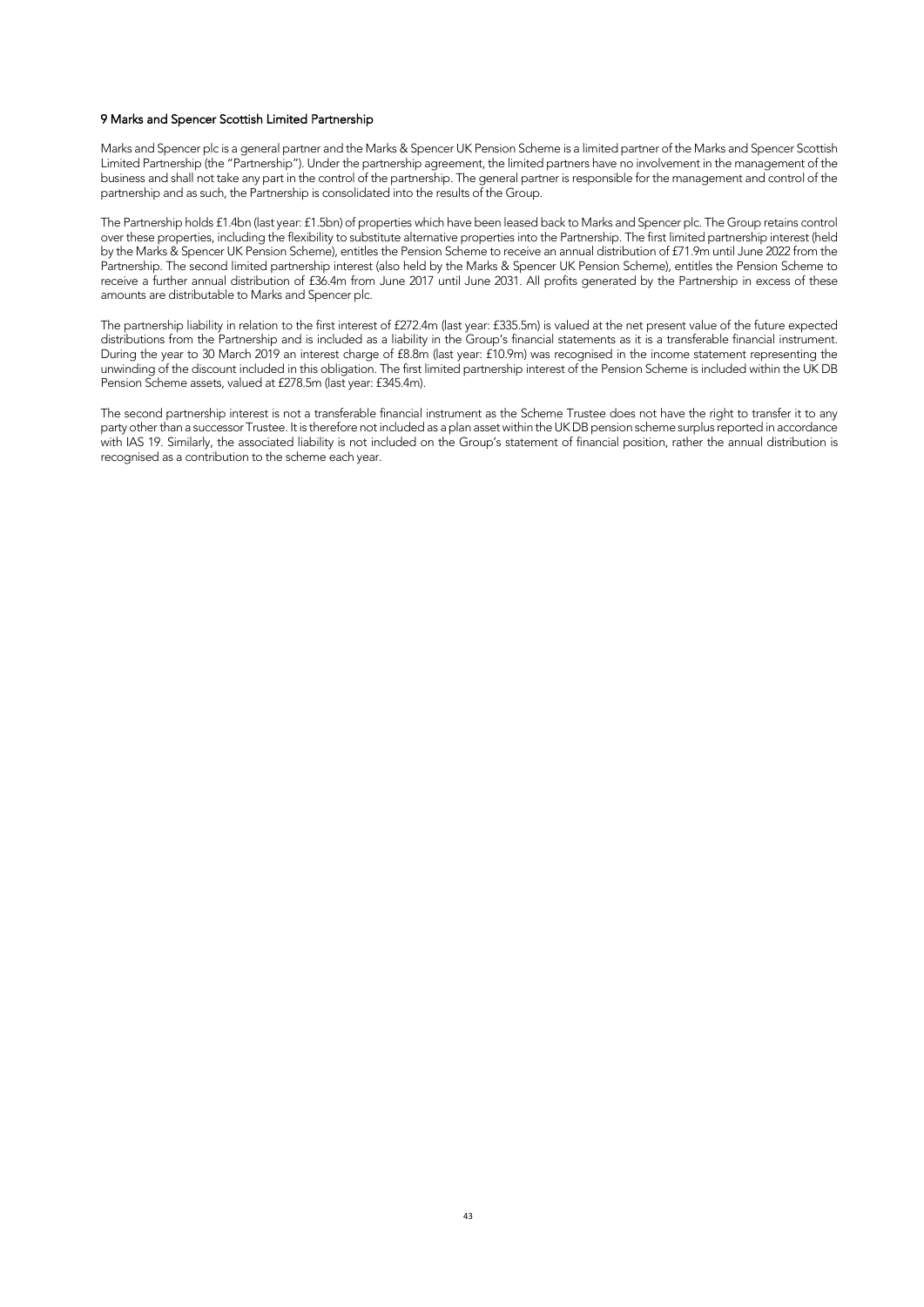#### 10 Property, plant and equipment

|                                                      | Land and<br>buildings | Fixtures,<br>fittings and<br>equipment | Assets in the<br>course of<br>construction | Total     |
|------------------------------------------------------|-----------------------|----------------------------------------|--------------------------------------------|-----------|
|                                                      | £m                    | £m                                     | £m                                         | £m        |
| Year ended 30 March 2019                             |                       |                                        |                                            |           |
| Opening net book value                               | 2,417.9               | 1,897.2                                | 78.8                                       | 4,393.9   |
| <b>Additions</b>                                     | 0.9                   | 30.9                                   | 170.1                                      | 201.9     |
| Transfers and reclassifications                      | (3.2)                 | 166.7                                  | (168.8)                                    | (5.3)     |
| Disposals                                            | (2.5)                 | (0.4)                                  |                                            | (2.9)     |
| Asset impairments                                    | (11.5)                | (58.2)                                 |                                            | (69.7)    |
| Asset write-offs                                     | (35.3)                | (8.6)                                  |                                            | (43.9)    |
| Depreciation charge                                  | (89.7)                | (352.0)                                |                                            | (441.7)   |
| Exchange difference                                  | (2.7)                 | (1.1)                                  |                                            | (3.8)     |
| Closing net book value                               | 2,273.9               | 1,674.5                                | 80.1                                       | 4,028.5   |
| At 30 March 2019                                     |                       |                                        |                                            |           |
| Cost                                                 | 2,923.9               | 5,729.1                                | 98.1                                       | 8,751.1   |
| Accumulated depreciation, impairments and write-offs | (650.0)               | (4,054.6)                              | (18.0)                                     | (4,722.6) |
| Net book value                                       | 2.273.9               | 1.674.5                                | 80.1                                       | 4.028.5   |

Asset write-offs in the year include assets with gross book value of £1,467.9m (last year: £784.9m) and £nil (last year: £nil) net book value that are no longer in use and have therefore been retired.

The net book value above includes land and buildings of £31.1m (last year: £41.6m) and equipment of £nil (last year: £nil) where the Group is a lessee under a finance lease.

Additions to property, plant and equipment during the year amounting to fnil (last year: fnil) were financed by finance leases.

#### Impairment of property, plant and equipment

For impairment testing purposes, the Group has determined that each store is a separate CGU, with the exception of outlet stores, which are considered together as one CGU. Shop Your Way (SYW) sales are included in the cash flows of the relevant CGU.

Each CGU is tested for impairment at the balance sheet date if any indicators of impairment have been identified. Stores identified within the Group's UK store estate programme are automatically tested for impairment (see note 3).

The value in use of each CGU is calculated based on the Group's latest budget and forecast cash flows, covering a three-year period, which have regard to historic performance and knowledge of the current market, together with the Group's views on the future achievable growth and the impact of committed initiatives. The cash flows include ongoing capital expenditure required to maintain the store network, but exclude any growth capital initiatives not committed. Cash flows beyond this three-year period are extrapolated using a long-term growth rate based on management future expectations, with reference to forecast GDP growth. These growth rates do not exceed the long-term growth rate for the Group's retail businesses in the relevant territory. If the CGU relates to a store which the Group has identified as part of the UK store estate programme, the value in use calculated has been modified by estimation of the future cash flows up to the point where it is estimated that trade will cease and then estimation of the timing and amount of costs associated with closure detailed fully in note 3.

The key assumptions in the value in use calculations are the growth rates of sales and gross profit margins, changes in the operating cost base, long-term growth rates and the risk-adjusted pre-tax discount rate. The pre-tax discount rates are derived from the Group's weighted average cost of capital, taking into account the cost of capital and borrowings, to which specific market-related premium adjustments are made for each territory. The pre-tax discount rates range from 9% to 21% (last year: 8% to 15%). If the CGU relates to a store which the Group has identified as part of the UK store estate programme, the additional key assumptions in the value in use calculations are costs associated with closure, the disposal proceeds from store exits and the timing of the store exits.

#### Impairments – UK stores (excluding the UK store estate programme)

During the year the Group has recognised an impairment charge of £52.8m and no impairment reversals as a result of UK store impairment testing unrelated to the UK store estate programme (last year: £11.9m). These impairments have been recognised within adjusting items (see note 3).

For UK stores, cash flows beyond the three-year period are extrapolated using the Group's current view of achievable long-term growth of 2.3%, adjusted to 0% where management believe the current trading performance and future expectations of the store do not support the growth rate of 2.3%. This rate combines the long-term inflation rate of 1.8% with a 0.5% real uplift for growth. This is higher than the rate used in the prior year, reflecting our confidence in the ability of the strategic programme to transform the business and achieve a higher terminal growth rate. The rate used to discount the forecast cash flows for UK stores is 9.1%.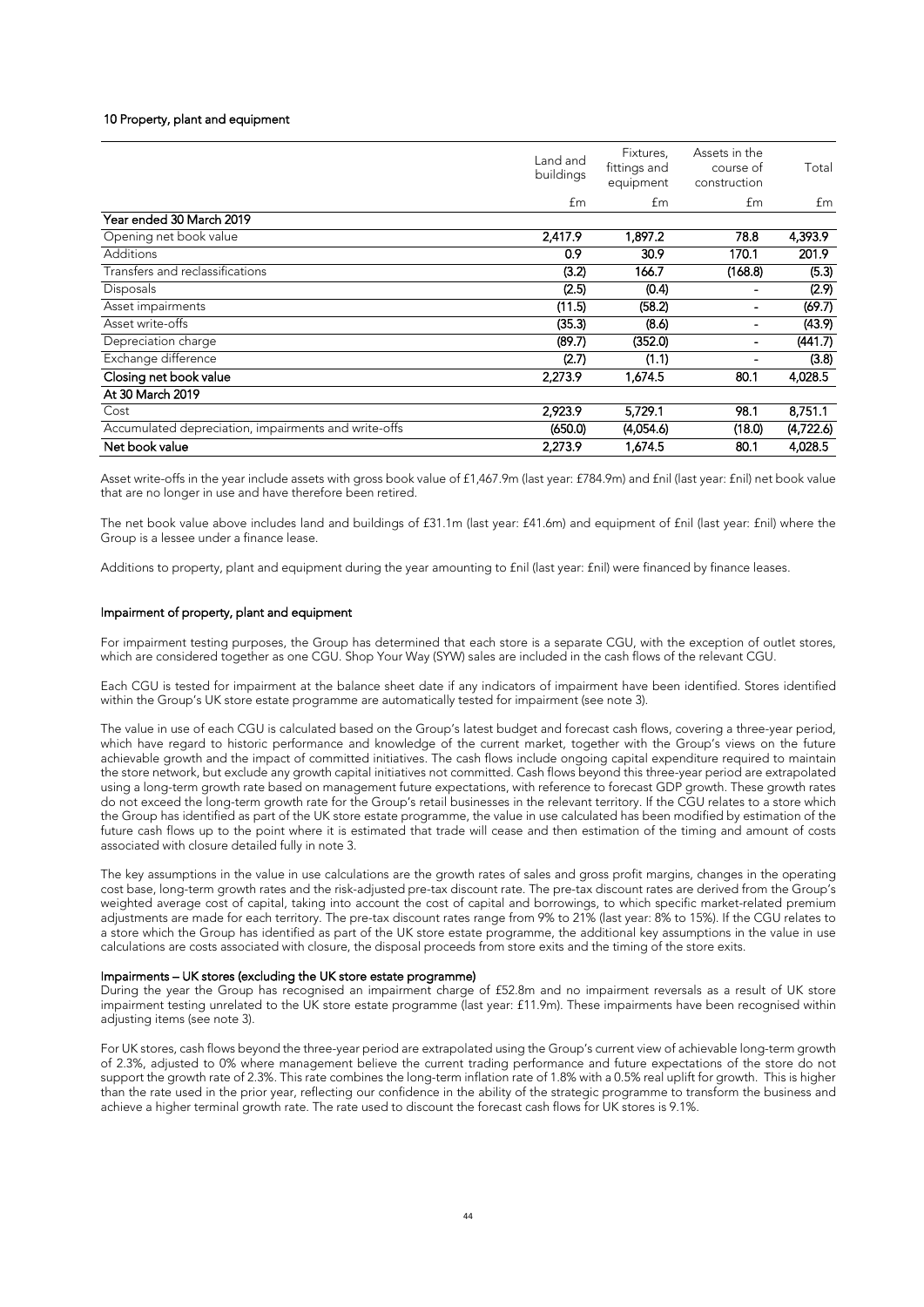#### 10 Property, plant and equipment continued

The cash flows used within the impairment model are based on assumptions which are sources of estimation uncertainty and small movements in these assumptions could lead to further impairments. Management has performed sensitivity analysis on the key assumptions in the impairment model using reasonably possible changes in these key assumptions across the UK store portfolio.

A reduction in sales of 2% from the three-year plan would result in an increase in the impairment charge of £7.1m and a 20 basis point reduction in gross profit margin would increase the impairment charge by £2.2m. In combination, a 1% fall in sales and a 10 basis point fall in gross profit margin would increase the impairment charge by £4.7m. Reasonably possible changes of the other key assumptions, including reducing the long term growth rate to 0% across all stores, would not result in an increase to the impairment charge.

#### Impairments – UK store estate programme

During the year, the Group has recognised an impairment charge of £16.9m relating to the on-going UK store estate programme (last year: £196.2m). The impairment charge relates to the accelerated and expanded store closure programme and has been recognised within adjusting items (see note 3).

Where the planned closure date for a store is outside the three-year plan period, no growth rate is applied. The rate used to discount the forecast cash flows for UK stores is 9.1%.

The cash flows used within the impairment models for the UK store estate programme are based on assumptions which are sources of estimation uncertainty and small movements in these assumptions could lead to further impairments. Management has performed sensitivity analysis on the key assumptions in the impairment model using reasonably possible changes in these key assumptions across the UK store estate programme.

A delay of 12 months in the probable date of each store exit would result in a decrease in the impairment charge of £31.4m. A 2% reduction in the year 1 sales growth would result in an increase in the impairment charge of £4.9m. Neither a 25 basis point increase in the discount rate, a 20 basis point reduction in management gross margin during the period of trading nor a 2% increase in the costs associated with exiting a store would result in a significant increase to the impairment charge, individually or in combination with the other reasonably possible scenarios considered.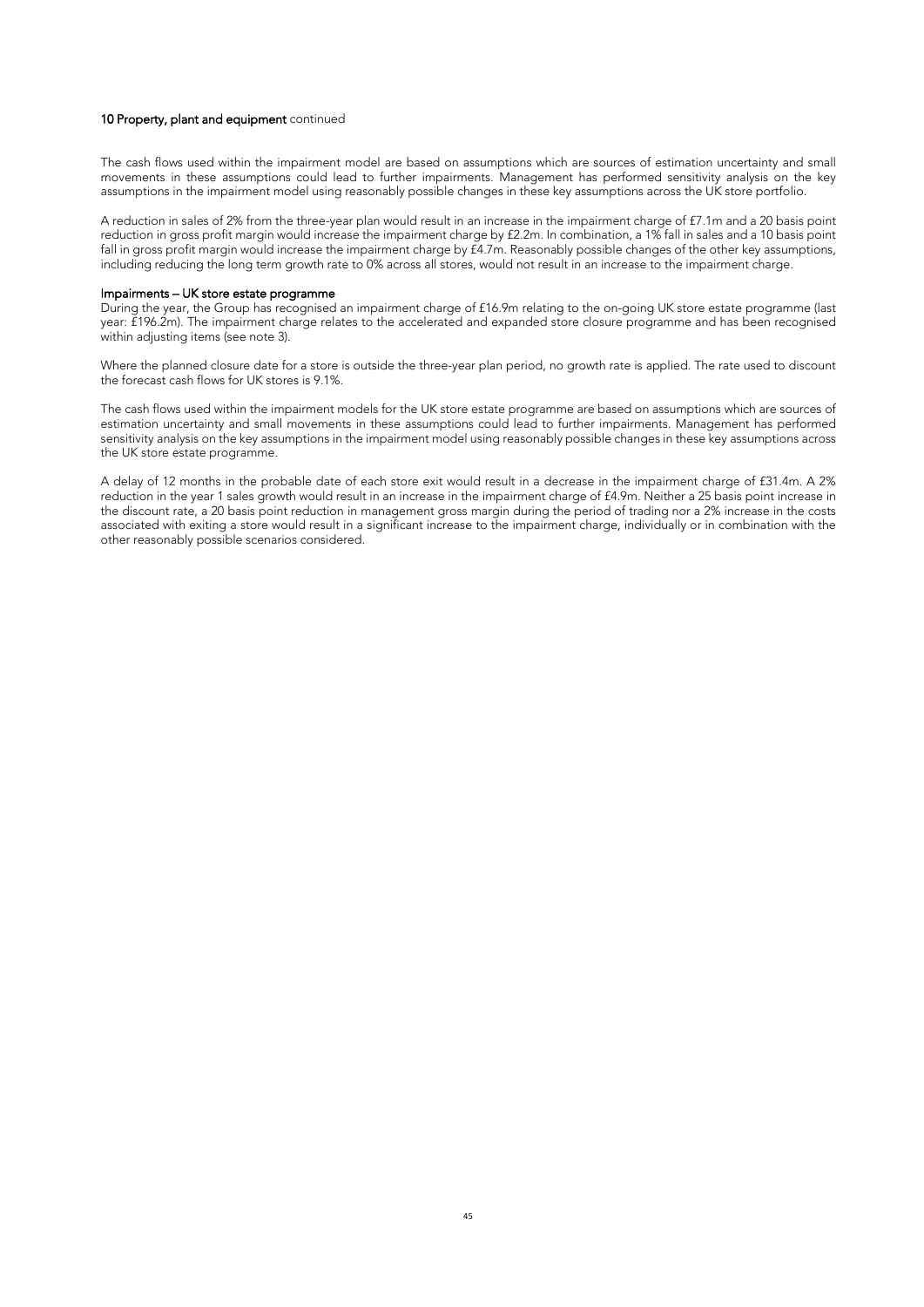#### 11 Financial instruments

#### Fair value hierarchy

The Group uses the following hierarchy for determining and disclosing the fair value of financial instruments by valuation technique:

- Level 1: quoted (unadjusted) prices in active markets for identical assets and liabilities;
- Level 2: not traded in an active market but the fair values are based on quoted market prices or alternative pricing sources with reasonable levels of price transparency. The Group's level 2 financial instruments includes interest rate and foreign exchange derivatives. Fair value is calculated using discounted cash flow methodology, future cash flows are estimated based on forward exchange rates and interest rates (from observable market curves) and contract rates, discounted at a rate that reflects the credit risk of the various counterparties for those with a long maturity.
- Level 3: techniques that use inputs which have a significant effect on the recorded fair value that are not based on observable market data. No level 3 instruments were in place at the year end.

At the end of the reporting period, the Group held the following financial instruments at fair value:

|                                                               |               |               |               | 2019        |               |               |               | 2018        |
|---------------------------------------------------------------|---------------|---------------|---------------|-------------|---------------|---------------|---------------|-------------|
|                                                               | Level 1<br>£m | Level 2<br>£m | Level 3<br>£m | Total<br>£m | Level 1<br>£m | Level 2<br>£m | Level 3<br>£m | Total<br>£m |
| Assets measured at fair value                                 |               |               |               |             |               |               |               |             |
| Financial assets at fair value<br>through profit or loss      |               |               |               |             |               |               |               |             |
| - trading derivatives                                         |               | 07            |               | n 7         |               | 2.0           |               | 2.0         |
| Derivatives used for hedging                                  |               | 59.4          |               | 59.4        |               | 32.2          |               | 32.2        |
| Short-term investments                                        |               | 141.8         |               | 141.8       |               | 13.7          |               | 13.7        |
| Unlisted investments <sup>1</sup>                             |               |               | 9.9           | 9.9         |               |               | 9.9           | 9.9         |
| Liabilities measured at fair value                            |               |               |               |             |               |               |               |             |
| Financial liabilities at fair value<br>through profit or loss |               |               |               |             |               |               |               |             |
| - trading derivatives                                         |               | (0.4)         |               | (0.4)       |               | (0.2)         |               | (0.2)       |
| Derivatives used for hedging                                  |               | (9.7)         |               | (9.7)       |               | (104.3)       |               | (104.3)     |

'There were no transfers between the levels of the fair value hierarchy. The Group holds £9.9m in unlisted equity securities measured at fair value through other comprehensive<br>income (last year £9.9m measured as available-

The Marks & Spencer UK DB Pension Schemes holds a number of financial instruments which make up the pension asset of £10,224.7m (last year: £9,989.3m). Level 1 and Level 2 financial assets measured at fair value through other comprehensive income amounted to £7,008.6m (last year: £7,152.4m). Additionally, the scheme assets include £3,216.1m (last year: £2,836.9m) of Level 3 financial assets. See note 8 for information on the Group's retirement benefits.

The following table represents the changes in Level 3 instruments held by the Pension Schemes:

|                                                                 | 2018. |
|-----------------------------------------------------------------|-------|
|                                                                 | t m   |
| balance                                                         |       |
| Fair value gain/(loss) recognised in other comprehensive income | 1 Q)  |
| ditional investment.                                            |       |
| balance                                                         |       |

#### Fair value of financial instruments

With the exception of the Group's fixed rate bond debt and the Partnership liability to the Marks & Spencer UK Pension Scheme (note 9), there were no material differences between the carrying value of non-derivative financial assets and financial liabilities and their fair values as at the balance sheet date.

The carrying value of the Group's fixed rate bond debt (level 1 equivalent) was £1,673.8m (last year £1,659.9m), the fair value of this debt was £1,724.0m (last year £1,761.0m).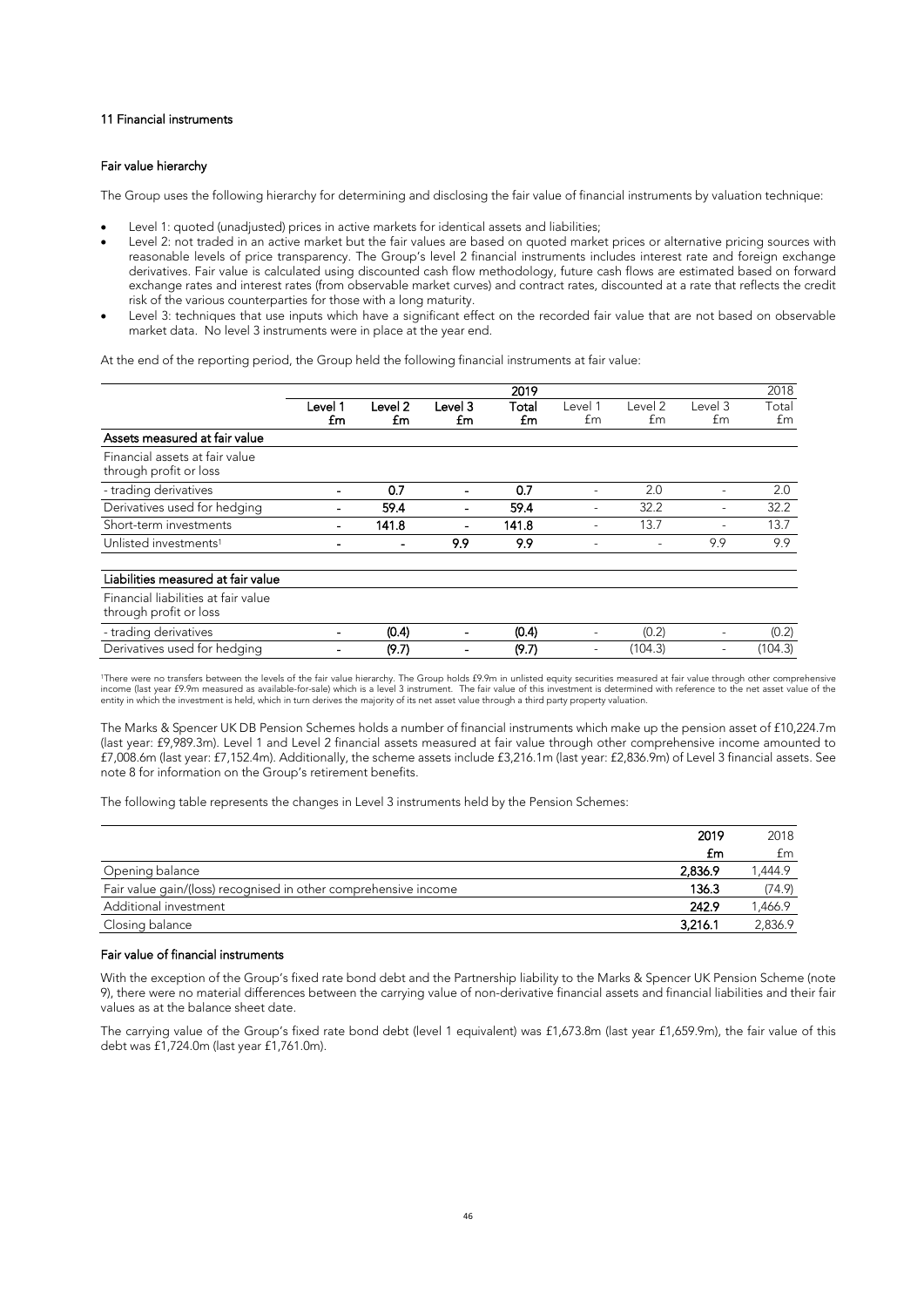#### 12 Contingencies and commitments

#### A. Capital commitments

|                                                                    | 2019 | 2018 |
|--------------------------------------------------------------------|------|------|
|                                                                    | £m   | fm   |
| Commitments in respect of properties in the course of construction |      |      |
| Software capital commitments                                       |      |      |
|                                                                    | 96.9 |      |

#### B. Other material contracts

In the event of termination of our trading arrangements with certain warehouse operators, the Group has a number of options and commitments to purchase some property, plant and equipment, at values ranging from historical net book value to market value, which are currently owned and operated by the warehouse operators on the Group's behalf. These options and commitments would have an immaterial impact on the Group's Statement of Financial Position.

See note 9 for details on the partnership arrangement with the Marks & Spencer UK Pension Scheme.

## 13 Analysis of cash flows given in the statement of cash flows

#### Cash flows from operating activities

|                                              | 2019    | 2018    |
|----------------------------------------------|---------|---------|
|                                              | £m      | £m      |
| Profit on ordinary activities after taxation | 37.3    | 29.1    |
| Income tax expense                           | 47.3    | 37.7    |
| Finance costs                                | 111.6   | 113.8   |
| Finance income                               | (33.8)  | (24.1)  |
| Operating profit                             | 162.4   | 156.5   |
| Decrease/(increase) in inventories           | 73.8    | (38.2)  |
| (Increase)/decrease in receivables           | (1.0)   | 28.8    |
| Decrease in payables                         | (13.7)  | (87.4)  |
| Adjusting items net cash outflows            | (124.4) | (153.1) |
| Non-cash share-based payment charges         | 19.2    | 18.9    |
| Depreciation, amortisation and write-offs    | 544.9   | 580.6   |
| Defined benefit pension funding              | (37.9)  | (41.4)  |
| Adjusting items M&S Bank                     | (20.9)  | (34.7)  |
| Adjusting operating profit items             | 438.6   | 514.1   |
| Cash generated from operations               | 1.041.0 | 944.1   |

#### 14 Reconciliation of net debt to statement of financial position

|                                                                                     |         | 2018   |
|-------------------------------------------------------------------------------------|---------|--------|
|                                                                                     | £m      | £m     |
| Statement of financial position and related notes                                   |         |        |
| Cash and cash equivalents                                                           | 285 4   |        |
| Current financial assets                                                            | 141.8   | 137    |
| Bank loans and overdrafts                                                           | (72.3)  | (88.4) |
| Medium Term Notes – net of hedging derivatives                                      | .624.3) |        |
| Finance lease liabilities                                                           | (46.5)  | (48.0) |
| Partnership liability to the Marks & Spencer UK Pension Scheme (see note 9)         | 72.4)   | 335.5) |
|                                                                                     | .588.3) | 8722)  |
| Interest payable included within related borrowing and the partnership liability to |         |        |
| the Marks & Spencer UK Pension Scheme                                               | 13 O    |        |
| Total net debt                                                                      |         |        |

#### 15 Related party transactions

There were no related party transactions other than key management compensation during the year to 30 March 2019.

#### 16 Subsequent events

Subsequent to the year end, the UK Defined Benefit pension scheme purchased additional pensioner buy-in policies with two insurers for approximately £1.4bn. Together with the two policies purchased in March 2018, the Defined Benefit pension scheme has now, in total, hedged its longevity exposure for approximately two thirds of the pensioner cash flow liabilities for pensions in payment. The buy-in policies cover specific pensioner liabilities and pass all risks to an insurer in exchange for a fixed premium payment, thus reducing the Company's exposure to changes in longevity, interest rates, inflation and other factors.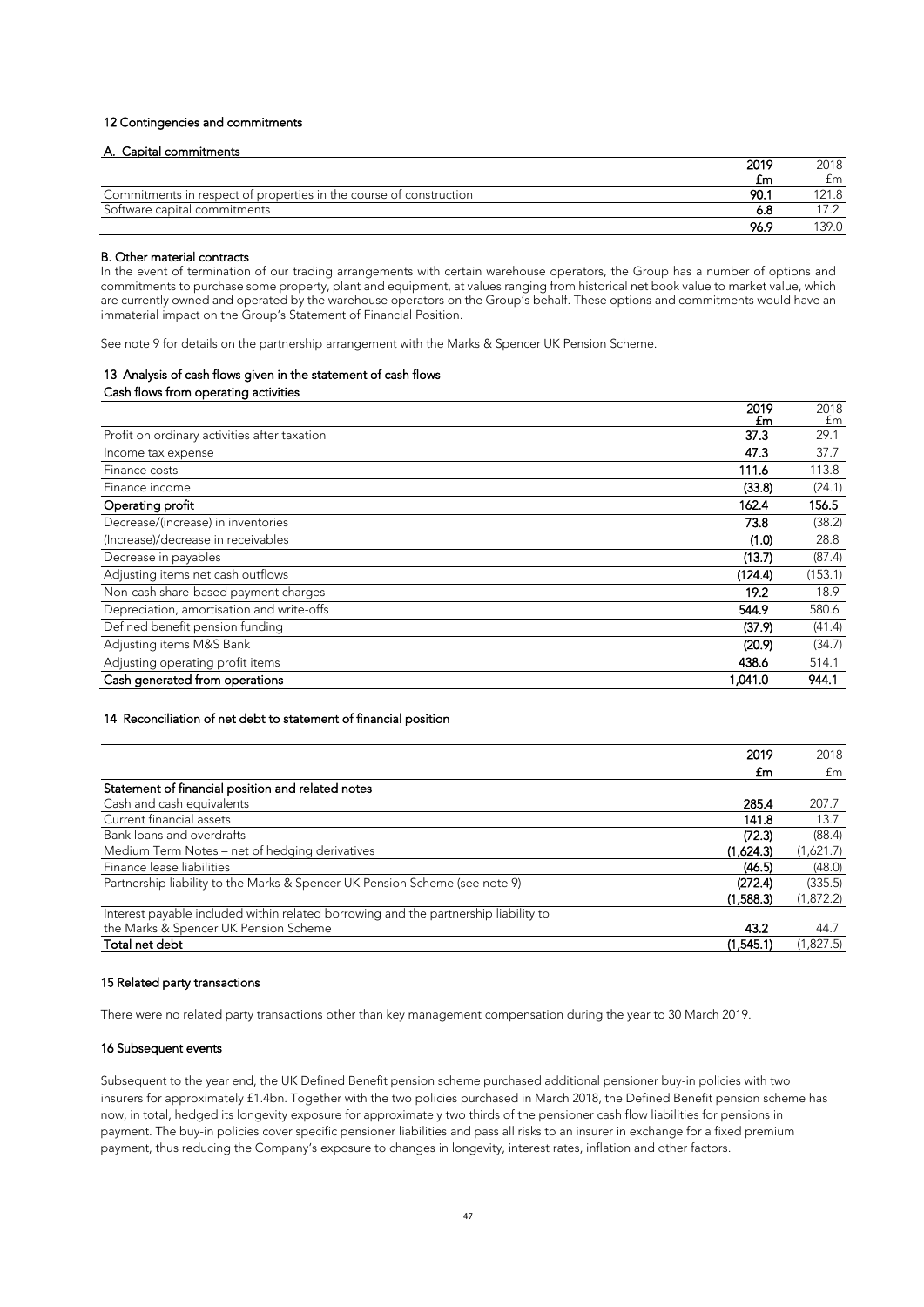#### Glossary

The Group tracks a number of alternative performance measures in managing its business, which are not defined or specified under the requirements of IFRS because they exclude amounts that are included in, or include amounts that are excluded from, the most directly comparable measure calculated and presented in accordance with IFRS, or are calculated using financial measures that are not calculated in accordance with IFRS.

The Group believes that these alternative performance measures, which are not considered to be a substitute for or superior to IFRS measures, provide stakeholders with additional helpful information on the performance of the business. These alternative performance measures are consistent with how the business performance is planned and reported within the internal management reporting to the Board. Some of these alternative performance measures are also used for the purpose of setting remuneration targets.

These alternative performance measures should be viewed as supplemental to, but not as a substitute for, measures presented in the consolidated financial information relating to the Group, which are prepared in accordance with IFRS. The Group believes that these alternative performance measures are useful indicators of its performance. However, they may not be comparable to similarly-titled measures reported by other companies due to differences in the way they are calculated.

| <b>APM</b>                                   | Closest equivalent<br>statutory measure            | Reconciling items to<br>statutory measure | Definition and purpose                                                                                                                                                                                                                                                                                                                                                                                                                    |                          |                          |         |  |  |
|----------------------------------------------|----------------------------------------------------|-------------------------------------------|-------------------------------------------------------------------------------------------------------------------------------------------------------------------------------------------------------------------------------------------------------------------------------------------------------------------------------------------------------------------------------------------------------------------------------------------|--------------------------|--------------------------|---------|--|--|
| <b>Income Statement Measures</b>             |                                                    |                                           |                                                                                                                                                                                                                                                                                                                                                                                                                                           |                          |                          |         |  |  |
| Like-for-like<br>revenue<br>growth           | Movement in revenue<br>per the Income<br>Statement | Sales from non like-for-<br>like stores   | The period-on-period change in revenue (excluding VAT)<br>from stores which have been trading and where there has<br>been no significant change (greater than 10%) in footage for<br>at least 52 weeks and online sales. The measure is used<br>widely in the retail industry as an indicator of sales<br>performance. It excludes the impact of new stores, closed<br>stores or stores with significant footage change.                  |                          |                          |         |  |  |
|                                              |                                                    |                                           | 52 weeks ending<br>30 March<br>2019<br>£m                                                                                                                                                                                                                                                                                                                                                                                                 |                          | 31 March<br>2018<br>£m   |         |  |  |
|                                              |                                                    |                                           | Food<br>Like-for-like                                                                                                                                                                                                                                                                                                                                                                                                                     | 5,630.4                  |                          | 5,764.0 |  |  |
|                                              |                                                    |                                           | Net new space                                                                                                                                                                                                                                                                                                                                                                                                                             | 273.0                    |                          | 176.0   |  |  |
|                                              |                                                    |                                           | <b>Total Food revenue</b>                                                                                                                                                                                                                                                                                                                                                                                                                 | 5,903.4                  |                          | 5,940.0 |  |  |
|                                              |                                                    |                                           | Clothing and Home<br>Like-for-like                                                                                                                                                                                                                                                                                                                                                                                                        | 3,479.3                  |                          | 3,534.2 |  |  |
|                                              |                                                    |                                           | Net new space                                                                                                                                                                                                                                                                                                                                                                                                                             |                          | 58.0                     | 136.8   |  |  |
|                                              |                                                    |                                           | <b>Total Clothing &amp; Home</b><br>revenue                                                                                                                                                                                                                                                                                                                                                                                               | 3,537.3                  |                          | 3,671.0 |  |  |
| M&S.com<br>revenue /<br>Online<br>revenue    | None                                               | Not applicable                            | Total revenue through the Group's online platforms. These<br>revenues are reported within the relevant UK and<br>International segment results. The growth in revenues on a<br>year-on-year basis is a good indicator of the performance<br>of the online channel and is a measure used within the<br>Group's incentive plans. Refer to the Remuneration Report<br>for explanation of why this measure is used within incentive<br>plans. |                          |                          |         |  |  |
| Revenue<br>growth at<br>constant<br>currency | None                                               | Not applicable                            | The period-on-period change in revenue retranslating the<br>previous year revenue at the average actual periodic<br>exchange rates used in the current financial year. This<br>measure is presented as a means of eliminating the effects<br>of exchange rate fluctuations on the period-on-period<br>reported results.                                                                                                                   |                          |                          |         |  |  |
|                                              |                                                    |                                           |                                                                                                                                                                                                                                                                                                                                                                                                                                           | <b>FY</b><br>18/19<br>£m | <b>FY</b><br>17/18<br>£m | %       |  |  |
|                                              |                                                    |                                           | International Revenue<br>At constant currency<br>Impact of FX<br>retranslation                                                                                                                                                                                                                                                                                                                                                            | 936.6                    | 1,081.3<br>5.9           | (13.4)  |  |  |
|                                              |                                                    |                                           | At reported currency                                                                                                                                                                                                                                                                                                                                                                                                                      | 936.6                    | 1,087.2                  | (13.9)  |  |  |
|                                              |                                                    |                                           |                                                                                                                                                                                                                                                                                                                                                                                                                                           |                          |                          |         |  |  |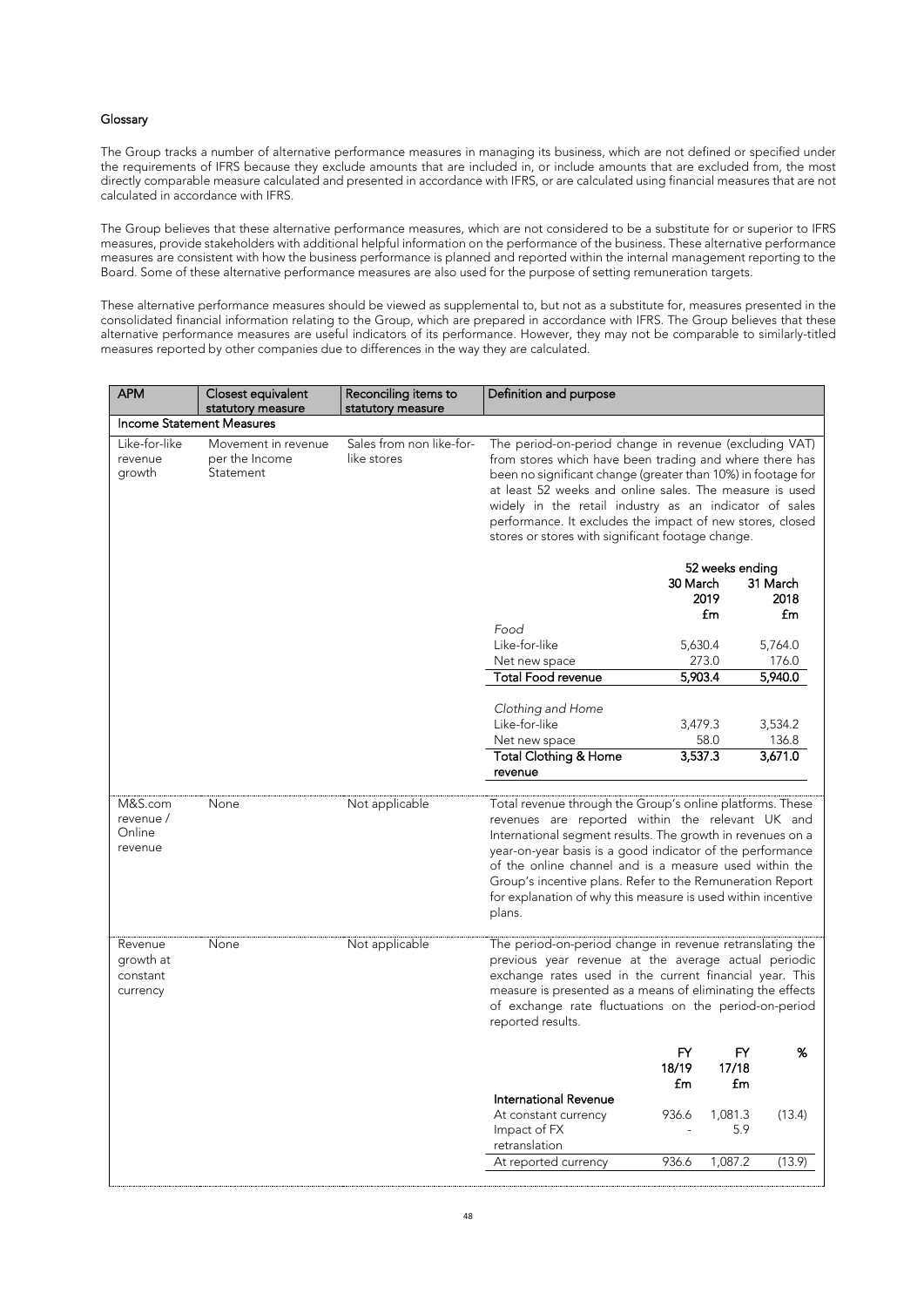| <b>APM</b>                                                                                          | Closest equivalent<br>statutory measure            | Reconciling items to<br>statutory measure                                    | Definition and purpose                                                                                                                                                                                                                                                                                                                                                                                                                                                                                                                                                                                                      |                   |                         |               |
|-----------------------------------------------------------------------------------------------------|----------------------------------------------------|------------------------------------------------------------------------------|-----------------------------------------------------------------------------------------------------------------------------------------------------------------------------------------------------------------------------------------------------------------------------------------------------------------------------------------------------------------------------------------------------------------------------------------------------------------------------------------------------------------------------------------------------------------------------------------------------------------------------|-------------------|-------------------------|---------------|
| UK Food<br>like-for-like<br>revenue<br>growth<br>adjusted for<br>Easter                             | Movement in revenue<br>per the Income<br>Statement | Sales from non like-for-<br>like stores &<br>adjustments for Easter<br>dates | The period-on-period change in like-for-like Food revenue<br>(excluding VAT) adjusted for any differences in the timing of<br>Easter between comparative periods.<br>This adjusted<br>revenue measure is a good indicator of the underlying<br>performance of the Food business, as it eliminates the effect<br>of Easter trading on period-on period reported results.                                                                                                                                                                                                                                                     |                   |                         |               |
|                                                                                                     |                                                    |                                                                              |                                                                                                                                                                                                                                                                                                                                                                                                                                                                                                                                                                                                                             | FY<br>18/19       | FY<br>17/18             | %             |
|                                                                                                     |                                                    |                                                                              | <b>UK Food Revenue</b><br>Like-for-like<br>Impact of Easter                                                                                                                                                                                                                                                                                                                                                                                                                                                                                                                                                                 | £m<br>5,630.4     | £m<br>5,764.0<br>(50.1) | $-2.3%$       |
|                                                                                                     |                                                    |                                                                              | Easter adjusted LFL<br>Net new space                                                                                                                                                                                                                                                                                                                                                                                                                                                                                                                                                                                        | 5,630.4<br>273.0  | 5,713.8<br>176.1        | $-1.5%$       |
| International<br>owned<br>retained and<br>franchise<br>revenue<br>growth at<br>constant<br>currency | Movement in revenue<br>per the Income<br>Statement | Sales from closure<br>markets                                                | 5,903.4<br>5,940.0<br>$-0.6%$<br><b>Statutory Total</b><br>The period-on-period change in revenue relating to those<br>international markets in which the Group continues to trade<br>subsequent to the completion of the International exit<br>strategy retranslating the previous year revenue at the<br>average actual periodic exchange rates used in the current<br>financial year. This measure is presented as a means of<br>eliminating the effects of the International exit programme<br>and exchange rate fluctuations on the period-on-period<br>reported results.                                              |                   |                         |               |
|                                                                                                     |                                                    |                                                                              | International Revenue                                                                                                                                                                                                                                                                                                                                                                                                                                                                                                                                                                                                       | FY<br>18/19<br>£m | FY<br>17/18<br>£m       | %             |
|                                                                                                     |                                                    |                                                                              | Reported currency<br>Owned exit                                                                                                                                                                                                                                                                                                                                                                                                                                                                                                                                                                                             | 936.6             | 1,087.2<br>(66.4)       | (13.9)<br>100 |
|                                                                                                     |                                                    |                                                                              | Owned retained and<br>franchise                                                                                                                                                                                                                                                                                                                                                                                                                                                                                                                                                                                             | 936.6             | 1,020.8                 | (8.2)         |
|                                                                                                     |                                                    |                                                                              | Impact of FX translation<br>Owned retained and<br>franchise at constant<br>currency                                                                                                                                                                                                                                                                                                                                                                                                                                                                                                                                         | 936.6             | (6.1)<br>1,014.7        | (7.7)         |
| Management<br>gross margin                                                                          | Gross profit margin <sup>1</sup>                   | Certain downstream<br>logistics costs<br>(See note 2)                        | Where referred to throughout the Annual Report,<br>management gross margin is calculated as gross profit on a<br>management basis divided by revenue. The gross profit<br>used in this calculation is based on an internal measure of<br>margin rather than the statutory margin, which excludes<br>certain downstream logistics costs. This is a key internal<br>management metric for assessing category performance.                                                                                                                                                                                                     |                   |                         |               |
| Adjusting<br>items                                                                                  | None                                               | Not applicable                                                               | Those items which the Group excludes from its adjusted<br>profit metrics in order to present a further measure of the<br>Group's performance. Each of these items, costs or<br>incomes, is considered to be significant in nature and/or<br>quantum or are consistent with items treated as adjusting<br>in prior periods. Excluding these items from profit metrics<br>provides readers with helpful additional information on the<br>performance of the business across periods because it is<br>consistent with how the business performance is planned<br>by, and reported to the Board and the Operating<br>Committee. |                   |                         |               |
| <b>EBIT</b> before<br>adjusting<br>items                                                            | EBIT <sup>2</sup>                                  | Adjusting items<br>(See note 3)                                              | Calculated as profit before the impact of adjusting items,<br>net finance costs and tax as disclosed on the face of the<br>Consolidated Income Statement. This measure is used in<br>calculating the Return on Capital Employed for the Group.                                                                                                                                                                                                                                                                                                                                                                              |                   |                         |               |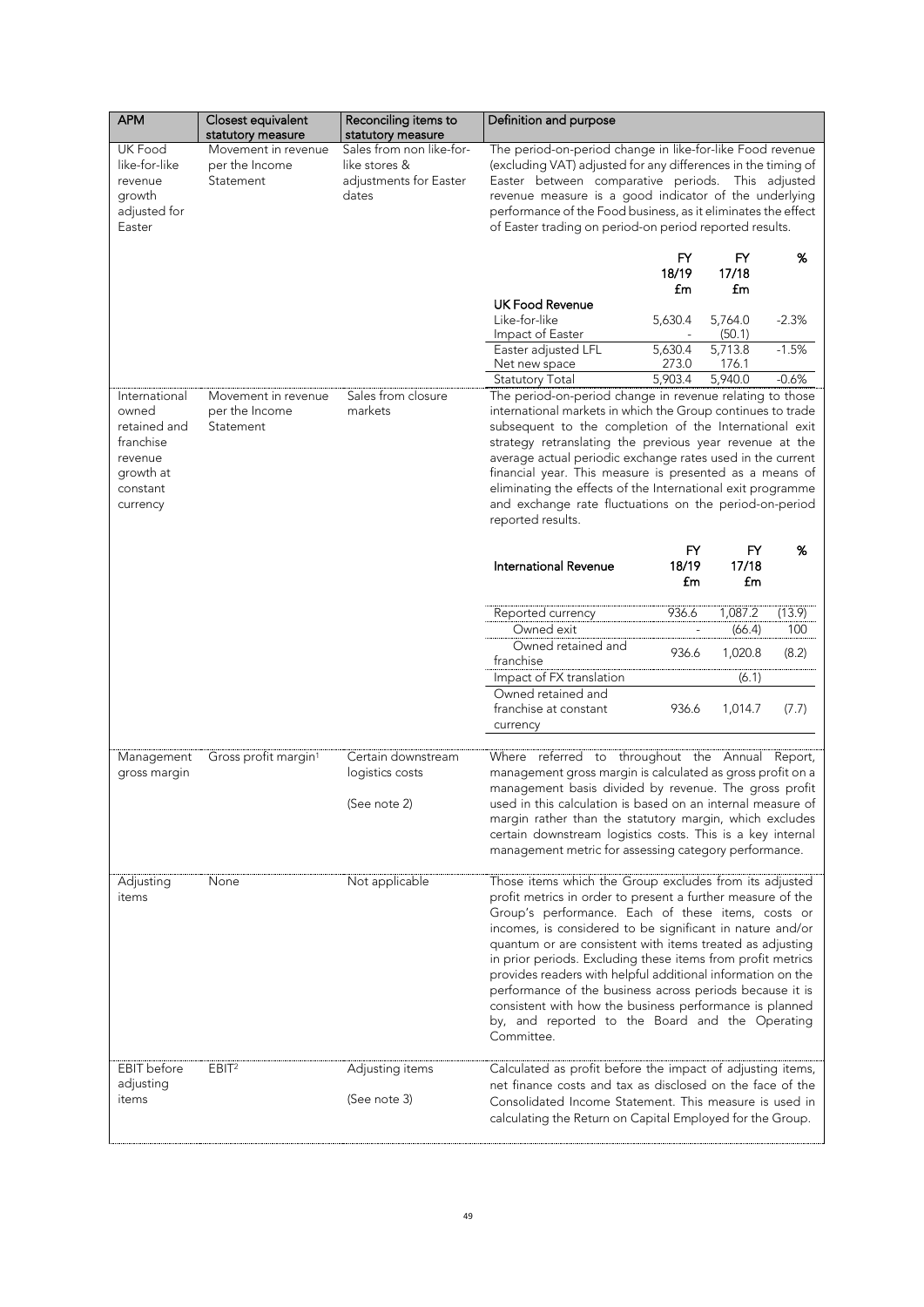| <b>APM</b>                                       | Closest equivalent<br>statutory measure      | Reconciling items to<br>statutory measure | Definition and purpose                                                                                                                                                                                                                                                                                                                                                                 |  |
|--------------------------------------------------|----------------------------------------------|-------------------------------------------|----------------------------------------------------------------------------------------------------------------------------------------------------------------------------------------------------------------------------------------------------------------------------------------------------------------------------------------------------------------------------------------|--|
| Profit before                                    | Profit before tax                            | Adjusting items                           | Profit before the impact of adjusting items and tax. The                                                                                                                                                                                                                                                                                                                               |  |
| tax and<br>adjusting<br>items                    |                                              | (See note 3)                              | Group considers this to be an important measure of Group<br>performance and is consistent with how the business<br>performance is reported and assessed by the Board and the<br>Operating Committee.                                                                                                                                                                                   |  |
|                                                  |                                              |                                           | This is a measure used within the Group's incentive plans.<br>Refer to the Remuneration Report for explanation of why<br>this measure is used within incentive plans.                                                                                                                                                                                                                  |  |
| Adjusted<br>earnings per                         | Earnings per share                           | Adjusting items                           | Profit after tax attributable to owners of the parent and<br>before the impact of adjusting items, divided by the                                                                                                                                                                                                                                                                      |  |
| share                                            |                                              | (See note 3)                              | weighted average number of ordinary shares in issue during<br>the financial year.                                                                                                                                                                                                                                                                                                      |  |
|                                                  |                                              |                                           | This is a measure used within the Group's incentive plans.<br>Refer to the Remuneration Report for explanation of why<br>this measure is used.                                                                                                                                                                                                                                         |  |
| Adjusted<br>diluted                              | Diluted earnings per<br>share                | Adjusting items                           | Profit after tax attributable to owners of the parent and<br>before the impact of adjusting items, divided by the                                                                                                                                                                                                                                                                      |  |
| earnings per<br>share                            |                                              | (See note 3)                              | weighted average number of ordinary shares in issue during<br>the financial year adjusted for the effects of any potentially<br>dilutive options.                                                                                                                                                                                                                                      |  |
| <b>Effective tax</b><br>rate before<br>adjusting | Effective tax rate                           | Adjusting items and<br>their tax impact   | Total income tax charge for the Group excluding the tax<br>impact of adjusting items divided by the profit before tax<br>and adjusting items. This measure is an indicator of the                                                                                                                                                                                                      |  |
| items<br><b>Balance Sheet Measures</b>           |                                              | (See note 3)                              | ongoing tax rate for the Group.                                                                                                                                                                                                                                                                                                                                                        |  |
| Net debt                                         | None                                         | Reconciliation of net                     | Net debt comprises total borrowings (bank, bonds and                                                                                                                                                                                                                                                                                                                                   |  |
|                                                  |                                              | debt (see note 14)                        | finance lease liabilities net of accrued interest), net<br>derivative financial instruments that hedge the debt and the<br>Scottish Limited Partnership liability to the Marks and<br>Spencer UK pension scheme less cash, cash equivalents and<br>unlisted and short-term investments.                                                                                                |  |
|                                                  |                                              |                                           | This measure is a good indication of the strength of the<br>Group's balance sheet position and is widely used by credit<br>rating agencies.                                                                                                                                                                                                                                            |  |
| Capital<br>employed                              | Net assets                                   | Refer to definition                       | The net total of assets and liabilities as reported in the<br>annual financial statement excluding assets and liabilities in<br>relation to investment property, net retirement benefit<br>position, derivatives, current and deferred tax liabilities,<br>Scottish<br>Limited<br>Partnership<br>liability,<br>non-current<br>borrowings and provisions in respect of adjusting items. |  |
|                                                  |                                              |                                           | This measure is used in the calculation of return on capital<br>employed.                                                                                                                                                                                                                                                                                                              |  |
| <b>Cash Flow Measures</b>                        |                                              |                                           |                                                                                                                                                                                                                                                                                                                                                                                        |  |
| Free cash<br>flow                                | Net cash inflow from<br>operating activities | See Financial Review                      | The cash generated from the Group's operating activities<br>less capital expenditure and interest paid.                                                                                                                                                                                                                                                                                |  |
|                                                  |                                              |                                           | This measure shows the cash retained by the Group in the<br>year.                                                                                                                                                                                                                                                                                                                      |  |
| Free cash<br>flow pre<br>shareholder<br>returns  | Net cash inflow from<br>operating activities | See Financial Review                      | Calculated as the cash generated from the Group's<br>operating activities less capital expenditure and interest<br>paid excluding returns to shareholders (dividends and share<br>buyback).                                                                                                                                                                                            |  |
|                                                  |                                              |                                           | This measure shows the cash generated by the Group<br>during the year that is available for returning to<br>shareholders and is used within the Group's incentive plans.                                                                                                                                                                                                               |  |
|                                                  |                                              |                                           |                                                                                                                                                                                                                                                                                                                                                                                        |  |